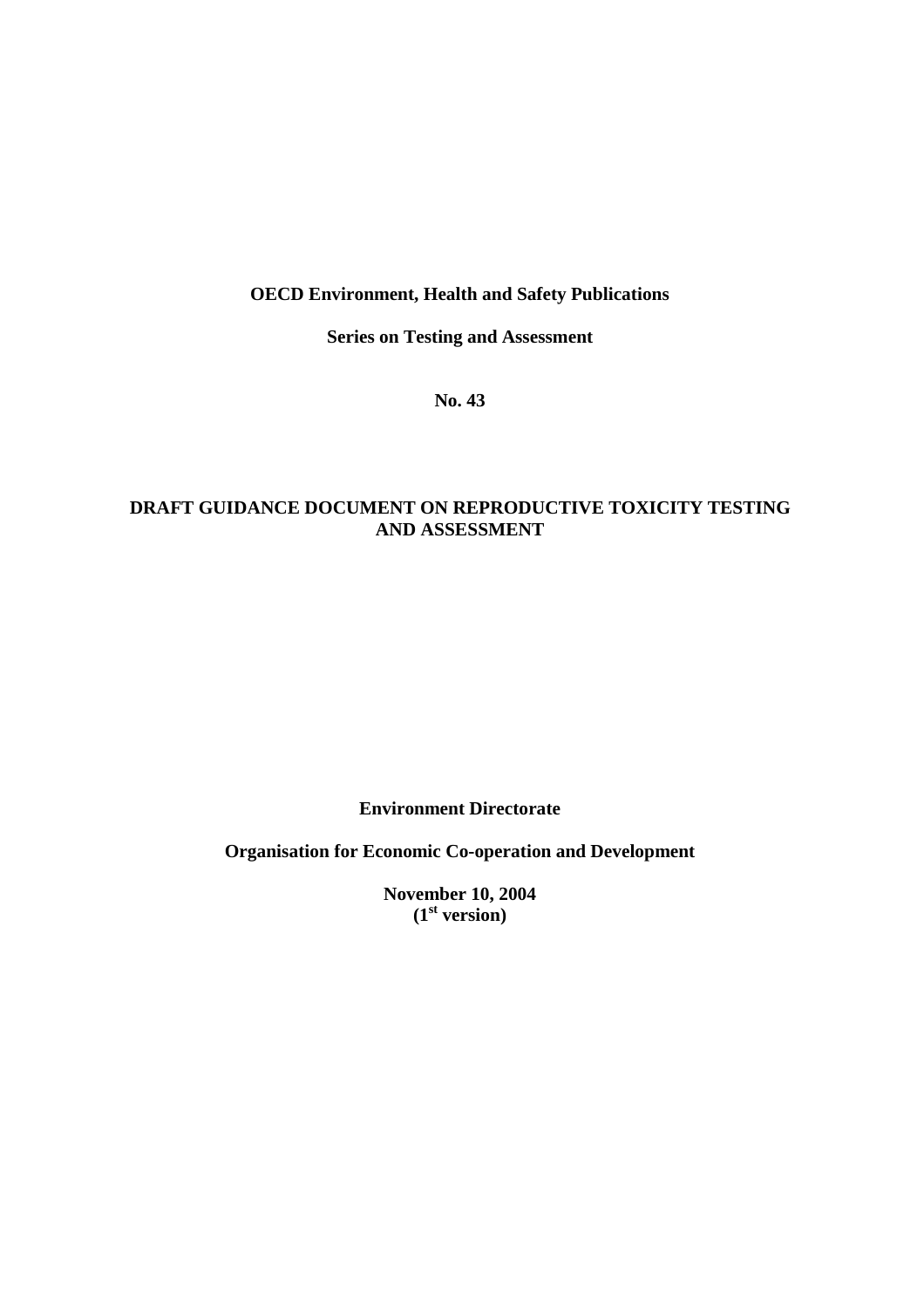#### **Also published in the Series on Testing and Assessment:**

No. 1, *Guidance Document for the Development of OECD Guidelines for Testing of Chemicals (1993; reformatted 1995)*

No. 2, *Detailed Review Paper on Biodegradability Testing (1995)*

No. 3, *Guidance Document for Aquatic Effects Assessment (1995)* 

No. 4, *Report of the OECD Workshop on Environmental Hazard/Risk Assessment (1995)*

No. 5, *Report of the SETAC/OECD Workshop on Avian Toxicity Testing (1996)*

No. 6, *Report of the Final Ring-test of the Daphnia magna Reproduction Test (1997)*

No. 7, *Guidance Document on Direct Phototransformation of Chemicals in Water (1997)* 

No. 8, *Report of the OECD Workshop on Sharing Information about New Industrial Chemicals Assessment (1997)*

No. 9, *Guidance Document for the Conduct of Studies of Occupational Exposure to Pesticides during Agricultural Application (1997)*

No. 10, *Report of the OECD Workshop on Statistical Analysis of Aquatic Toxicity Data (1998)*

No. 11, *Detailed Review Paper on Aquatic Testing Methods for Pesticides and industrial Chemicals (1998)*

No. 12, *Detailed Review Document on Classification Systems for Germ Cell Mutagenicity in OECD Member Countries (1998)*

No. 13, *Detailed Review Document on Classification Systems for Sensitising Substances in OECD Member Countries 1998)*

No. 14, *Detailed Review Document on Classification Systems for Eye Irritation/Corrosion in OECD Member Countries (1998)*

No. 15, *Detailed Review Document on Classification Systems for Reproductive Toxicity in OECD Member Countries (1998)*

No. 16, *Detailed Review Document on Classification Systems for Skin Irritation/Corrosion in OECD Member Countries (1998)*

No. 17, *Environmental Exposure Assessment Strategies for Existing Industrial Chemicals in OECD Member Countries (1999)*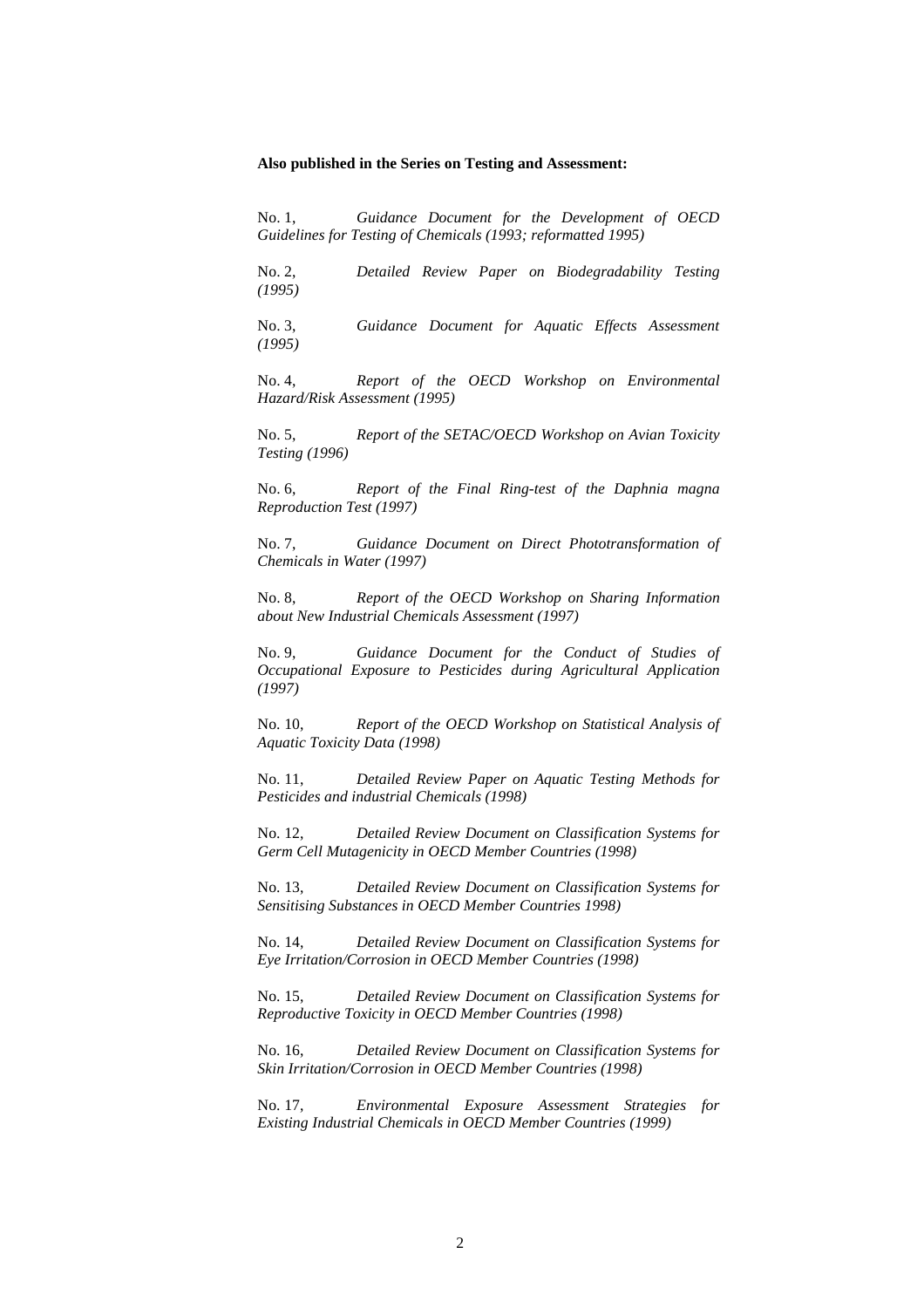No. 18, *Report of the OECD Workshop on Improving the Use of Monitoring Data in the Exposure Assessment of Industrial Chemicals (2000)*

No. 19, *Draft Guidance Document on the Recognition, Assessment and Use of Clinical Signs as Humane Endpoints for Experimental Animals used in Safety Evaluation (1999)*

No. 20, *Revised Draft Guidance Document for Neurotoxicity Testing (in preparation)*

No. 21, *Detailed Review Paper: Appraisal of Test Methods for Sex Hormone Disrupting Chemicals (2000)*

No. 22, *Guidance Document for the Performance of Out-door Monolith Lysimeter Studies (2000)*

No. 23, *Guidance Document on Aquatic Toxicity Testing of Difficult Substances and Mixtures (2000)*

No. 24, *Guidance Document on Acute Oral Toxicity Testing (2001)*

No. 25, *Detailed Review Document on Hazard Classification Systems for Specifics Target Organ Systemic Toxicity Repeated Exposure in OECD Member Countries (2001)*

No. 26, *Revised Analysis of Responses Received from Member Countries to the Questionnaire on Regulatory Acute Toxicity Data Needs (2001)*

No 27, *Guidance Document on the Use of the Harmonised System for the Classification of Chemicals Which are Hazardous for the Aquatic Environment (2001)*

No 28, *Guidance Document for the Conduct of Skin Absorption Studies (2004)*

No 29, *Draft Guidance Document on Transformation/Dissolution of Metals and Metal Compounds in Aqueous Media (2001)*

No 30, *Detailed Review Document on Hazard Classification Systems for Mixtures (2001)*

No 31, *Detailed Review Paper on Non-Genotoxic Carcinogens Detection: The Performance of In-Vitro Cell Transformation Assays (draft)*

No. 32, *Guidance Notes for Analysis and Evaluation of Repeat-Dose Toxicity Studies (2000)*

No. 33, *Harmonised Integrated Classification System for Human Health and Environmental Hazards of Chemical Substances and Mixtures (2001)*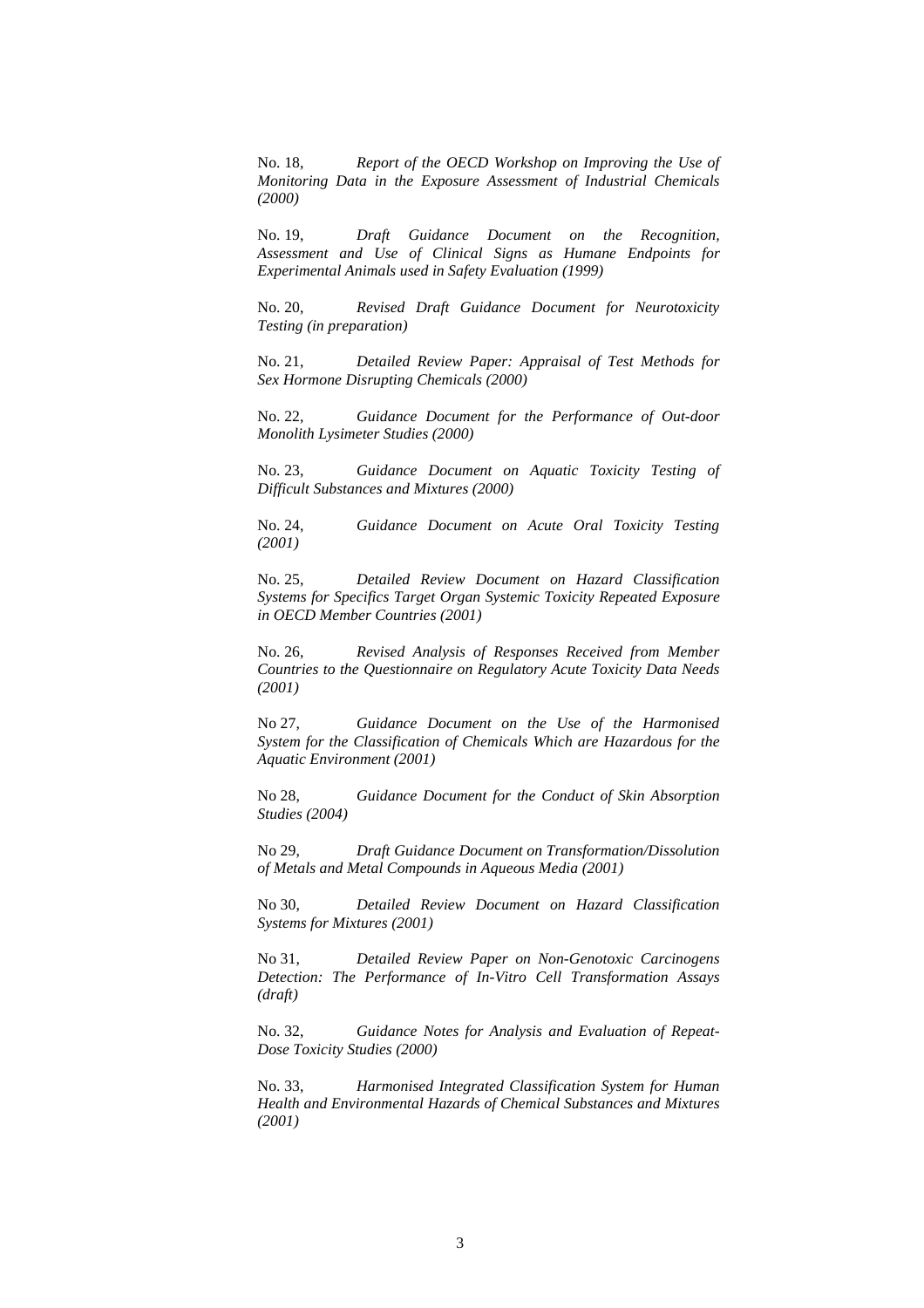No. 34, *Guidance Document on the Development, Validation and Regulatory Acceptance of New and Updated Internationally Acceptable Test Methods in Hazard Assessment (in preparation)*

No. 35, *Guidance notes for analysis and evaluation of chronic toxicity and carcinogenicity studies (2002)*

No. 36, *Report of the OECD/UNEP Workshop on the use of Multimedia Models for estimating overall Environmental Persistence and long range Transport in the context of PBTS/POPS Assessment (2002)*

No. 37, *Detailed Review Document on Classification Systems for Substances Which Pose an Aspiration Hazard (2002)*

No. 38, *Detailed Background Review of the Uterotrophic Assay Summary of the Available Literature in Support of the Project of the OECD Task Force on Endocrine Disrupters Testing and Assessment (EDTA) to Standardise and Validate the Uterotrophic Assay (2003)*

No. 39, *Guidance Document on Acute Inhalation Toxicity Testing (in preparation)*

No. 40, *Detailed Review Document on Classification in OECD Member Countries of Substances and Mixtures Which Cause Respiratory Tract Irritation and Corrosion (2003)*

No. 41, *Detailed Review Document on Classification in OECD Member Countries of Substances and Mixtures which in Contact with Water Release Toxic Gases (2003)*

No. 42, *Draft Guidance Document on Reporting Summary Information on Environmental, Occupational and Consumer Exposure (in preparation)*

No. 43, *Draft Guidance Document on Reproductive Toxicity Testing and Assessment (in preparation)* 

No. 44, *Descriptions of Selected Key Generic Terms used in Chemical Hazard/Risk Assessment (2003)* 

No. 45, *Draft Guidance Document on the Use of Multimedia Models for Estimating Overall Environmental Persistence and Longrange Transport (2004)* 

#### **© OECD 2004**

Applications for permission to reproduce or translate all or part of this material should be made to: Head of Publications Service, OECD, 2 rue André-Pascal, 75775 Paris Cedex 16, France.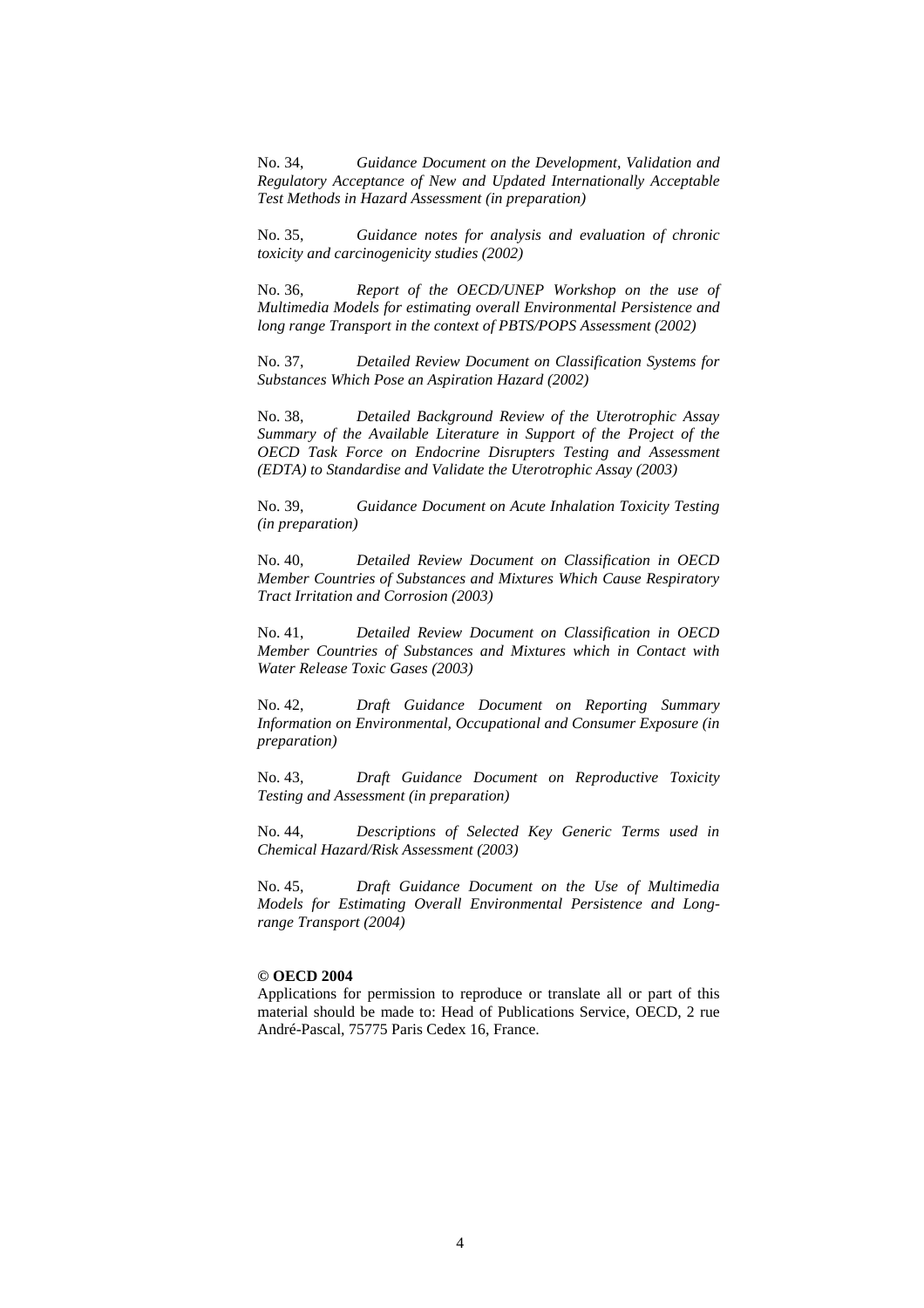#### **About the OECD**

The Organisation for Economic Co-operation and Development (OECD) is an intergovernmental organisation in which representatives of 30 industrialised countries in North America, Europe and the Asia and Pacific region, as well as the European Commission, meet to co-ordinate and harmonise policies, discuss issues of mutual concern, and work together to respond to international problems. Most of the OECD's work is carried out by more than 200 specialised committees and working groups composed of member country delegates. Observers from several countries with special status at the OECD, and from interested international organisations, attend many of the OECD's workshops and other meetings. Committees and working groups are served by the OECD Secretariat, located in Paris, France, which is organised into directorates and divisions.

 The Environment, Health and Safety Division publishes free-of-charge documents in nine different series: **Testing and Assessment**; **Good Laboratory Practice and Compliance Monitoring**; **Pesticides and Biocides**; **Risk Management**; **Harmonisation of Regulatory Oversight in Biotechnology**; **Safety of Novel Foods and Feeds; Chemical Accidents; Pollutant Release and Transfer Registers; and Emission Scenario Documents.** More information about the Environment, Health and Safety Programme and EHS publications is available on the OECD's World Wide Web site (http://www.oecd.org/ehs/).

 *This publication was produced within the framework of the Inter-Organisation Programme for the Sound Management of Chemicals (IOMC).* 

**The Inter-Organisation Programme for the Sound Management of Chemicals (IOMC) was established in 1995 following recommendations made by the 1992 UN Conference on Environment and Development to strengthen co-operation and increase international coordination in the field of chemical safety. The participating organisations are FAO, ILO, OECD, UNEP, UNIDO, UNITAR and WHO. The World Bank and UNDP are observers. The purpose of the IOMC is to promote co-ordination of the policies and activities pursued by the Participating Organisations, jointly or separately, to achieve the sound management of chemicals in relation to human health and the environment.**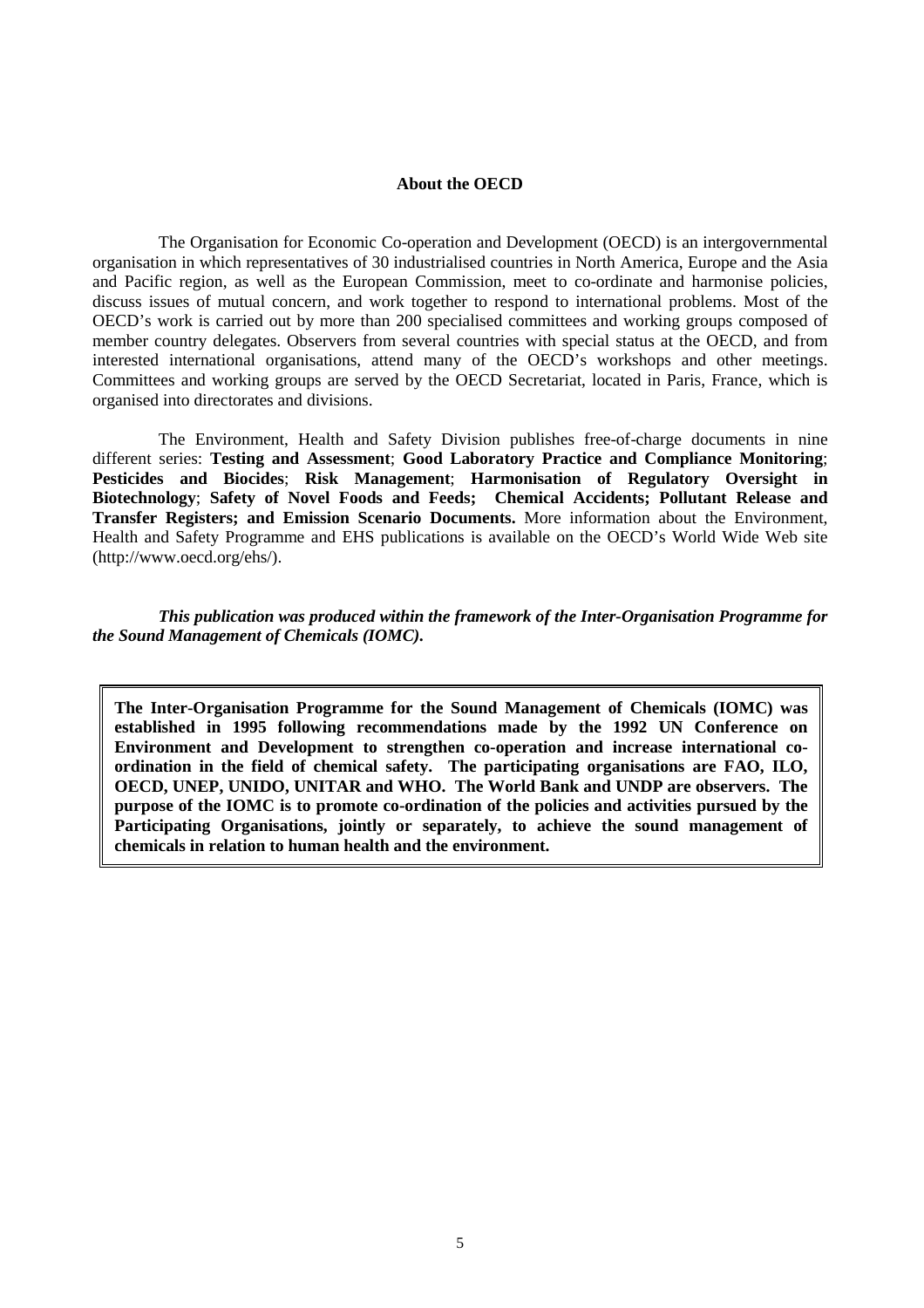**This publication is available electronically, at no charge.** 

**For this and many other Environment, Health and Safety publications, consult the OECD's World Wide Web site (www.oecd.org/ehs/)** 

**or contact:** 

**OECD Environment Directorate, Environment, Health and Safety Division**

> **2 rue André-Pascal 75775 Paris Cedex 16 France**

**Fax: (33-1) 45 24 16 75** 

**E-mail: ehscont@oecd.org**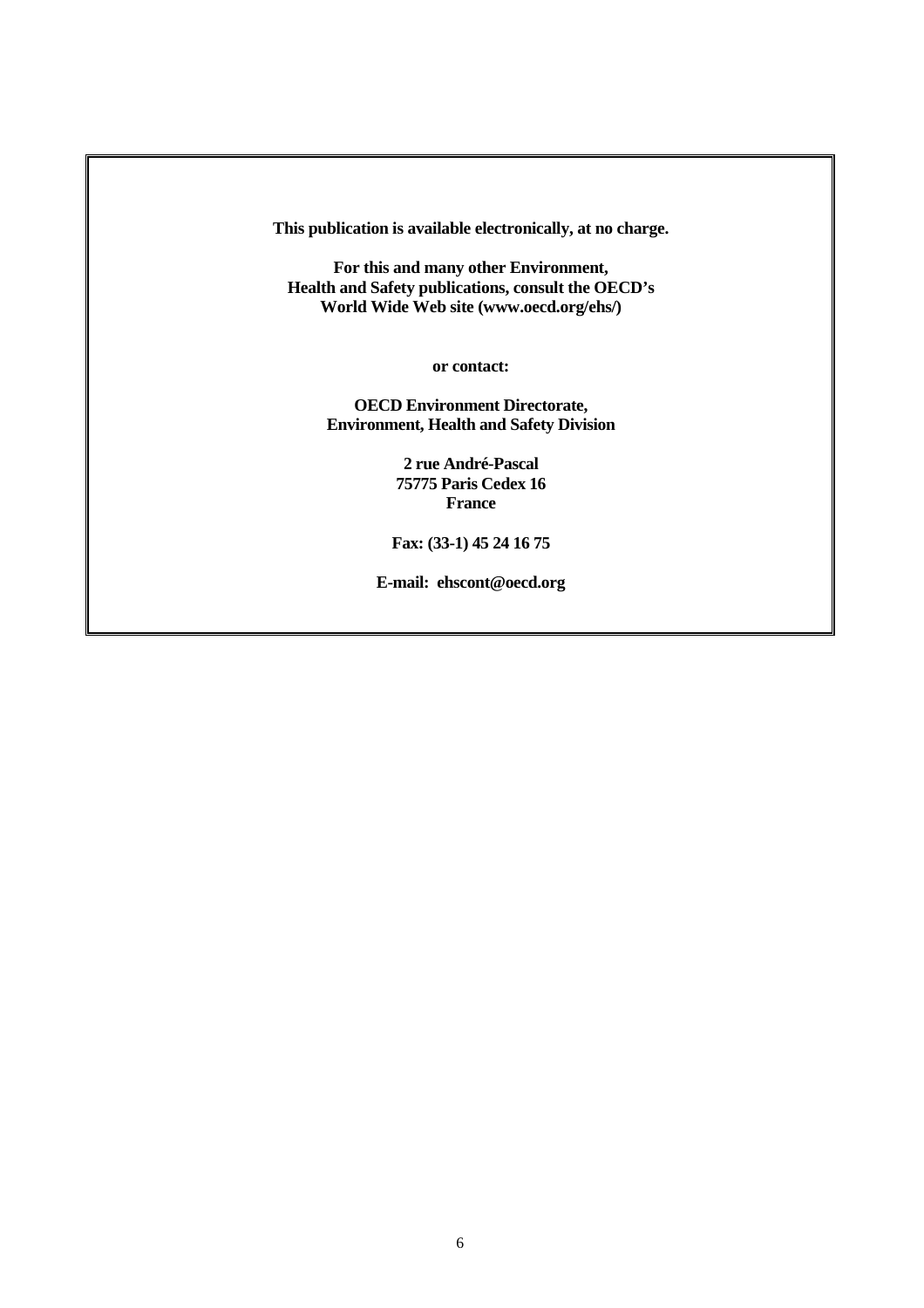# **TABLE OF CONTENTS**

| <b>EXECUTIVE SUMMARY</b>                                                                         | 9  |
|--------------------------------------------------------------------------------------------------|----|
| <b>I. INTRODUCTION</b>                                                                           |    |
| <b>History of the document</b>                                                                   | 10 |
| <b>Purpose of the document</b>                                                                   | 10 |
| Definition of developmental/reproductive toxicity and principles of reproductive toxicity hazard |    |
| assessment                                                                                       |    |
| <b>Identification and assessment of the effects of chemicals on reproduction and development</b> |    |
| <b>Reproductive toxicity tests</b>                                                               | 12 |
| Comparative assessment of effects in adult animals                                               | 13 |
| Significance of experimental data and their relevance to humans (extrapolation)                  | 13 |
| Single and multi-generation studies                                                              | 14 |
| Prenatal developmental toxicity study, teratology study                                          | 15 |
| Developmental neurotoxicity studies, postnatal studies                                           | 16 |
| <b>Reproduction/developmental toxicity screening tests</b>                                       | 17 |
| Other in vivo toxicity tests                                                                     | 17 |
|                                                                                                  |    |
| <b>II. PRENATAL TOXICITY END POINTS</b>                                                          |    |
| <b>Overview of endpoints assessed</b>                                                            |    |
| <b>Laboratory animal studies</b>                                                                 | 19 |
| <b>Critical windows of exposure</b>                                                              | 19 |
| <b>Latent effects</b>                                                                            | 19 |
| <b>Methodological issues</b>                                                                     |    |
| Corpora lutea                                                                                    | 19 |
| Pre and post implantation loss                                                                   | 20 |
| <b>External foetal examinations</b>                                                              | 20 |
| <b>Visceral foetal examinations</b>                                                              | 20 |
| <b>Skeletal examinations</b>                                                                     | 21 |
| <b>Data Interpretation</b>                                                                       |    |
| <b>Malformation versus variations</b>                                                            | 21 |
| <b>International harmonisation of terminology</b>                                                | 21 |
| <b>Interrelationship of endpoints</b>                                                            |    |
| <b>Maternal Toxicity</b>                                                                         | 21 |
| Mortality and incidence of malformations                                                         | 22 |
| Litter size and mean foetal body weight                                                          | 22 |
| Time of study termination and incidence of skeletal variations                                   | 23 |
| <b>Statistical power</b>                                                                         | 23 |
| Concurrent/historical controls                                                                   | 23 |
| III. POSTNATAL ENDPOINTS: NEONATAL GROWTH, DEVELOPMENTAL LANDMARKS                               |    |
| AND FUNCTIONAL/BEHAVIOURAL/NEUROTOXICITY                                                         |    |
| <b>Overview of endpoints assessed</b><br>$M_1$ and $A_2$ and $A_3$ and $A_4$                     | 25 |

| Methodological issues                 |    |
|---------------------------------------|----|
| <b>Standardisation of litter size</b> | 25 |
| Route of exposure                     | 26 |
| <b>Cross-fostering</b>                | 27 |
| Age of pups                           | 27 |
| Time of testing                       |    |
| <b>Experiences of offspring</b>       | 27 |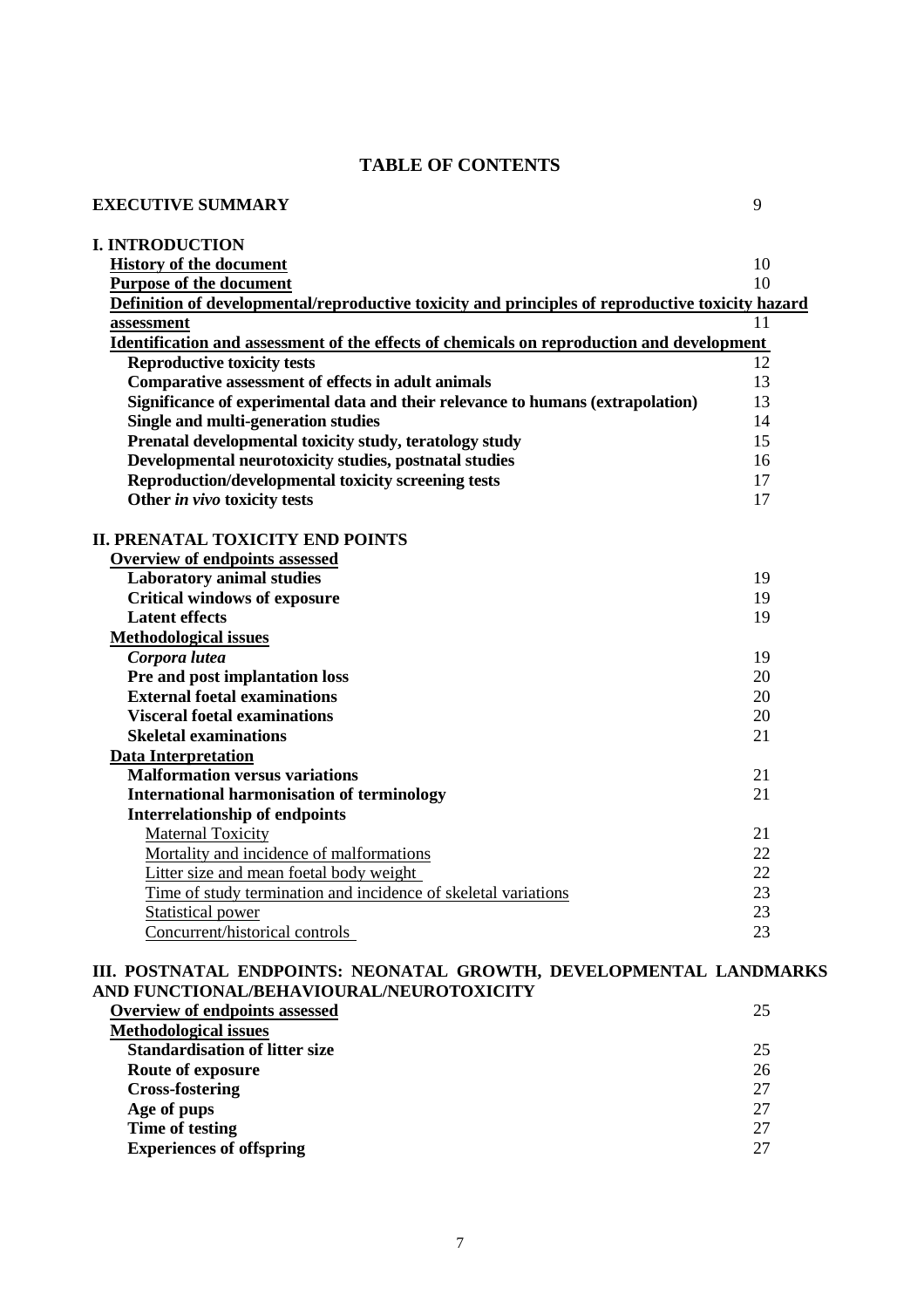| Sex of offspring                                               | 27 |
|----------------------------------------------------------------|----|
| <b>Experimenters influence on results in behavioural tests</b> | 28 |
| <b>Test automation</b>                                         | 28 |
| <b>Groups for behavioural assessment</b>                       | 28 |
| Physical and functional developmental landmarks                | 28 |
| <b>Measures of motor activity</b>                              | 30 |
| <b>Motor and sensory functions</b>                             | 31 |
| <b>Measures of learning and memory</b>                         | 33 |
| Data interpretation                                            |    |
| Relationship of maternal and offspring end points              | 35 |
| Litter size, sex and mean pup body weight                      | 36 |
| Physical and functional developmental landmarks                | 36 |
| <b>Behavioural endpoints</b>                                   | 37 |
| Limitations in assessment of postnatal end points              | 39 |
| IV. REPRODUCTIVE TOXICITY END POINTS IN ADULTS                 |    |
| <b>Overview of endpoints assessed</b>                          | 40 |
| <b>Methodological issues</b>                                   |    |
| <b>Examinations of male reproductive organs</b>                | 40 |
| <b>Sperm parameters</b>                                        | 40 |
| <b>Examinations of female reproductive organs</b>              | 42 |
| Oocyte quantitation                                            | 42 |
| <b>Vaginal cytology</b>                                        | 42 |
| <b>Reproductive performance</b>                                | 43 |
| Data interpretation                                            |    |
| Male reproductive organs                                       | 44 |
| <b>Sperm parameters</b>                                        | 44 |
| Female reproductive organs                                     | 45 |
| <b>Reproductive performance</b>                                | 46 |
| <b>V. TESTING STRATEGIES</b>                                   |    |
| <b>Regulatory issues</b>                                       | 47 |
| <b>Conceptual framework of testing and assessment</b>          | 48 |
| <b>Sequence of testing</b>                                     | 51 |
| Human data                                                     | 53 |
| <b>Toxicological data in experimental animals</b>              | 53 |
| Reproductive toxicity tests                                    |    |
| Results from one or two generation studies                     | 54 |
| <b>Results from prenatal developmental toxicity studies</b>    | 54 |
| <b>Results from screening test (OECD 421, 422)</b>             | 55 |
| <b>Results from developmental neurotoxicity study</b>          | 55 |
| Other data in experimental animals                             |    |
| <b>Results from repeated dose toxicity studies</b>             | 55 |
| Other data (in vitro tests, kinetics/dynamics)                 | 55 |
| <b>VI. DATA GAPS</b>                                           |    |
| <b>Endpoints</b>                                               | 56 |
| <b>Critical windows of exposure and effect</b>                 | 57 |
| <b>Exposure</b>                                                | 57 |
| <b>VII. REFERENCES</b>                                         | 58 |
|                                                                |    |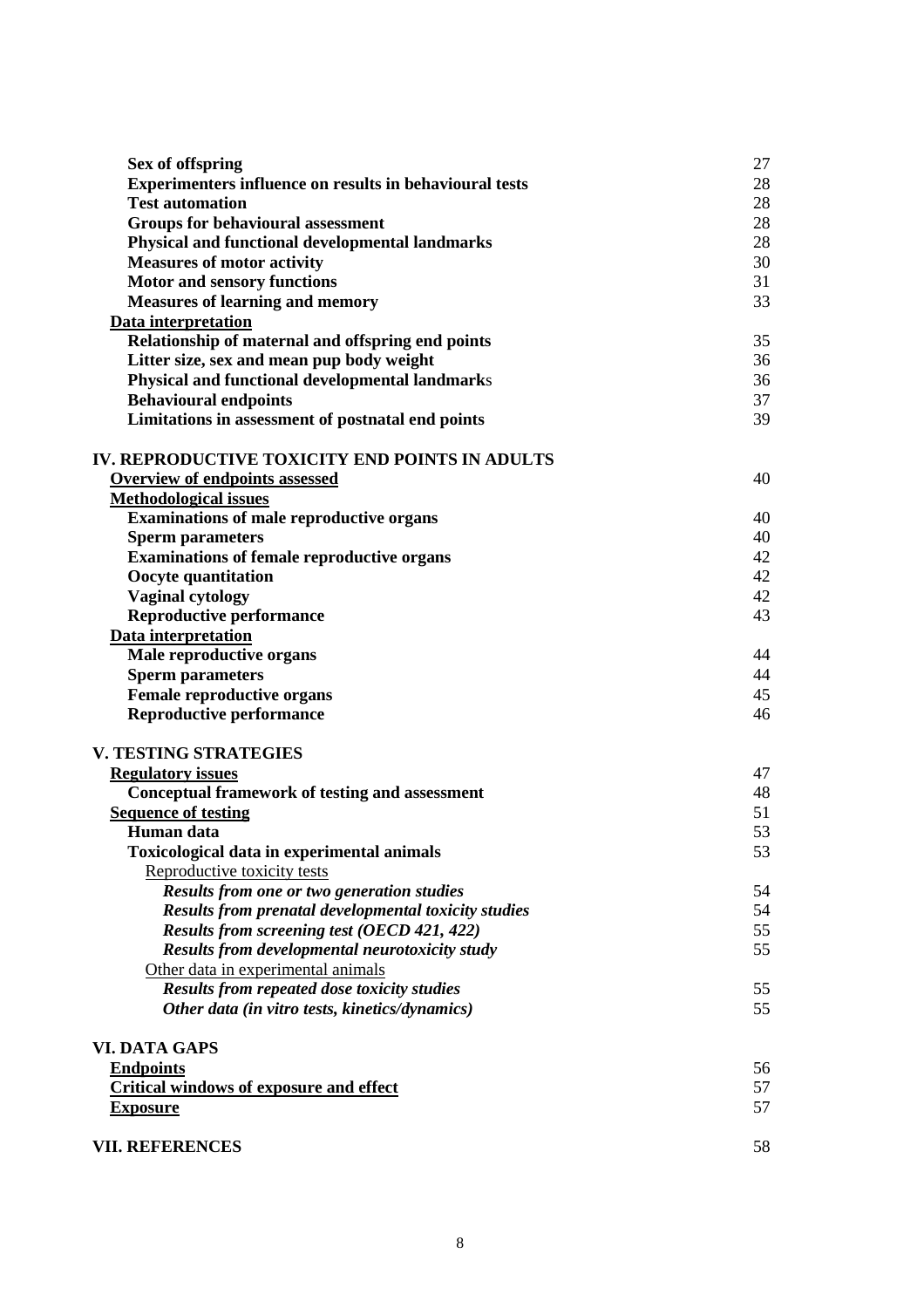# **APPENDIX I**. **Definitions** 68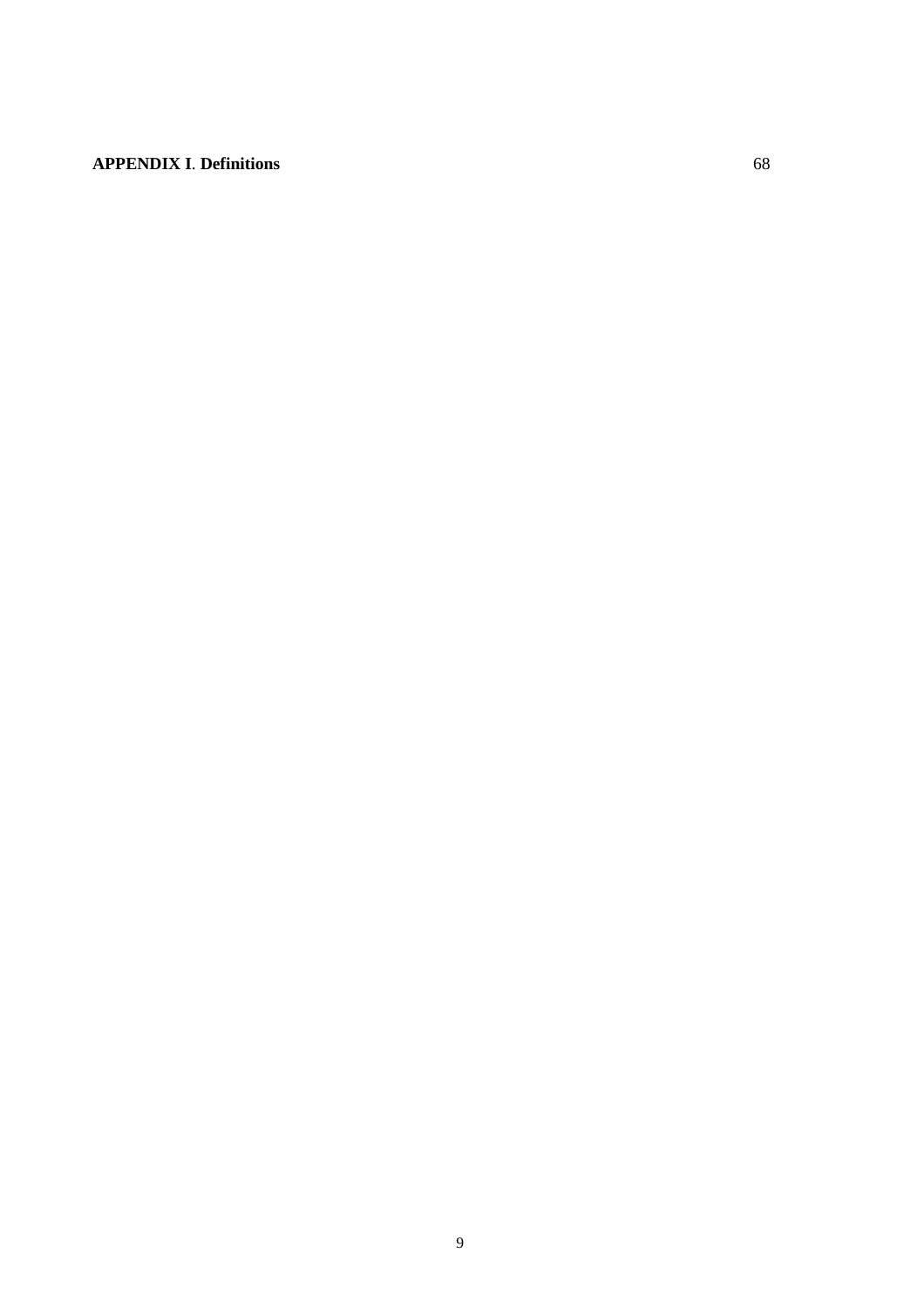# **EXECUTIVE SUMMARY**

# [TO BE DRAFTED AFTER CONSENSUS HAS BEEN REACHED ON THE DOCUMENT]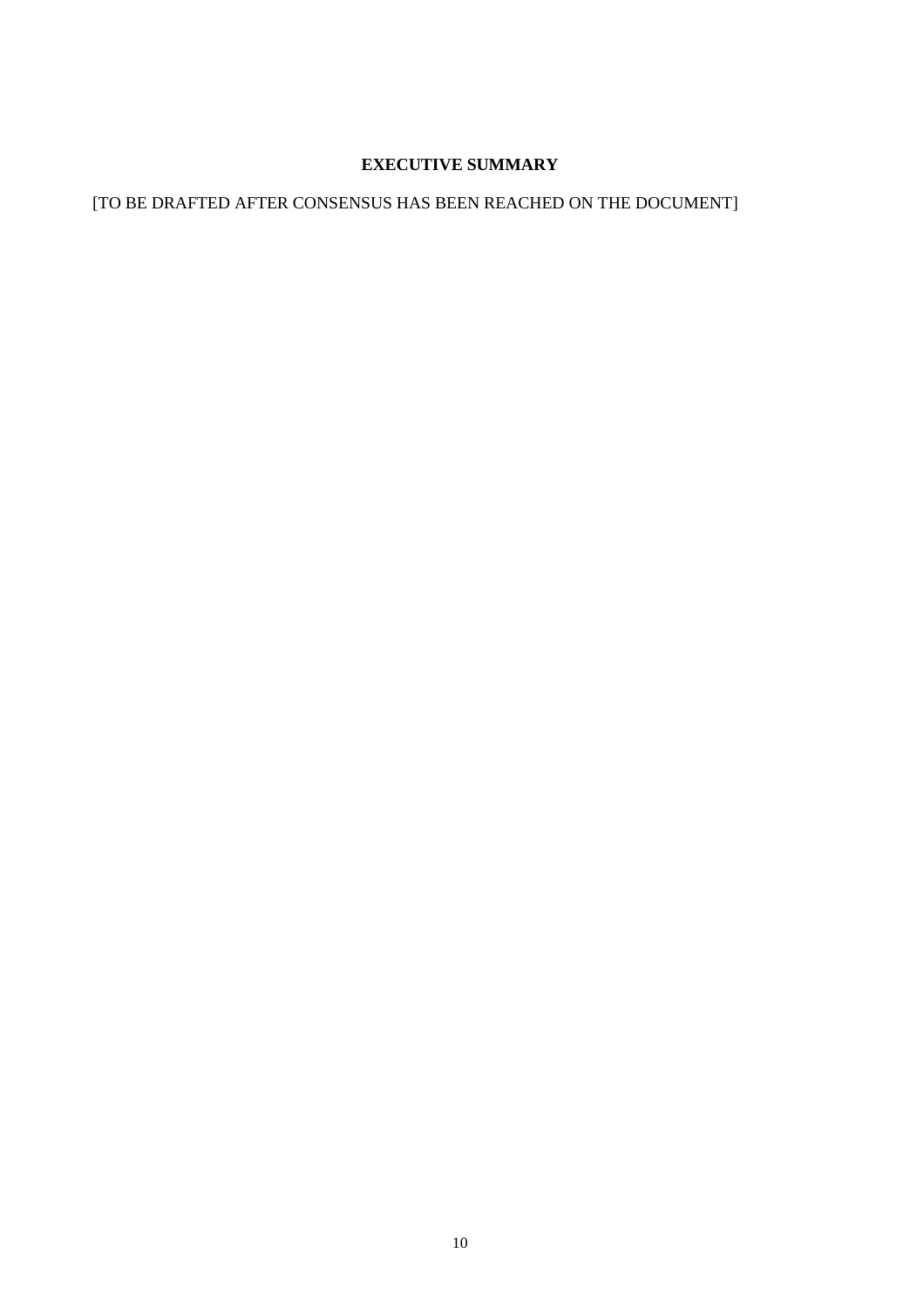## **I. INTRODUCTION**

## **History of the document**

1. The OECD Working Group on Reproduction and Developmental Toxicity met in Copenhagen, Denmark in June 1995. The meeting recognised that there was a need for a Guidance Document on developmental and reproduction toxicity testing, covering testing strategies, approaches for tier testing, relationship with neurotoxicity testing and data interpretation procedures. The  $7<sup>th</sup>$  WNT meeting approved to develop the Guidance Document in October 1996 and the US EPA volunteered to take the lead in this activity.

2. The drafting group met several times to co-ordinate the drafting of the document. In June 2003, the US EPA hosted a Meeting for the drafting group in Washington DC to resolve the last problems and assign writing tasks.

## **Purpose of the document**

3. This document is intended to provide guidance on methodological aspects, interpretation of data and strategy for testing of chemicals for potential reproductive toxicity. The primary objective of this guidance is to ensure that necessary and sufficient data are obtained to enable adequate evaluation of the risk of reproductive toxicity arising from exposure to a chemical.

4. A stepwise assessment/testing strategy is recommended. To minimise animal usage and optimise allocation of resources, data should be assessed following each step of testing to decide if they are adequate for the evaluation of the risk arising from the intended use of the chemical, or if further testing is needed. Because assessment of data is an essential part of the overall strategy, this document provides a definition of reproductive toxicity, and discusses different types of effect *i.e.,* adverse effects on sexual function and fertility in adult males and females as well as developmental toxicity. Guidance is provided on test methods, because familiarity with these methods is required to assess data or to select methods to identify and/or characterise effects on reproductive toxicity.

5 The document constitutes an essential supplement to existing OECD Test Guidelines that can be used to obtain information on the potential reproductive toxicity of chemicals. Specific OECD Test Guidelines include the one- and two-generation toxicity study (TG 415 and 416), prenatal developmental toxicity study (TG 414), developmental neurotoxicity study (draft TG 426) and the reproduction/developmental toxicity screening tests (TG 421 and 422). However, data from other toxicity studies *e.g.,* repeated dose toxicity studies for systemic toxicity (TG 407, 408 and 409) may indicate potential reproductive toxicity and should be considered in the assessment as well as data from human exposure.

6. The term Endocrine Disruption (ED) denotes the ability of exogenous chemicals to alter function(s) of the endocrine system and consequently cause adverse health effects in an intact organism, or its progeny, or (sub) populations. Extensive information has become available on ED in the recent years (CSTEE 1999), OECD has initiated a specific programme to develop new Test Guidelines, and to revise the existing ones for detection of ED. The current Test Guidelines may enable the identification of EDrelated effect if conducted with specific attention to this issue. However, current Test Guidelines for toxicological testing could be improved with the aim of increasing sensitivity and specificity of detection of ED-related effects. This Guidance document will include considerations on ED-related effects but ED will not be devoted a specific paragraph.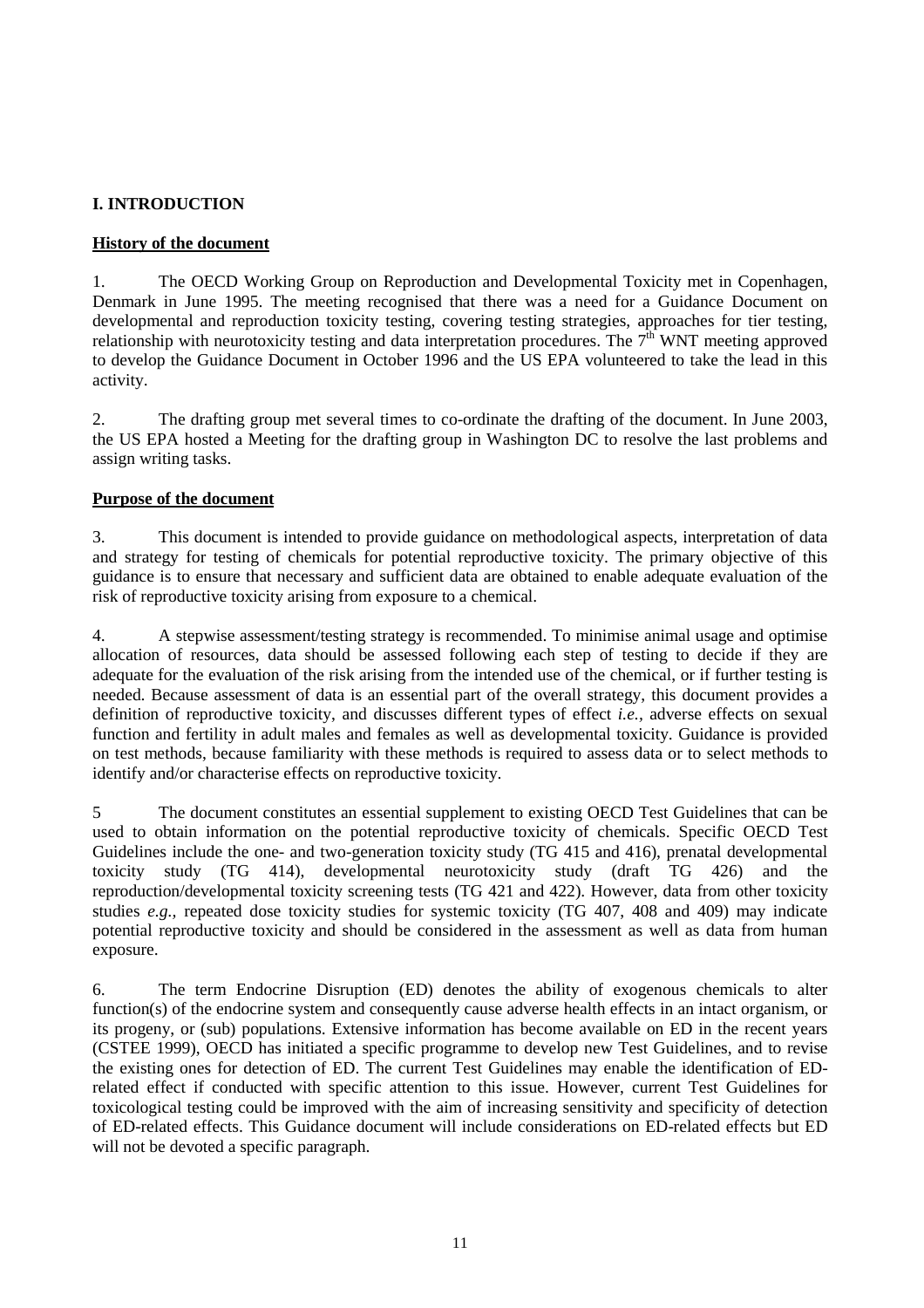7 A number of organisations in several countries have written documents on the evaluation of reproductive toxicity data, *e.g.,* ECETOC 1983, 1992, 2002; EHC 1984; LST 1989; NIOH (AMI) 1994; DEPA 1995; IPCS-WHO 2001 and OECD 2002a.

## **Definition of developmental/reproductive toxicity and principles of reproductive toxicity hazard assessment**

8. Reproduction is the biological process that ensures the continuation of the species. Existing genetic material is passed to the next generation.

9. Reproductive toxicity includes adverse effects on sexual function and fertility in adult males and females as well as developmental toxicity in the offspring.

10. Adverse effects on reproductive ability or capacity include alterations in the female and male reproductive organs or related endocrine systems *i.e.,* effects on:

- onset of puberty;
- gamete production and transport;
- reproductive cycle normality;
- sexual behaviour:
- fertility;
- parturition;
- premature reproductive senescence, or;
- modifications in other functions that are dependent on the integrity of the reproductive systems.

11. Developmental toxicity taken in its widest sense includes any effect which interferes with normal development of the conceptus, either before or after birth, and resulting from exposure of either parents prior to conception, or exposure of the developing offspring during prenatal development, or post-natally, to the time of sexual maturation. These effects can be manifested at any point in the life-span of the organism. The major manifestations of developmental toxicity include;

- death of the developing organism;
- structural abnormality:
- altered growth, and;
- functional deficiency.

12. The definition of reproductive toxicity hinges on interpretation of the word adverse (OTA 1990). A practical definition of an "adverse change" is: "*any treatment-related alteration from baseline that diminish an organism's ability to survive, reproduce or adapt to the environment*" (US EPA 1994).

13. Reproductive toxicity may result from single or repeated doses of a chemical. Since both single and repeated exposures are possible scenarios for human exposure, the reproductive toxicity assessment/testing strategy must ideally consider both situations.

14. The assessment of reproductive toxicity will be discussed in the following sections on specific endpoints. The available methodologies, normal range of variation for test species, interrelationship among endpoints, relationship of endpoint to functional outcome, differences among test species, relationship with maternal toxicity, reversibility of outcome, and relevance to humans will be discussed in the sections on prenatal endpoints, postnatal endpoints, and adult reproductive toxicity.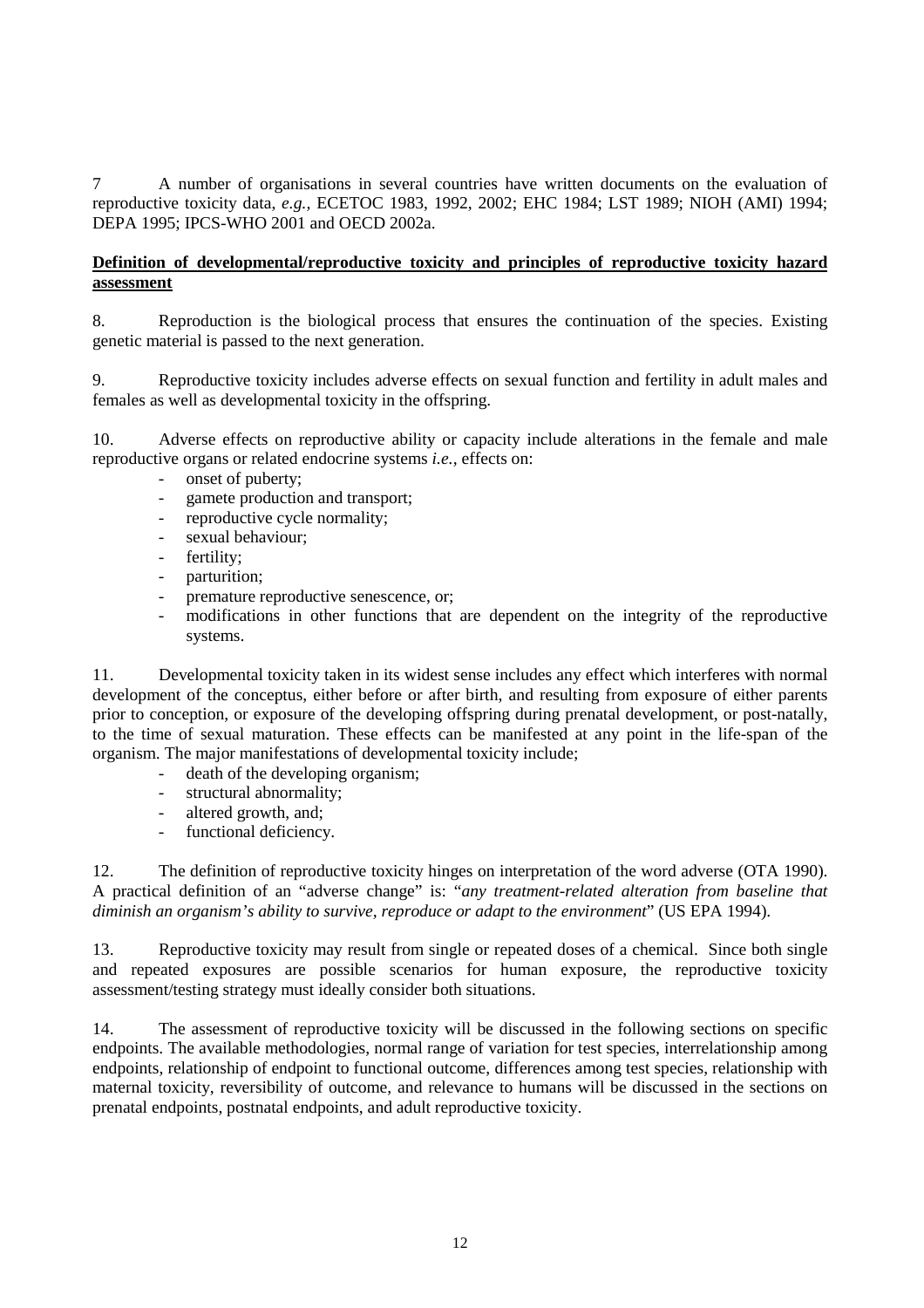## **IDENTIFICATION AND ASSESSMENT OF THE EFFECTS OF CHEMICALS ON REPRODUCTION AND DEVELOPMENT**

## **Reproductive Toxicity Tests**

15. The reproductive toxicity tests constitute an important part of the toxicological testing program in the health assessment of chemicals. The data from the toxicological testing shall provide the necessary information with respect to:

- Hazard identification
- Dose-effect assessment (if possible estimation of a NOAEL)
- Extrapolation (prediction of adverse effects in other species, particularly in humans)
- Prediction of safe levels of exposure in humans

16. Tests for reproductive toxicity should ideally be able to identify one or more of the following effects on the reproduction:

- Impairment of male and female reproductive functions or capacity, *i.e.,* adverse effects on libido, sexual behaviour, any aspect of spermatogenesis or oogenesis, or hormonal activity or physiological response which would interfere with the capacity to fertilise, fertilisation itself or development of the fertilised ovum up to and including implantation.
- Induction of non-heritable harmful effects on the progeny, *i.e.*, in the widest sense, any effect interfering with normal development, both before and after birth up to puberty should be included. Both morphological malformation(s) and functional disturbances (*e.g.,* hormonal reproductive effect, neurological) should be evaluated.

17. Many different experimental methods for investigating toxic effects of chemicals on reproduction and development are in use (OECD 2002b; Toppari *et al.,* 1996; ECETOC 2002; Meyer and Svendsen 2003). Several tests are standardised and Test Guidelines have been issued by various governmental agencies and international organisations. The following sections will focus mainly on standardised and regulatory accepted Test Guidelines, some of which are presented in table 1. Other test than those included in the table 1 can reveal effects which indicate a potential of a chemical to interfere with normal reproduction, *e.g.,* the dominant lethal test, fertility assessment by continuous breeding, and repeated dose toxicity testing where the gonads are subjected to pathological examination.

| <b>Test</b>                                                                  | Exposure period                                                                              | Endpoints in offspring                                                                                                                                             | Guideline(s)                                                         |
|------------------------------------------------------------------------------|----------------------------------------------------------------------------------------------|--------------------------------------------------------------------------------------------------------------------------------------------------------------------|----------------------------------------------------------------------|
| Generation<br>studies                                                        | Continuously over<br>one, two or several<br>generations                                      | Growth, development and<br>viability.<br>Histopathology of sex organs,<br>brain and target organs<br>Fertility<br>Proposal: oestrus cyclicity and<br>sperm quality | TG 415: One-<br>generation Study<br>TG 416: Two-<br>generation Study |
| Prenatal<br>Developmental<br><b>Toxicity Study</b><br>(Teratology)<br>study) | Usually during<br>organogenesis<br>Proposal: from<br>implantation to the<br>day before birth | Resorptions<br>Embryonic development<br>Foetal growth<br>Morphological variations and<br>malformations.                                                            | TG 414: Prenatal<br>Developmental<br>Study                           |

| Table 1. Overview of in vivo tests for reproductive toxicity testing |  |
|----------------------------------------------------------------------|--|
|----------------------------------------------------------------------|--|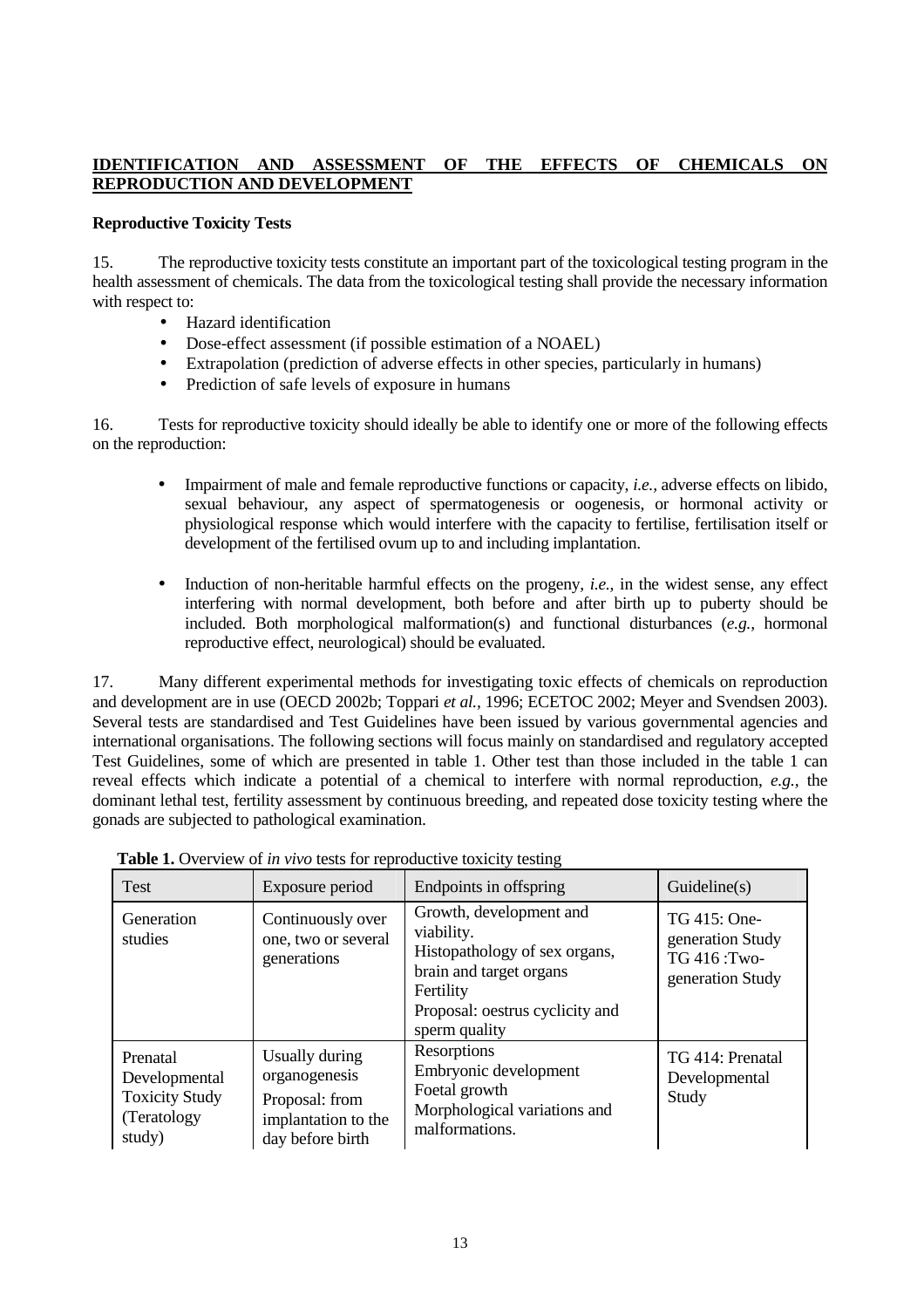| Developmental<br>Neurotoxicity<br>Study<br>(Behavioural<br>teratology<br>studies) | During pregnancy<br>and lactation                                                            | Birth and pregnancy length<br>Physical and functional maturation<br>Behavioural changes due to CNS<br>and PNS effects<br>Brain weights and neuropathology | TG 426 (draft):<br>Developmental<br>Neurotoxicity<br>Study |
|-----------------------------------------------------------------------------------|----------------------------------------------------------------------------------------------|-----------------------------------------------------------------------------------------------------------------------------------------------------------|------------------------------------------------------------|
| Reproduction/<br>Developmental<br>toxicity screening<br>test                      | At least three dose<br>levels from 2<br>weeks prior to<br>mating until day 4<br>post-natally | Fertility<br>Pregnancy length and birth<br>Foetal and pup growth and<br>survival until day 3                                                              | TG 421 and 422                                             |

18. During recent years many *in vitro* test systems have been proposed as alternatives to animal testing for developmental toxicity (ATLA 2002). These tests usually address single events of the reproductive cycle and are therefore as such insufficient for the assessment of adverse *in vivo* effects, but they do not replace animal testing in the risk assessment of chemicals. However, these tests may be useful for screening of closely related chemicals and for elucidating the mechanisms underlying the effects. They may also be essential elements of stepwise testing and assessment strategies (see Chapter 5).

## **Comparative Assessment of Effects in Adult Animals**

19. Repeated dose toxicity testing in adult animals provide information on the potential for systemic toxicity by investigations of growth, clinical symptoms, haematology, biochemistry, organ weights, pathology and histopathology of organs.

20. Reproductive toxicity testing can provide information on a number of developmental effects, such as malformations, growth retardation, foetal and postnatal death, fertility, and functional effects on the CNS. The tests for reproductive toxicity are unique in that *e.g.,* information on developmental effects on fertility and sex organs are only provided in the two-generation study, while effects on brain development and function is investigated only in the developmental neurotoxicity study.

21. However, the investigations of systemic effects in reproductive toxicity tests are not similar to those of repeated dose toxicity studies in adults, since *e.g.,* haematology and biochemistry is not normally investigated. In addition, the investigations of organ weight, pathology and histopathology are limited to the brain, sex organs and identified target organs. Consequently, systemic effects induced during pre- or postnatal development on *e.g.*, liver and kidneys may not be investigated.

22. In order to have a sufficient background to determine the sensitivity of the developmental period compared to adulthood there is a need for studies where end points are investigated similarly for both age groups. Ideally, this would require a two-generation study incorporating developmental neurotoxicity end points and supplemented with similar investigations of systemic effects in offspring as in repeated dose toxicity studies.

## **Significance of Experimental Data and their Relevance to Humans (Extrapolation)**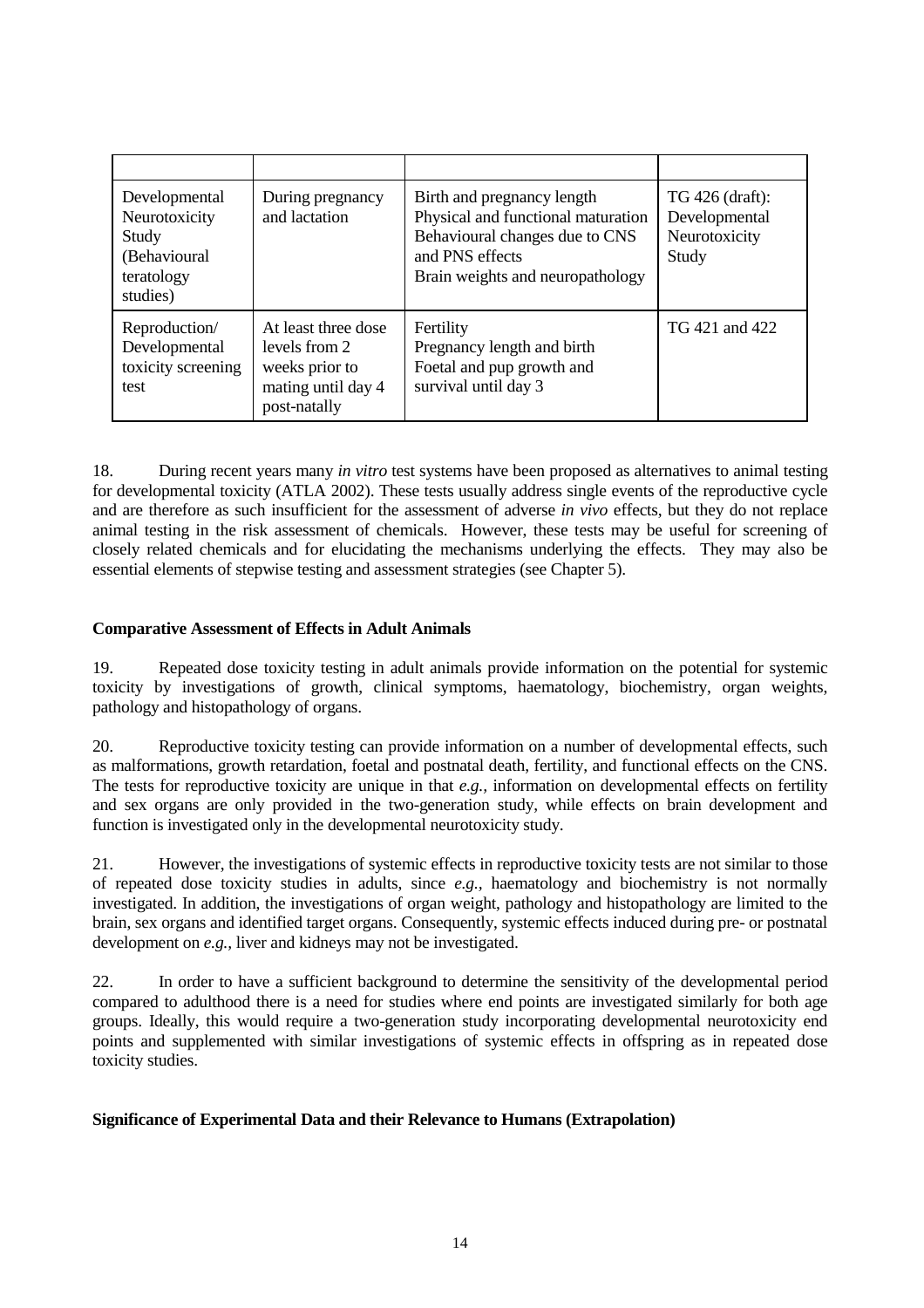23. The ultimate proof that a substance is a human reproductive toxicant can come only from information on the consequences of human exposure. This statement is valid regarding toxicological effects in general. However the experience within the area of developmental toxicology comparing data from human exposure and data from dosing experimental animals (irrespective the difficulties comparing two different kinds of data sets), and the "biology" as expressed by Calabrese (1983);

*"Cellular structure and biochemistry are remarkably alike across the entire animal kingdom, starting with the lipoprotein cell membrane, which affects the absorption of xenobiotics into the cell to metabolic processes like glycolysis, the Krebs' cycle, and numerous other aspects of intermediary metabolism. The similarity among animals on the cellular level is so apparent that it serves as the basis upon which scientists have extrapolated or inferred functions from one species to another"* 

In general, this serves as the basis for the use of laboratory animals in predicting possible consequences for humans. Thus, findings in experimental studies in laboratory animals, demonstrating developmental toxicity is indicative of a potential human response.

24. Concerning the predictive value of *in vitro* results and their relevance for human, the "extrapolation" between the response in isolated parts of the organism and that of the intact organism has to be considered.

25. There are sufficient data in the scientific literature to consider a positive effect in an *in vivo* study for developmental toxicity as indicative of a human response (Jakobsen and Meyer 1989; Schardein *et al.,* 1985; IPCS 2001) Well-conducted studies in laboratory animals that show developmental effects at levels of exposure not substantially greater than humans might experience are sufficient to raise substantial questions about the potential risk to humans. However, no single laboratory test species can be said to predict accurately the true human response to a given chemical. Tests in multiple species may increase the predictive reliability of laboratory animal test data, but specific differences between the test species and humans must be considered in evaluating the relevance of particular tests to humans (Jakobsen and Meyer 1989).

26. Protocols for fertility studies in males have been less extensively studied than those for females (Barlow and Sullivan 1982). However, effects on fertility in rodents seem to be a good indicator for effects in humans, and most work on contraceptive agents in humans stems from original studies in rodents (Barlow and Sullivan 1982).

27. Particular strengths and limitations will be included in the following description of the individual tests for reproductive toxicity.

## **Single and Multi-Generation Studies**

28. Test Guidelines for carrying out single and multi-generation studies have been published by the OECD and other organisations. In the EU, the two-generation study is requested for new and existing industrial chemicals (*i.e.,* introduced after 1980) with a production volume reaching 100 tons per year (see the EU REACH (Registration, Evaluation and Authorisation of Chemicals) proposal (EU 2003a).

29. The purpose of these studies is to examine successive generations to identify possible effects of a substance on fertility of male and female animals; pre-, peri-, and post-natal effects on the ovum, foetus, and progeny, including teratogenic and mutagenic effects; and peri- and post-natal effects on the mother.

30. The various Test Guidelines have a number of common requirements. The preferred species are the rat and the mouse. Other species may be used if relevant (*e.g.,* differences in toxicokinetics between the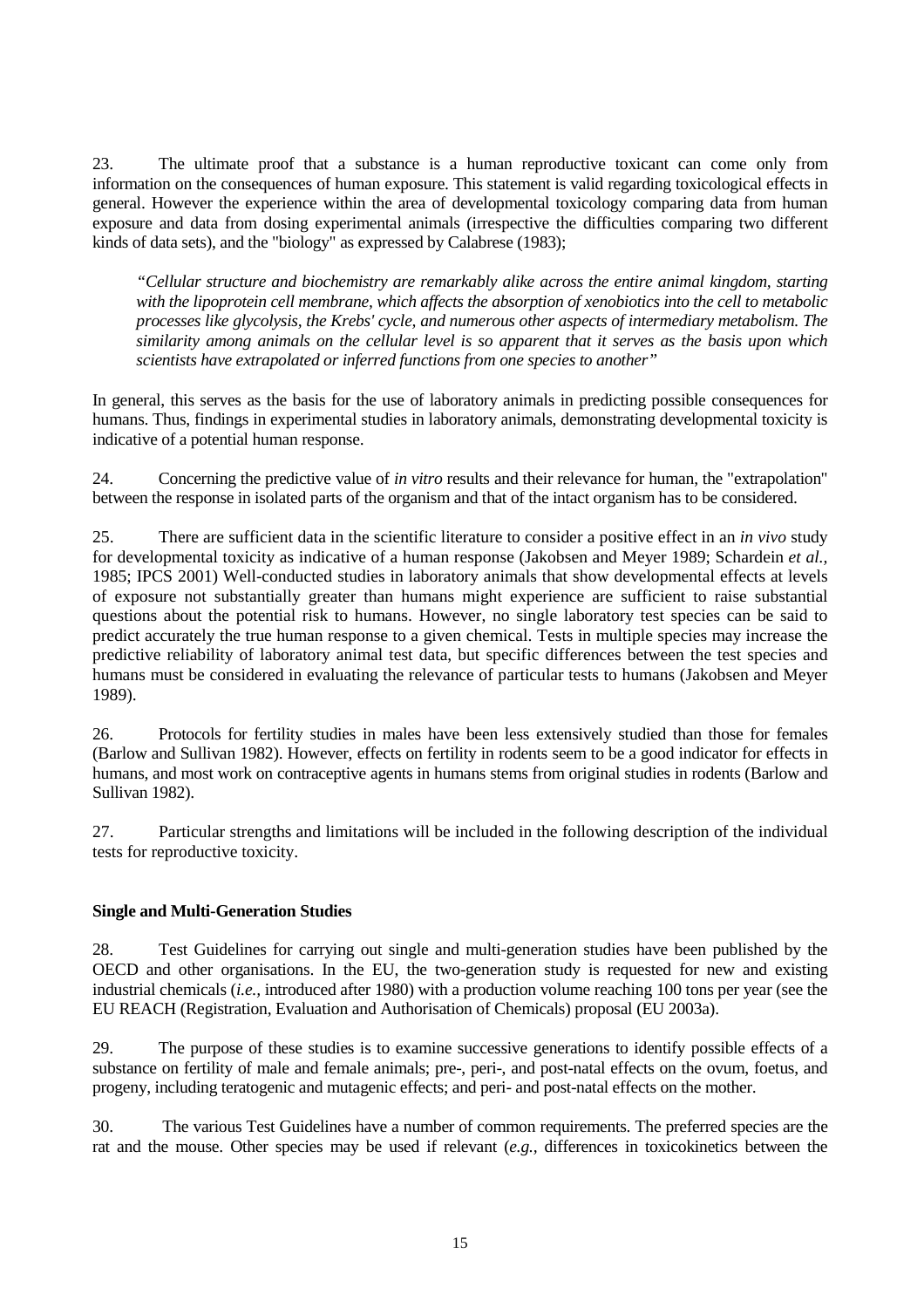preferred species and man, to clarify ambiguous results or further study observed effects). The test substances are administered by the relevant route to groups of animals (number of animals per group sufficient to yield about 20 pregnant animals at or near term). In general, the chemical is administered over at least one spermatogenic cycle and the last stages of oocyte maturation before the parent generation animals are mated. The exposure of the females is continued throughout the mating period and the gestation up to weaning of the last generation. At least three treatment groups and a control group (untreated or vehicle in the highest dose used) are be used. Ideally, unless limited by the physico-chemical nature or biological effects of the test substance, the highest dose level should induce toxicity but not mortality in the parental animals. The low dose should ideally not induce any observable adverse effects on the parents or offspring.

31. Birth weight, postnatal growth and survival are recorded, but it is important in the evaluation of the data to consider variations due to different litter sizes or different sex distribution in the litters. A change in offspring body weight is a sensitive indicator of developmental toxicity, in part because it is a continuous variable. In some cases, weight reduction in offspring may be the only indicator of developmental toxicity in a generation study. While there is always a question remaining as to whether weight reduction is a permanent or transitory effect, little is known about the long-term consequences of short-term foetal or neonatal weight changes. Therefore, weight reduction should be considered as a relevant effect in establishing the NOAEL.

32. In the two-generation reproductive toxicity study (TG 416), assessment of effects on sperm quality and oestrus cyclicity in offspring have been included. In addition the assessment of the offspring has been expanded with the recording of developmental milestones including some optional behavioural parameters and histopathology of sex organs, brain and identified target organs.

33. The single and multi-generation studies include exposure of both sexes during all stages of reproduction, and the F1 animals in the multi-generation studies are unique considering F1 equivalent of an *in utero* derived repeated dose toxicity study.

## **Prenatal Developmental Toxicity Study, Teratology Study**

34. The prenatal developmental toxicity study (TG414) is the method for examining embryo-foetal toxicity as a consequence of exposure during pregnancy (*e.g.,* growth retardation, anatomical variations, teratogenicity and lethality).

35 Originally, the teratology test focused on malformations. In the past, there was a tendency to consider only malformations or malformations and death as relevant endpoints in teratology studies. Today the teratology test focuses on the four manifestations of developmental toxicity being on concern (death, structural abnormalities, growth alterations) Consequently, the title of the TG 414 has changed to "Prenatal Developmental Toxicity Study".

36. Various international organisations and countries have drafted guidelines for this test. These guidelines have a number of common requirements. The preferred species include rodents (*e.g.,* the rat and mouse) and non-rodents (*e.g.,* the rabbit). Other species may be used if relevant (*e.g.,* differences in toxicokinetics between the preferred species and humans, to clarify ambiguous results or to further study observed effects).

37. Young mature virgin females are artificially inseminated or mated with males. The time of mating is established by observation of mating (*e.g.,* rabbits), identification of a plug (mixture of sperm and cellular material from the vagina of rats and mice, coagulation gland and vaginal mucus), vaginal smear (in rats) or by noting the time of insemination (*e.g.,* for pigs and rabbits). Normally, three dose levels and a control group (untreated or vehicle control; the group size is 20 pregnant animals, however 16 as a minimum in TG 414) are used in order to establish a dose-effect relationship. Until recently, the pregnant female rats were up to recently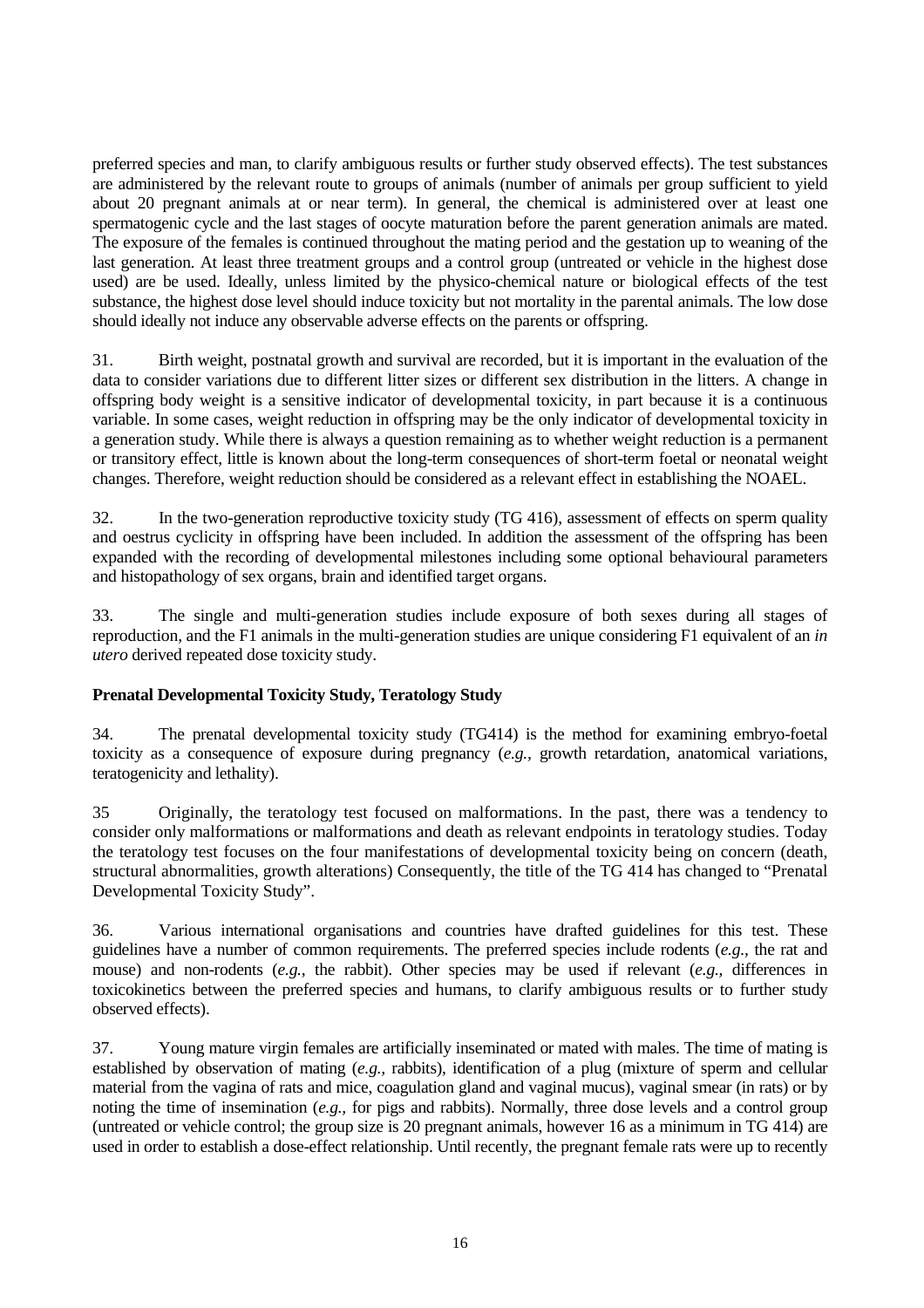exposed at least during the period of organogenesis, *i.e.,* between day six when implantation occurs, and day 15. (The corresponding periods for mice and rabbits are days 6-15 and days 6-18, respectively). This period has been found to be the most sensitive to the induction of structural, anatomical malformations (the corresponding sensitive period for humans is between the 18th and 60th day of pregnancy). However, development of *e.g.*, sex organs and brain continues after day 15 and consequently malformations of such organs will not be discovered if exposure is stopped on day 15. In TG 414 the dosing period shall cover the period from implantation to scheduled caesarean section. If preliminary studies, when available, do not indicate a high potential for pre-implantation loss, treatment may be extended to include the entire period of gestation, from mating to the day prior to scheduled kill. The animals are observed daily for clinical changes. Body weight is recorded and food consumption is recorded throughout the gestation. The day before anticipated birth the uterus is removed by caesarean section and the uterus and the foetuses are examined. The dam is examined macroscopically for any structural abnormalities or pathological changes. If dosing is initiated before or at the time of implantation, the pre-implantation loss, *i.e.,* the number of embryos lost prior to implantation is evaluated.

38. The total number of implantations, *i.e.,* living embryos, dead embryos and resorptions (embryos that die early and are re-assimilated) are noted. The degree of resorption (*i.e.,* the extent to which the embryo has been resorbed i*.e.,* total, early, and late resorptions) is recorded in order to establish the time of death of the embryo during the pregnancy.

39. The foetuses are sexed, weighed and examined for gross malformations. Retarded growth and effects on visceral and skeletal development are evaluated.

40. The Prenatal Developmental Toxicity Study (TG 414) is very suitable for the demonstration of intra-uterine death after implantation (resorptions). In studies where dosing is started before implantation, pre-implantation loss may also be assessed.

41. Foetal weight can be assessed rather exact, but it is important to include variations due to different litter sizes or sex distribution in controls versus exposed groups in the analysis.

## **Developmental Neurotoxicity Studies, Postnatal Studies**

42. Developmental exposure to chemicals may lead to a range of functional disturbances in the offspring. A number of chemicals are known to produce developmental neurotoxic effects in humans and other species. For example lead and methyl mercury affect brain development but effects on fertility, the immune system, metabolism of foreign substances and development as a whole have been observed.

43. A recent proposal for an OECD guideline for "Developmental Neurotoxicity Study", (draft TG 426) has been developed based upon an US EPA guideline. Developmental neurotoxicity studies are designed to develop data on the potential functional and morphological hazards to the nervous system arising in the offspring from exposure of the mother during pregnancy and lactation. These studies identify changes in behaviour due to effects on the central nervous system (CNS) and the peripheral nervous system (PNS). As behaviour is affected by the function of other organs such as liver, kidneys and the endocrine system, toxic effects on these organs in offspring may also be reflected in general changes in behaviour. No single test is able to reflect the entire complex and intricate function of behaviour. For testing behaviour, therefore, a range of parameters, a "test battery", is used to identify changes in individual functions. Methodology employed in behavioral teratology is described in several reviews (Adams 1986; Francis *et al.,* 1990; IPCS 2001). Behavioral teratology tests may generally be grouped into tests of physical development, simple reflexes, motor function, sensory development and functions, spontaneous activity, learning and memory, and functions of the neurotransmitter systems.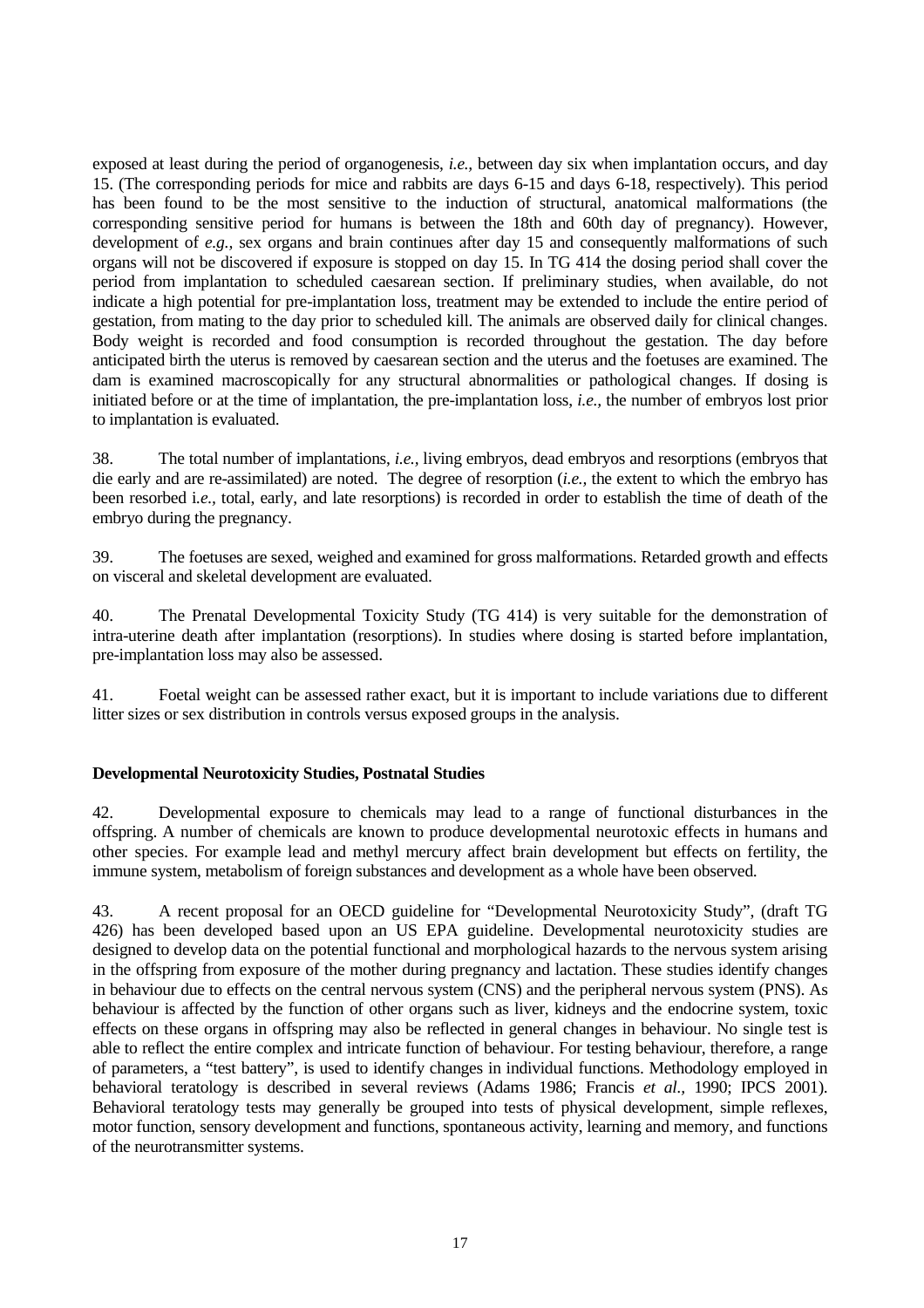44. The preferred species are the rat and the mouse. The Test Guidelines generally recommend groups of 20 animals with dosing from day 15 of gestation to day 21 post gestation *i.e.,* spanning foetogenesis and the entire lactation period. However, the recommended dosing period does not cover all events since the CNS is also susceptible to abnormal development during the period of organogenesis. Consequently, dosing is often started earlier, for example on day one or day six of the pregnancy. In the draft Developmental Neurotoxicity Test Guideline (draft TG 426) the dosing period include the entire gestation and lactation period. After birth, the number of progeny is recorded and the litters may be adjusted so that each contains the same number of pups. In order to determine whether the chemical substance tested affects the offspring directly via the mother's milk or indirectly, either via a change in milk production or as a result of a change in the behaviour of the exposed mothers, cross-fostering may be employed. Cross fostering is a method where litters from exposed mothers are reared by control mothers and vice versa.

45. The evaluation of the offspring consists of observations to detect gross neurological and behavioural abnormalities, assessment of physical development, reflex ontogeny, motor activity, motor and sensory function, and learning and memory, and evaluation of brain weights and neuropathology during postnatal development and adulthood.

46. The draft Test Guideline 426 is designed to be used as a separate study, however, the observations and measurements can also be incorporated into *e.g.,* a two-generation study. The limitations mentioned in section 1.3.4 on single- and multi-generation studies concerning endpoints such as neonatal death, malformations, pre-implantation loss and resorptions apply also to developmental neurotoxicity studies.

## **Reproduction/Developmental Toxicity Screening Tests**

47. In recent years, new screening tests for reproductive and developmental toxicity of shorter duration and using fewer resources have been developed. By definition, a screening test is limited in scope compared to a conventional test. Data from a screening test indicating a possible toxic potential of a substance identify the substance as one of high priority for further evaluation or risk reduction.

48. Recently, the OECD introduced Test Guidelines for screening tests for reproductive toxic effects. The "Reproduction/Developmental Toxicity Screening Test", (TG 421) and the "Combined Repeated Dose Toxicity Study with the Reproduction/Developmental Toxicity Screening Test" (TG 422) cover part of the Screening Information Data Sets (SIDS) for high production volume (HPV) chemicals. The TG 422 is a combination of a 28-days toxicity study and a reduced one-generation study whereas the TG 421 is a reduced one-generation study.

49. The purpose of the tests is to generate limited information concerning the effects of a test substance on male and female reproductive performance such as gonadal function, mating behaviour, conception, development of conceptus and parturition. It is not suggested as an alternative to or as a replacement for the existing Test Guidelines for single and multi-generation and developmental toxicity studies.

50. The dosing of the animals is initiated two weeks prior to mating and continues until the end of the study on postnatal day four. The number of animals per group is at least ten animals of each sex and is normally sufficient to provide at least eight pregnant females per group. Effects on fertility and birth are registered. Live pups are counted and sexed and litters weighed on days one and four postpartum. The parameters include among others a detailed histological examination on the ovaries, testes and epididymides of at least the highest dosed and the control animals.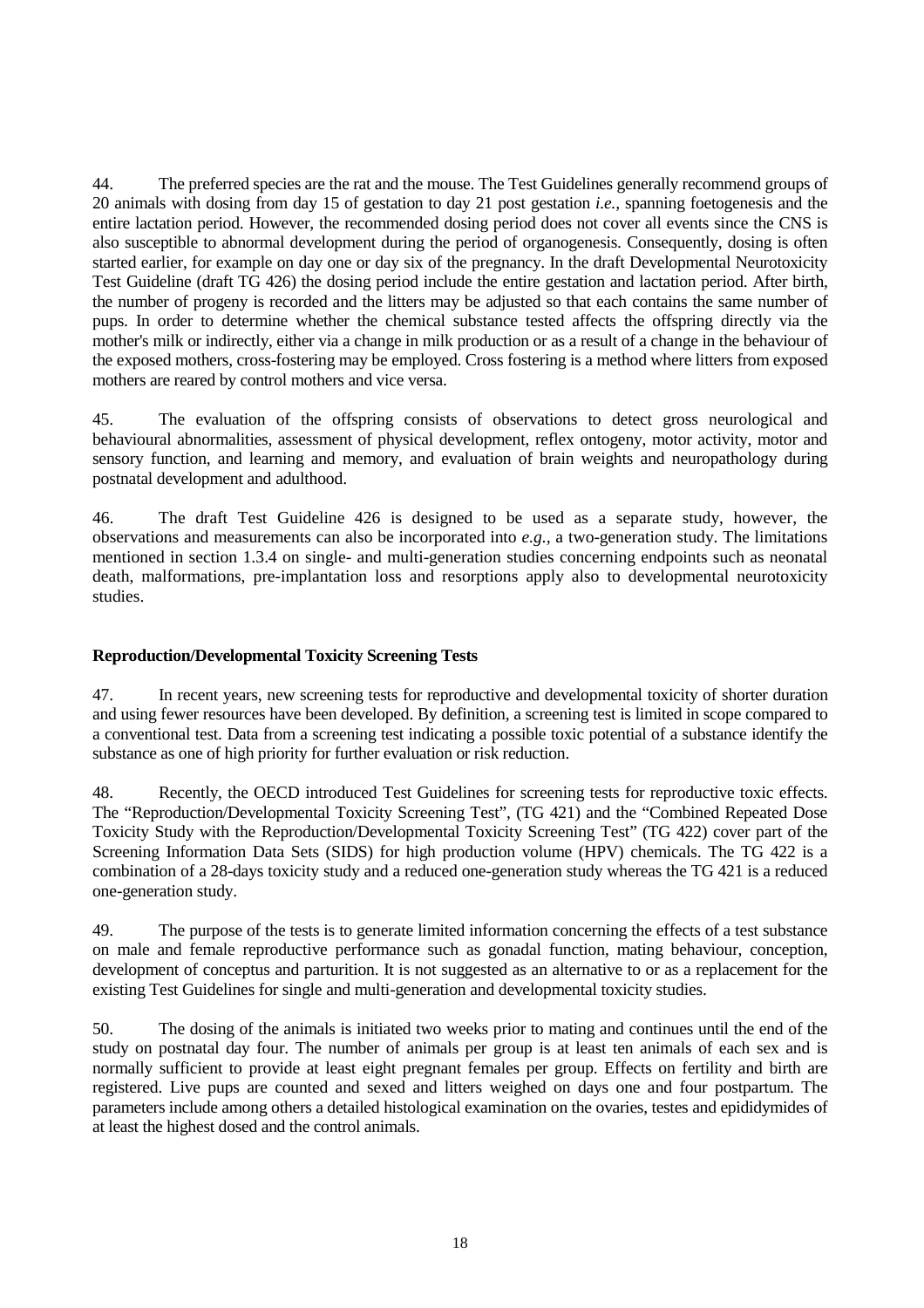### **Other** *In Vivo* **Toxicity Tests**

51. Other toxicity tests than those mentioned above could reveal effects that indicate a potential of a chemical to interfere with normal reproduction. Thus, in all the toxicological tests involving repeated dosing, including the carcinogenicity test, the gonads and accessory sex organs are subjected to pathological examination including histopathology.

52. Fertility assessment by continuous breeding has been used to study the depletion of oocytes from the ovary in mice exposed to procarbazine. In this study, pre-natally treated mice were continuously housed with untreated male mice, and the cumulative number of offspring was measured by removing the female when noticeably pregnant and then returning the female to the males cage immediately after delivery to establish a pattern of forced repetitive breeding (Chapin *et al.,* 1997; Lamb (1985).

## **II. PRENATAL TOXICITY END POINTS**

#### **Overview of endpoints assessed**

### **Laboratory Animal Studies**

53. For the evaluation of hazard following exposure to chemical substances (including pesticides), a number of Test Guidelines are available that include peri-natal assessment of endpoints following prenatal exposure. These include the prenatal developmental toxicity study (TG 414), the one-generation reproduction study (TG 415), the two-generation reproduction study (TG 416), the developmental neurotoxicity study (draft TG 426), and two reproductive/developmental toxicity screening tests (TG 421 and 422).

## **Critical Windows of Exposure**

54. In the Test Guidelines described, *in utero* exposure to the offspring could occur during specified phases (*e.g.,* from implantation until one day prior to anticipated delivery, or during the major period of organogenesis and sexual differentiation, as in prenatal developmental toxicity studies) or throughout the entire gestation period (*e.g.,* from conception to delivery, as in single- or multi-generation reproduction studies or the reproductive/developmental toxicity screening tests). These broad testing scenarios are designed to screen for a variety of adverse outcomes of prenatal exposure by ensuring *in utero* exposure to the foetus across a number of critical windows of vulnerability. While it is possible in theory to identify a day or range of days during which prenatal exposure to test animals would result in a specific adverse developmental effect (Wilson, 1965; Selevan *et al.,* 2000), it is seldom that a Test Guideline could provide sufficient information to precisely identify the critical window of exposure that resulted in a particular adverse outcome. That being the case, it is assumed by default that any observed prenatal developmental effect could have resulted from a single exposure to the test substance at some time point during the exposure period.

## **Latent Effects**

55. Latent (delayed) effects of developmental exposure are indirectly assessed in the developmental neurotoxicity study, since neurobehavioral and neuropathological assessments are conducted following a period of non-treatment (from approximately postnatal day 21 to 60). However, latent developmental effects are not assessed in the prenatal developmental toxicity study, since the foetal offspring are taken for examination prior to birth. In a multi-generation reproduction study, second (and subsequent) generations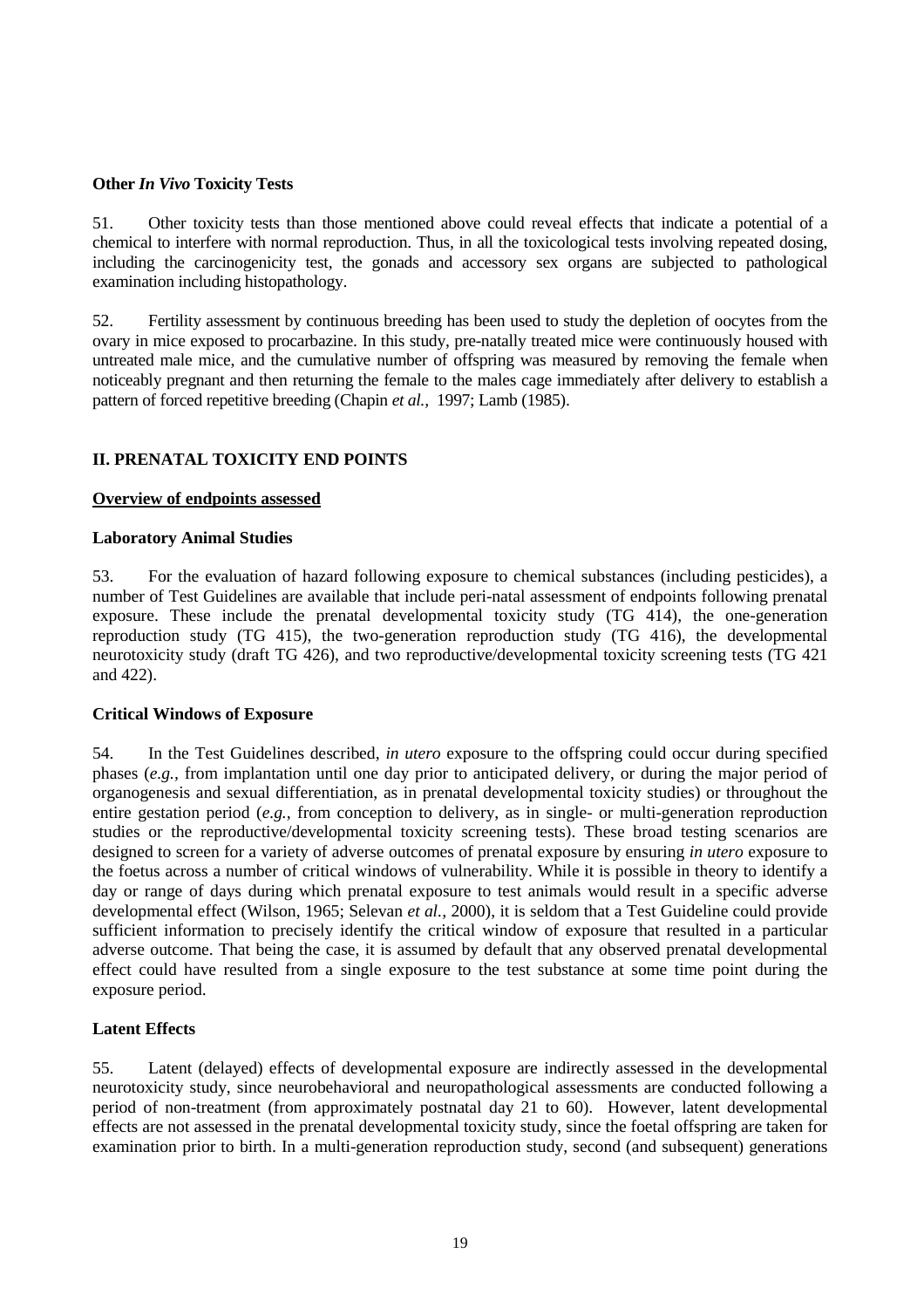of animals are unique in that they have been exposed to the test substance throughout *in utero* and postnatal development, and assessed for toxicity through most of their early adult life, allowing for the potential expression of latent effects in adulthood (as limited in duration by study design). It is, however, extremely difficult to distinguish between latent adverse effects that result from prenatal exposure and those that have resulted from postnatal or adult exposures, or an accumulation of multiple exposures over the various life stages of the animal. A comparison of the responses between offspring of successive generations on the same study may provide some limited information to address this issue.

## **Methodological issues**

## **Corpora Lutea**

56. The maternal ovaries are removed and examined at the time of necropsy and *corpora lutea* are counted. This information is useful in the interpretation of foetal viability data (see below, pre-implantation loss). *Corpora lutea* counts can be conducted with fresh or fixed tissue, and are generally performed with the aid of a dissecting microscope. Minimal dissection of the ovarian tissue is required. Counting accuracy can be affected by size differences among species (mice are somewhat challenging), but technical difficulties are not insurmountable. In prenatal developmental toxicity studies, maternal necropsies are conducted prior to delivery of the offspring; however, in reproduction studies, maternal necropsy does not occur until the offspring are weaned (postnatal day 21), resulting in further technical challenges in the accurate counting of *corpora lutea*. Additionally, multiple litters produced by a single dam will compromise *corpora lutea* count. Review of study data can provide indicators of possible inaccuracies in count for example when the number of implantations exceeds the number of *corpora lutea* within a litter; individual values from such a litter are generally not included in the statistical evaluation of group data.

## **Pre- and Post-Implantation Loss**

57. Prenatal mortality may be grossly evident as a reduction in live litter size at the time of caesarean section or parturition. Additionally, for prenatal developmental toxicity studies, a detailed examination of uterine contents will reveal incidences of early and late resorptions, which are evidence of previous intrauterine deaths that have occurred after implantation. In prenatal developmental toxicity studies at caesarean section, very early resorptions may be observed and described as "empty implantation sites". The uteri of dams that are necropsied at lactation day 21 in reproduction studies will appear similarly. For females that do not have visible evidence of implantation sites, further visual examination of the uterus is recommended, using techniques such as pressing the uterine tissue between two glass slides or staining with ammonium sulphide. Comparison of the number of implantation sites with the number of live and dead foetuses or neonates for each litter provides a means of quantifying post- implantation loss. Preimplantation loss is quantified through a comparison of the numbers of corpora lutea and implantation sites for each dam. Increased pre-implantation loss could result from an adverse effect on gamete transport, fertilisation, the uterus, the developing organism, or the process of implantation. Consideration of the exposure paradigm and the pattern of dose response may provide information that assists in the interpretation of data that indicate the presence of pre-implantation loss, but it is unlikely that the specific mechanism of toxicity can be identified without further study.

## **External Foetal Examinations**

58. A visual external examination of foetal/neonatal animals is conducted at caesarean section or parturition, enabling the identification of gross defects in structure or activity, which may have resulted from *in utero* exposure to the test substance. Viability is assessed, sometimes with the use of lung flotation as a criterion to distinguish live and dead neonates. Individual body weight data, and sometimes crown-to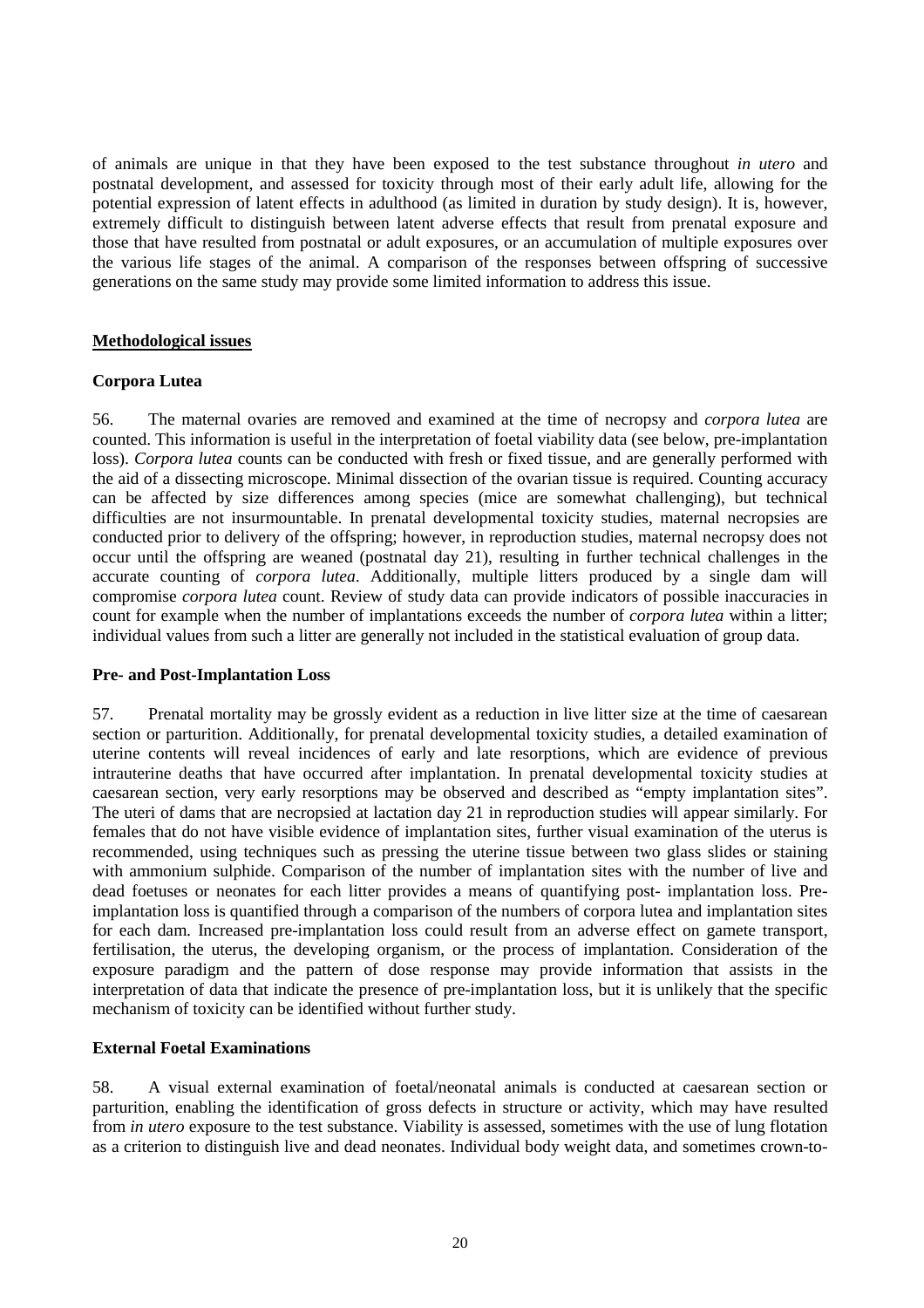rump measurements, are recorded. Gender is generally determined at this time, by visual examination of the external genitalia and in some cases with measurement of anogenital distance, and may later be reconfirmed (*e.g.,* at soft tissue evaluation of foetuses). The integrity and closure of the palate can be confirmed by gently opening the mouth of each foetus and examining the interior.

#### **Visceral Foetal Examinations**

59. Approximately half of the foetuses from each litter on the prenatal developmental toxicity study in rodents are killed and placed into a fixative that facilitates the firming of soft tissues and the decalcification of the skeletal structure. Examination of each foetus may be performed by serial sectioning procedures or by a combination of gross organ evaluation and selected organ sectioning. Due to their relatively large size rabbit foetuses are not easily serial sectioned. For that reason, most laboratories will prefer to perform a detailed necropsy on each foetus to evaluate the structure and integrity of the thoracic and abdominal organs, with the addition of specialised procedures to examine the cranium (*e.g.,* using a coronal sectioning technique to visualise the internal structure of the brain, the eyes, and the nasal passages). Additionally, specialised procedures (*e.g.,* Staples, 1974), may be used, either as a standard method or to further explore possible developmental alterations in a known target organ. Histopathological evaluation of foetal tissues is not included in a standard guideline protocol, but could prove useful to further evaluate observed or anticipated anomalies.

#### **Skeletal Examinations**

60. For a prenatal developmental toxicity study in rodents, approximately one-half of the litter *(i.e.,* comprised of those foetuses that are not assigned to soft tissue examination) is processed for skeletal evaluation. For rabbits that are not serial sectioned (rabbit foetuses: 50% visceral examination with head; 50% visceral examination without head), all foetuses can be examined for skeletal abnormalities, after the soft tissue examination has been performed; rabbit foetuses must be eviscerated, skinned, and excess fat deposits (when present) removed from the shoulder area in order to facilitate proper processing. The foetuses (both rodent and non-rodent) are placed in a dehydrating fixative (*e.g.,* ethanol or acetone), macerated in potassium hydroxide solution, stained with calcium-specific Alizarin red S, and placed in a glycerine-based clearing solution to remove excess stain from soft tissues. The evaluation of foetal cartilage is not yet required (but recommended) by any Test Guideline, but can provide useful information on the cartilaginous precursors to ossified skeletal structures. Cartilage evaluation could entail double staining (involving an additional pre-clearing step in processing the foetuses, in which they are stained with cartilage-specific alcian blue) or alternative techniques, such as the use of differential Alizarin red S staining gradients. Following sufficient clearing of stain(s), the foetuses are examined for abnormalities of the cranial, thoracic, pelvic, and axial skeletal structures. For each foetus, the extent of ossification, normal structural formation (shape, size, integrity), position and articulation are evaluated.

## **Data interpretation**

#### **Malformations versus Variations**

61. Classification of foetal and neonatal observations into malformations and variations is a common practice. A commonly used definition of a malformation is a permanent structural change, which may adversely affect survival, development, or function, while a common definition of a variation is a divergence beyond the usual range of structural constitution, which may not adversely affect survival or health (US EPA, 1991). There is no generally accepted classification of malformations and variations, in part because there is a continuum of responses between normal and abnormal development. It is also noted that a given observation may be classified as a malformation in one species, and a variation in another, or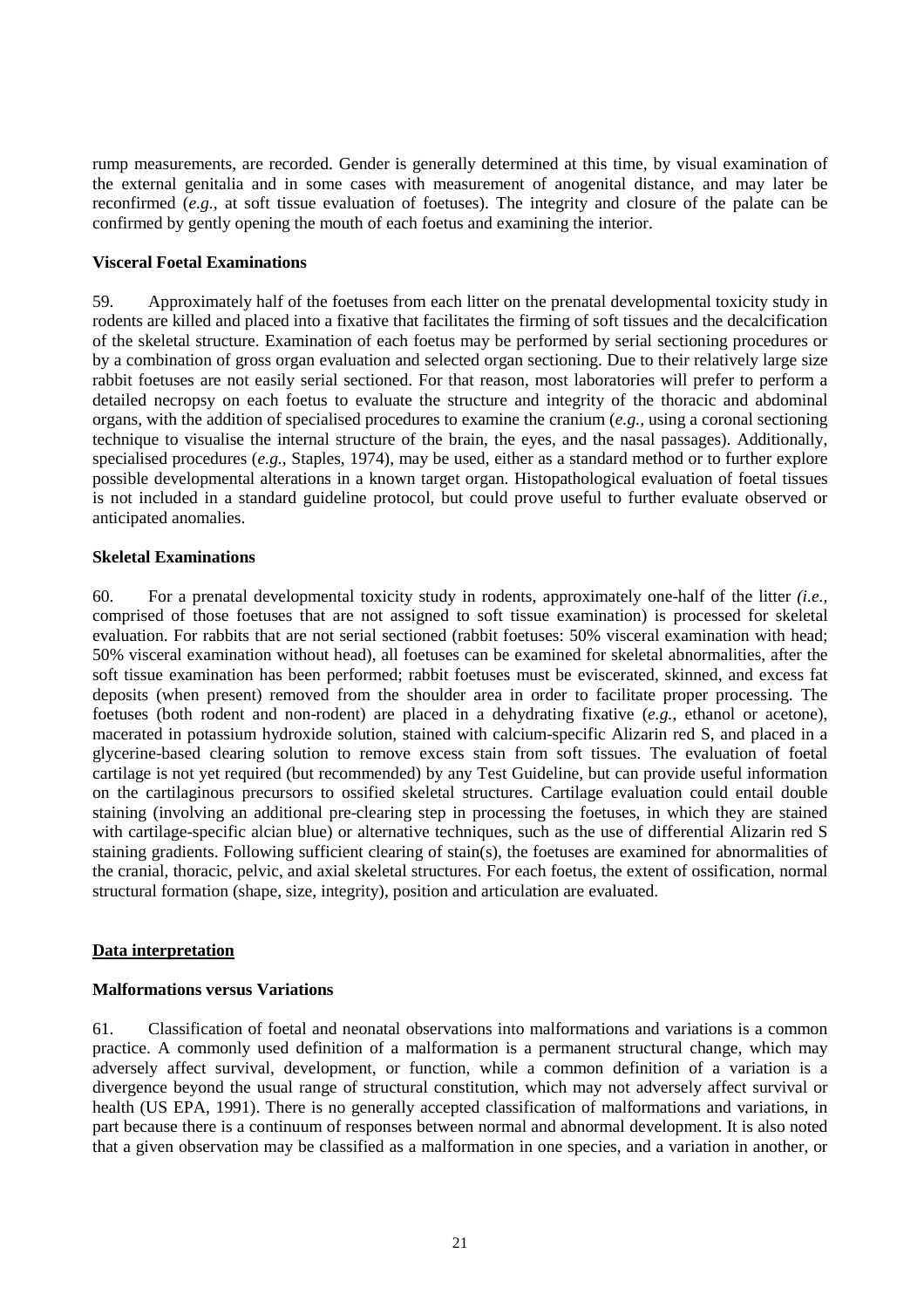the classification may change depending on the gestation day of examination. Additionally, some laboratories may attempt to further subdivide these definitions, e.g., by distinguishing between variations that are developmental delays and those that could be considered structural alterations. Therefore, the terms must be carefully and clearly defined by each individual laboratory and within the context of each study report.

#### **International Harmonisation of Terminology**

62. The International Federation of Teratology Societies (IFTS) Committee on International Harmonization of Nomenclature in Developmental Toxicology developed and published a glossary of internationally accepted common nomenclature to use when describing observations of foetal and neonatal morphology (Wise *et al.,* 1997) (Annex 1). The purpose of this effort was to advance the harmonisation of terminology, and to reduce confusion and ambiguity in the description of developmental effects, particularly in submissions to regulatory agencies world-wide. Familiarity with the IFTS terminology for external, visceral, and skeletal observations, and appropriate use of the terminology in data collection, reporting, and review, is encouraged. It is recognised, however, that although the common nomenclature developed by this effort has been widely available and internationally accepted, there is no guarantee that the terminology has been uniformly used by all laboratories that conduct studies for chemical hazard assessment.

#### **Interrelationship of Endpoints**

#### Maternal Toxicity

63. Studies intended to assess prenatal hazard are generally designed to include at least one dose group that elicits some degree of maternal toxicity. Endpoints of maternal toxicity, which are defined by study protocol, could include, for example, morbidity or mortality, gestation length, clinical observations, body weight, body weight change, food or water consumption, organ weights, gross necropsy, and/or histopathology data. There is a high degree of correlation between maternal condition and the status of the litter, which is particularly obvious at very toxic dose levels. However, with few exceptions (one being when maternal terminal body weight is corrected for gravid uterine weight and demonstrates a primarily maternal versus intrauterine effect), it is not possible to fully distinguish between those effects on *in utero* development which are attributable to direct foetal exposure to the toxicant versus those effects which are due to, or exacerbated by, maternal toxicity. Additionally, adverse effects on the developing organisms are, regardless of the cause, still toxic manifestations of treatment. For that reason, evidence of maternal toxicity does not automatically negate the observation of foetal toxicity at a similar dose level. In some cases, however, the presence of maternal toxicity must be weighed into the data interpretation for the study, for example, when maternal toxicity is so severe that foetal well-being is compromised and information on developmental effects may be difficult to interpret and of limited value.

#### Mortality and Incidence of Malformations

64. The prenatal developmental toxicity study is designed to ensure that malformed foetuses are not lost to maternal cannibalism (as could happen in a reproduction study). Nevertheless, even the prenatal developmental toxicity study does not allow the researcher to distinguish the source or cause of prenatal mortality. Intrauterine deaths may be the result of malformations that are incompatible with continuing viability. However, only those that occur in later stages of foetal development might potentially provide evidence of developmental anomalies (via the evaluation of late resorptions that are not in advanced stages of maceration). While it may not be possible to make this distinction, the contribution of malformed foetuses to overall effect on litter viability can be appropriately analysed by combining the litter incidence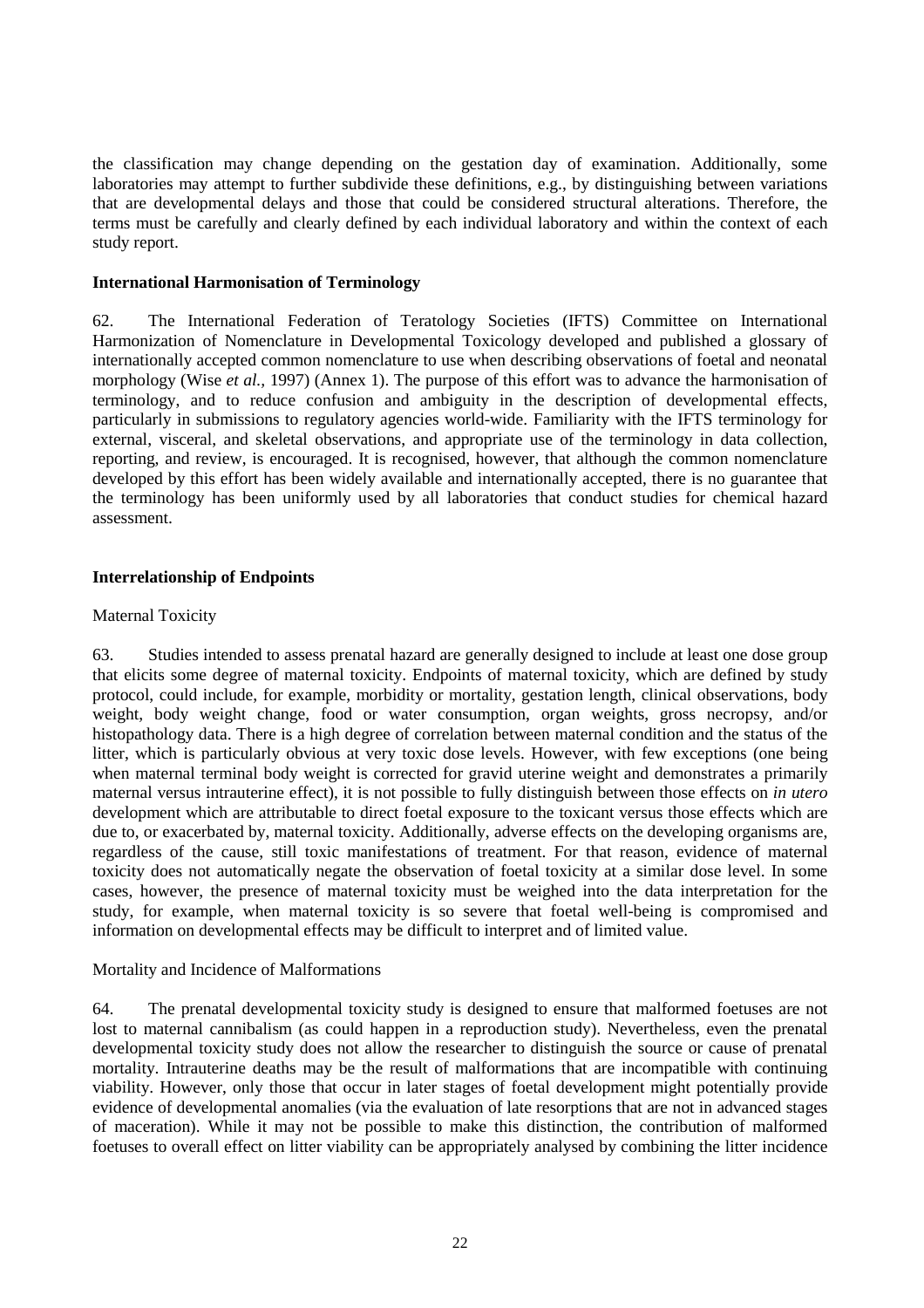of foetuses that are malformed, resorbed (early and late), and dead (full term but nonviable at caesarean section) and performing statistical comparisons of group values.

65. The sensitivity of the test for detection of rare events such as malformations is limited, due to the use of a relatively small number of animals. With the normal group sizes of 20 pregnant rats, it is not possible to identify any increase in major malformations unless high dose levels are administered or the substance studied is highly embryo/foetotoxic (Palmer 1981). To assess the developmental toxicity of a chemical, it is therefore important to include information on other developmental effects such as minor anomalies, variations, foetal death and growth. In addition, malformations of organs developing after the period of major organogenesis, *e.g.,* the sex organs and the brain may not be detected if the study is performed according to the prior guideline for the teratology study. An example is the suspected endocrine disrupter dibutylphthalate where exposure during the period of male sexual differentiation resulted in major disturbances in the morphological and functional development of the male reproductive system (Mylchrest *et al.,* 1999). Consequently, in the updated TG 414 the dosing period has been extended to cover at least the period from implantation to one day prior to the day of scheduled kill, which is one day before the expected day of delivery. In the paragraph Principle of the Test is stated that if appropriate, the dosing period should cover the entire period of gestation to the day of scheduled kill in order to include the examination of effects from the pre-implantation period, however, a potential short time high dose response may not be picked up by TG 414.

## Litter Size and Mean Foetal Body Weight

66. The affect of litter size on individual and mean foetal body weight for that litter is well established. In polytocous animals, foetal or neonatal weights are generally inversely correlated with litter size, and the upper end of the dose- response curve may be affected by smaller litters and increased foetal or neonatal weight. While the average mean live litter size for untreated animals often fall within a narrow range, wide variations in litter size can occur spontaneously (MARTA and MTA, 1995, 1996). Trends towards larger litter sizes have been observed to occur over time, in part due to breeding programs that select for this trait. In addition to natural variation, litter size at caesarean section or parturition can be affected by prenatal chemical exposure, *e.g.,* through germ cell toxicity, implantation failure, or embryo-lethality. In the statistical analysis of mean foetal or neonatal body weight data, the litter weight should be statistically adjusted for the size of the litter, for example by using co-variate analysis techniques.

Time of Study Termination and Incidence of Skeletal Variations

67. In the prenatal developmental toxicity study, skeletal development is assessed for approximately half of the foetuses in each litter. The extent of skeletal ossification at the time of death (*i.e.,* at caesarean section of the dam, which is scheduled for approximately one day prior to expected delivery) is evaluated for each foetus. Skeletal development progresses along a standard and predictable time line (Spark and Dawson, 1928). Nevertheless, there can be normal variability in the schedule of ossification, *e.g.,* among various laboratory strains. For that reason, it is critical to establish a scientifically justified gestational day for caesarean section. Additionally, it is important to control, as much as possible, the time of day at which caesarean sections are performed, across control and treated groups, since the incidence of delayed ossification (generally classified as skeletal variations) can be directly related to the gestational age of the foetus and may not be an adverse effect of treatment. The epitome of scheduling would entail observation of the exact time of mating and performance of caesarean section at the precisely equivalent gestation duration (in hours) for each dam on study; this is, however, not practicable for most laboratories that conduct large guideline prenatal developmental toxicity studies.

Statistical Power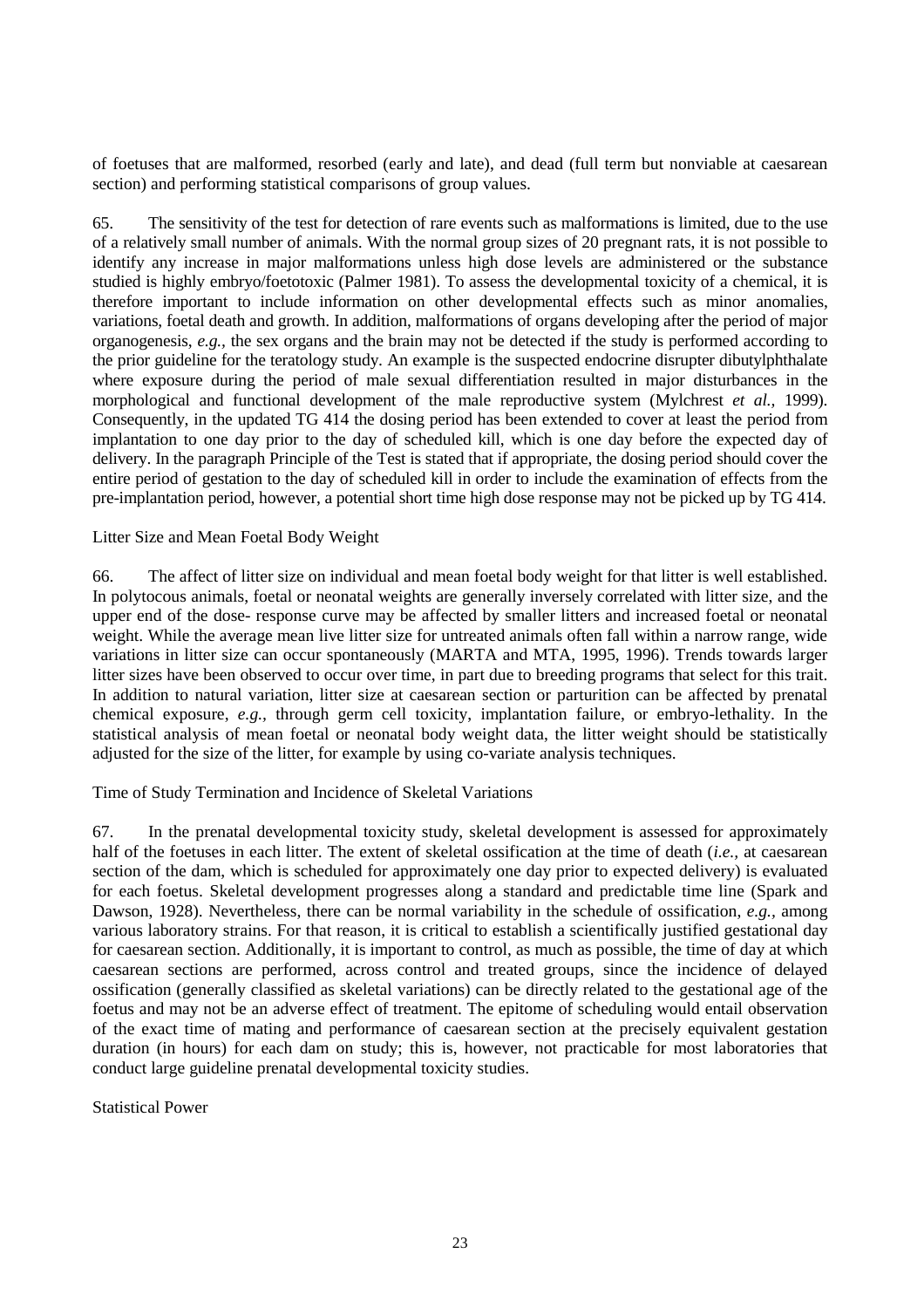68. The power of a study, that is, the probability that a study will demonstrate a true effect, is important in the evaluation of prenatal toxicity data. Factors that may influence the statistical power include the sample size used in the study (with the assumption that the litter is the basic unit of analysis), the background incidence of the finding, the variability in the incidence of the endpoint, the robustness of the data, and the method of analysis. With a study size that includes 20 litters per dose group, the minimum detectable change is:

- an increased incidence of malformations 5 to 12 times above control levels,
- an increase 3 to 6 times the *in utero* death rate, and a
- decrease 0.15 to 0.25 times the foetal weight (US EPA, 1991).

69. Statistical significance does not need to be present to validate the biological significance of treatment-related effects. This is particularly true of findings with low incidence (i.e., rare malformations) or high variability, or in situations where the concurrent control data have an unusual incidence profile.

#### Concurrent/Historical Controls

70. Concurrent control data are required for every study. On the other hand, historical control data, which are generally comprised of well- characterised negative (vehicle) control data from multiple studies, are not required, but may nevertheless be available and considered useful and appropriate for interpreting study findings. Comparison of concurrent study control data with the data from treated animals should always take precedence over comparison with historical control data. If historical control data are used, the most appropriate of these are from studies conducted in the same laboratory, within a reasonable amount of time prior to the study being interpreted  $(e.g., \pm 2 \text{ years})$  in order to avoid genetic drift in the laboratory animal population, and under the same study conditions (*e.g.,* identical species, strain, source, age, vehicle, route and duration of administration, technical personnel, etc.). It is important that the data include sufficient information to render it meaningful in the context of the concurrent study. For example, definitions of terminology should be provided; incidental and continuous data should be fully characterised and summarised with appropriate data ranges, maximum, minimum, median, and mean values; data variance should be addressed. Historical control information that is compiled by animal suppliers or through surveys (or including genetic drift) across multiple laboratories (Clemens *et al.,* 1994, MARTA and MTA, 1995, 1996) can also be useful in some situations and under the appropriate caveats. Overall, the interpretation and use of historical control data requires careful consideration, and the application of scientific judgement and expertise. If historical control data are demonstrably different from concurrent control data, it may be an indication that the study contains some fatal flaw. In the most egregious case, it may not be appropriate to utilise the historical control data in the interpretation of data from treated groups; rather, the more appropriate response might be to repeat the study.

## **III. POSTNATAL ENDPOINTS: NEONATAL GROWTH, DEVELOPMENTAL LANDMARKS AND FUNCTIONAL/BEHAVIOURAL NEUROTOXICITY**

#### **Overview of endpoints assessed**

71. A number of guidelines are available that include assessment of postnatal endpoints induced during development. These include the "One- and Two-Generation Study" (TG 415 and 416), the "Reproductive/Developmental Toxicity Screening Tests" (TG 421 and 422), and the "Developmental Neurotoxicity Study" (draft TG 426).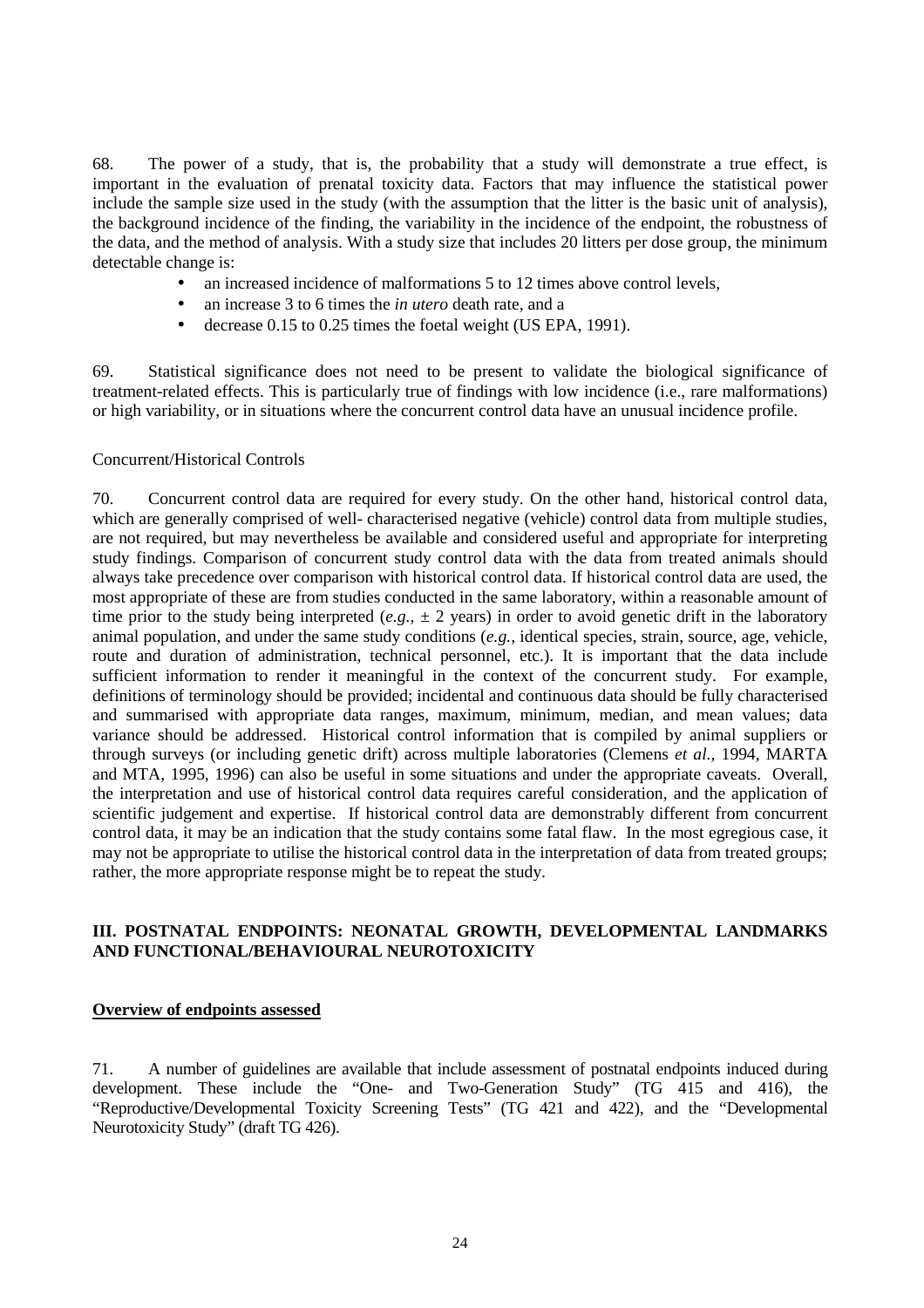72. The endpoints assessed using the guideline studies are shown in table 2.

| <b>Endpoints</b>              | <b>TG 415</b> | <b>TG 416</b>  |        | TG 421 & 422 Draft TG 426 |
|-------------------------------|---------------|----------------|--------|---------------------------|
| Birth weight                  | $\pm$         | $^{+}$         | $^{+}$ | $^{+}$                    |
| Survival-perinatal period     | $\, + \,$     | $^{+}$         | $^{+}$ | $^{+}$                    |
| Survival-lactation period     |               | $\, +$         |        | $^{+}$                    |
| Survival-adult                |               | $\overline{+}$ |        | $^{+}$                    |
| Growth-perinatal period       | ┿             | $^{+}$         | $^{+}$ | $^{+}$                    |
| Growth-lactation period       | $\, +$        | $^{+}$         |        |                           |
| Growth-adult                  |               | $+$            |        | $+$                       |
| Physical development          |               | $^{+}$         |        | $\overline{+}$            |
| - sexual maturation           |               |                |        |                           |
| <b>Functional development</b> |               | $(+)$          |        | $+$                       |
| Behaviour                     |               | $(+)$          |        | $^{+}$                    |
| Neuropathology                |               | റ              |        | $\, +$                    |
| Reproductive functions        |               | $^+$           |        |                           |

Table 2

+ required; (+) optional

## **Methodological issues**

## **Standardisation of Litter Size**

73. Standardisation of litter size by random selection to yield, as nearly as possible, 8 pups (4 females, 4 males), so-called "culling", are often used and the procedure is described in the Test Guidelines for generation studies and perinatal studies. Adjustment of litter size is optional in the TG 416, while the draft TG 426 recommends that litter size should be adjusted to a number close to the mean litter size for the animals used in the study.

74. An argument in favour of standardisation of litter size is that since pup weight is related to litter size it might lead to a more uniform pup weight at weaning. In a study of data from approximately 500 litters standardisation of litter size seemed only to increase the mean pup weight in the litters, while the variation remained unaffected (Palmer 1986). Also, culling may result in elimination of 25-40% of the offspring and may introduce bias for example by random of elimination of runts (Palmer 1986).

75. The rate of growth and maturation of offspring may vary with litter size, but it is not clear whether variations in litter size also affects behaviour (Barlow and Sullivan 1975). Some studies have reported an increase in emotionality in offspring from large litters compared to offspring from small litters, while others studies have found no differences (Lore and Avis 1970, all cited by Barlow and Sullivan 1975). A difference in litter size of 2-3 pups only was not found to be of any significance in any of these studies.

76. If litters are not standardised, litter size should be included in the statistical analysis of the data as a covariant.

## **Route of Exposure**

77. Whenever possible, the route of exposure should mimic the primary expected exposure of human beings, *e.g.,* the test substance can be administered by the oral (via diet, water, or by gavage), dermal, or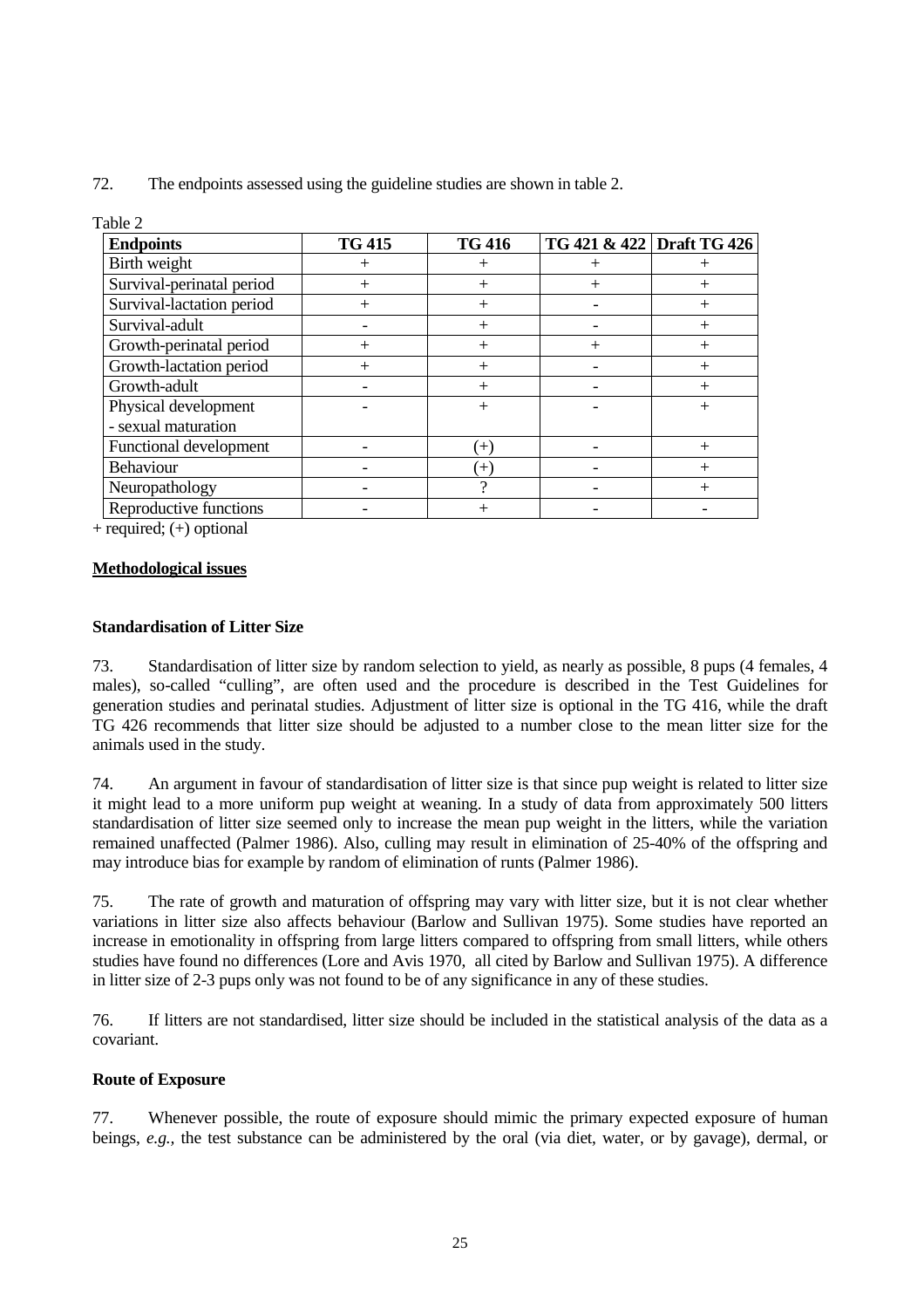inhalation route. Each route poses unique considerations and challenges, in regard to dose selection, technical implementation, and data interpretation.

78. Pharmacokinetic and pharmacodynamic data on the test substance, when available, can be useful in the selection of the most appropriate route of administration, as well as in the selection of dose levels. Actual exposure of the study animals to the test substance is affected by multiple factors; these can include not only the route of administration and the pharmacokinetics and dynamics of the chemical, but also the life stage of the animal over the course of the study, maternal/litter interactions, and toxic responses to treatment. Study paradigms that include reproductive phases are generally subject to wide variations in exposure to the test subjects, as well as uncertainties regarding actual exposures to the offspring. Generally, even when more specific data are not available (*e.g.,* tissue levels of test chemical), it is assumed that an adverse treatmentrelated response in the parental or immature animals demonstrates adequacy of dose. Often, even in the absence of treatment-related effects in the offspring, it may be assumed that the offspring have been exposed to the test material during gestation (via maternal circulation) and lactation (via maternal milk). With most exposure routes, direct exposure of offspring to test substance will occur to some extent (for example, pups will begin to eat treated feed during their second week of the lactation period, and on a mg-test-substance per kg-body-weight basis may actually be consuming a higher dose than adults; in inhalation studies that utilise chambers which expose the whole litter, pups receive inhaled and dermal doses). However, when there is a need to ensure adequate exposure of the offspring during critical stages of development (*e.g.,* when assessing effects on the developing nervous or immune system) and/or to quantify exposure to pups, it may be necessary to consider the use of direct gavage dosing of pups during some stages of the pre-weaning period**.** Careful consideration should be given to the impact of such procedures on toxic response and data interpretation. When dosing via food or drinking water, the treatment is easily continued through the period of birth and in the neonatal period. As the pups gradually starts to consume food and water from around postnatal day 14, the exposure in the last part of the lactation period will be partly indirect via maternal milk and partly direct. Oral gavage or parenteral administration may have to be postponed for one or a few days around the period of birth.

79. For industrial chemicals with a high vapour pressure, *e.g.,* organic solvents, the major route of workplace exposure is inhalation. With inhalation exposure there is no first-pass effect in the liver, *i.e.,* the chemical in the blood stream reach the placenta before the liver. Two inhalation exposure techniques may be used: whole body exposure and head/nose-only exposure. The major disadvantage of whole body exposure is that other routes of exposure cannot be excluded: dermal exposure is evident but also oral exposure as a result of grooming activities is possible. The biggest advantage of this exposure technique is the freedom of movement that is allowed to the animals. With head/nose-only exposure techniques additional exposure by the dermal or oral route are avoided, but it is necessary to restrain the animals. This may lead to unacceptable stress during prolonged exposures and influence the results of prenatal exposure. Therefore, whole body exposure is recommended.

80. Inhalation exposure of the dam or pups only may be a possibility since limited studies have indicated that removing the dam from the litter for six hours a day only causes a slight and reversible weight decrease during the first days. However, more studies illuminating the consequences and practical problems related to inhalation exposure of the dam only are needed before this possibility can be favoured.

## **Cross-Fostering**

81. Postnatal effects of pre- and postnatal treatment may be the result of interference with the offspring prenatally, postnatally, or both. Developmental changes may not only be caused by the chemical affecting the developing organism before and after birth, but may also be induced via effects on the mother. For example, lactation or maternal care may be affected and potentially any alteration in maternal physiology or behaviour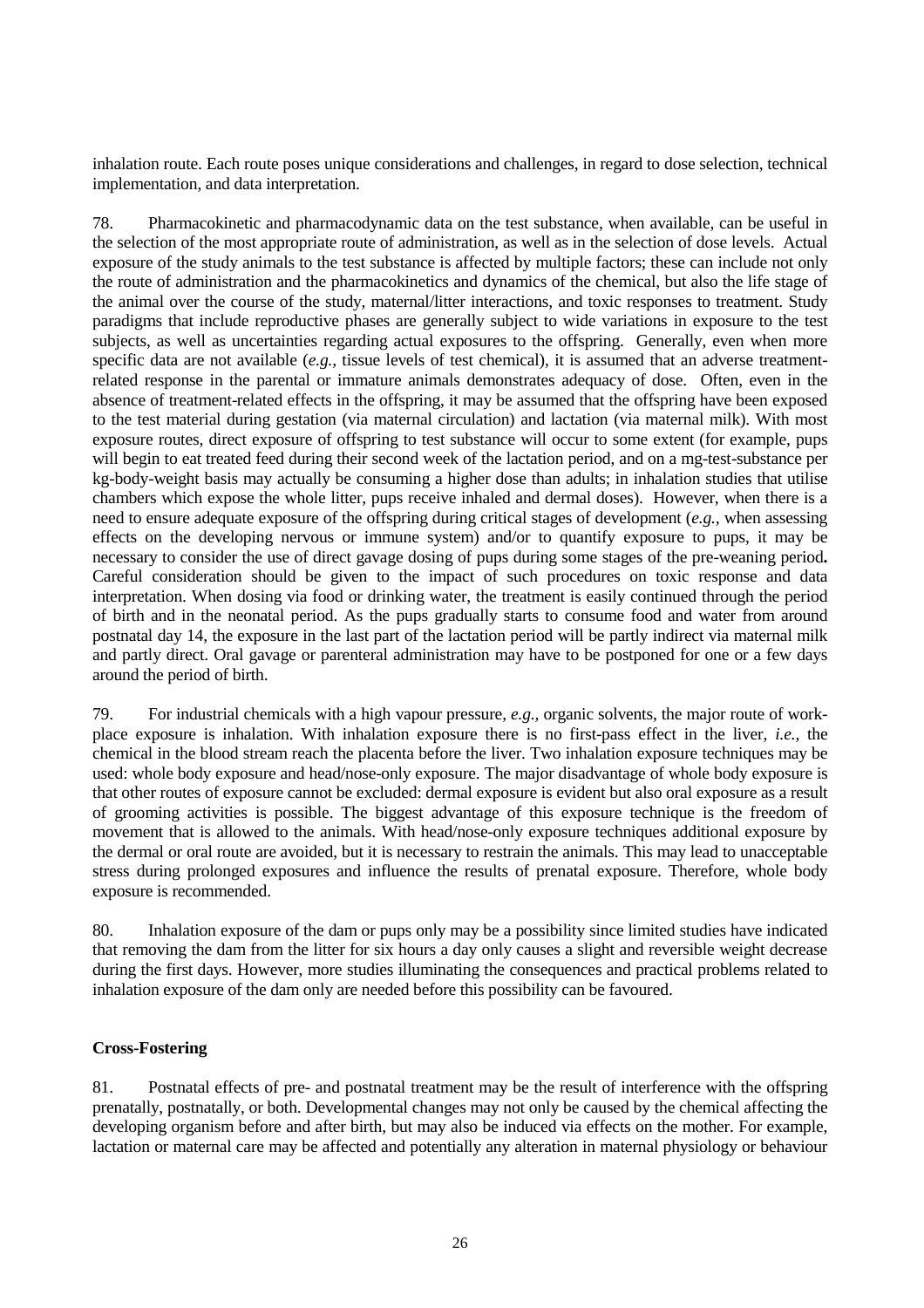may in turn alter the behaviour of the offspring. To control for this, cross-fostering techniques have been developed where the prenatally exposed litters are reared by non-exposed mother and vice versa. This obviously requires more animals and demands more resources, and is therefore not required in screening studies but used in further studies.

## **Age of Pups**

82. The age of the offspring may be decided from the time of birth, *i.e.,* post partum age, or from the time of mating, *i.e.,* gestational age. Studies have shown gestational age to be a better predictor of age of appearance of developmental landmarks in the pre-weaning period than postnatal age, especially if the length of gestation periods differs among groups (Hughes 1986, Raimondo and Draghetti 1990). Gestational age has been used in several studies of developmental neurotoxic effects (Goodlett *et al.,* 1987, Kelly *et al.,* 1988, Hass *et al.,* 1994a, b, Hass *et al.,* 1995). If the expected delivery day, *e.g.,* gestation day 22 for Wistar rats, is designated postnatal day 0 for all offspring the gestational age is used, but the "age" also relates to the time of birth.

## **Time of Testing**

83. The response of an animal in a behavioural test will depend on the time of day the test is carried out. Rats are nocturnal animals and waking of animals during their normal sleep period is hardly likely to produce typical behaviour. Therefore, nocturnal animals should be tested at night or more conveniently reared under reverse lighting conditions and tested under red light during daytime (Barlow and Sullivan 1975). Unfortunately this is very often not the case in developmental neurotoxicity studies and that may explain some of the variation between laboratories. Therefore, rats should normally be tested in their dark period, and control and treated animals should be tested alternately two to four at a time with no fixed rule.

## **Experiences of Offspring**

84. The experience of offspring during infancy may affect their later behaviour. For example frequent handling of rats during infancy will alter their physiological response to stress (Levine *et al.,* 1967, Meaney *et al.,* 1988, 1991), and their behaviour in tests for emotionality and learning (Levine and Broadhurst 1963, Nunez *et al.,* 1995, Meaney *et al.,* 1988, 1991). Animals reared in enriched environment may not only show behavioural changes but also have a heavier cerebral cortex, increased cholinesterase activity and altered levels of brain amines (Rosenzweig and Bennett 1969).

85. In order to control for environmental experiences during infancy, the conditions under which the offspring are reared must be standardised within experiments with respect to variables such as temperature, humidity, noise level, lighting, cages, handling and cage cleaning (Barlow and Sullivan 1975).

## **Sex of Offspring**

86. Sex differences in offspring behaviour are very common. It is therefore important that both sexes are tested and that the results from the two sexes are separated in the analysis of results from developmental neurotoxicity tests, otherwise effects may be masked.

## **Experimenters Influence on Results in Behavioural Tests**

87. Studies have shown that the expectations of the experimenter in some cases may have a significant influence on the results obtained in behavioural studies (Rosenthal and Fode 1963). To rule out this influence totally, the experimenter should have no knowledge of which treatment group the animals belong to. The administration of this may cause some practical problems, for example in Good Laboratory Practices-studies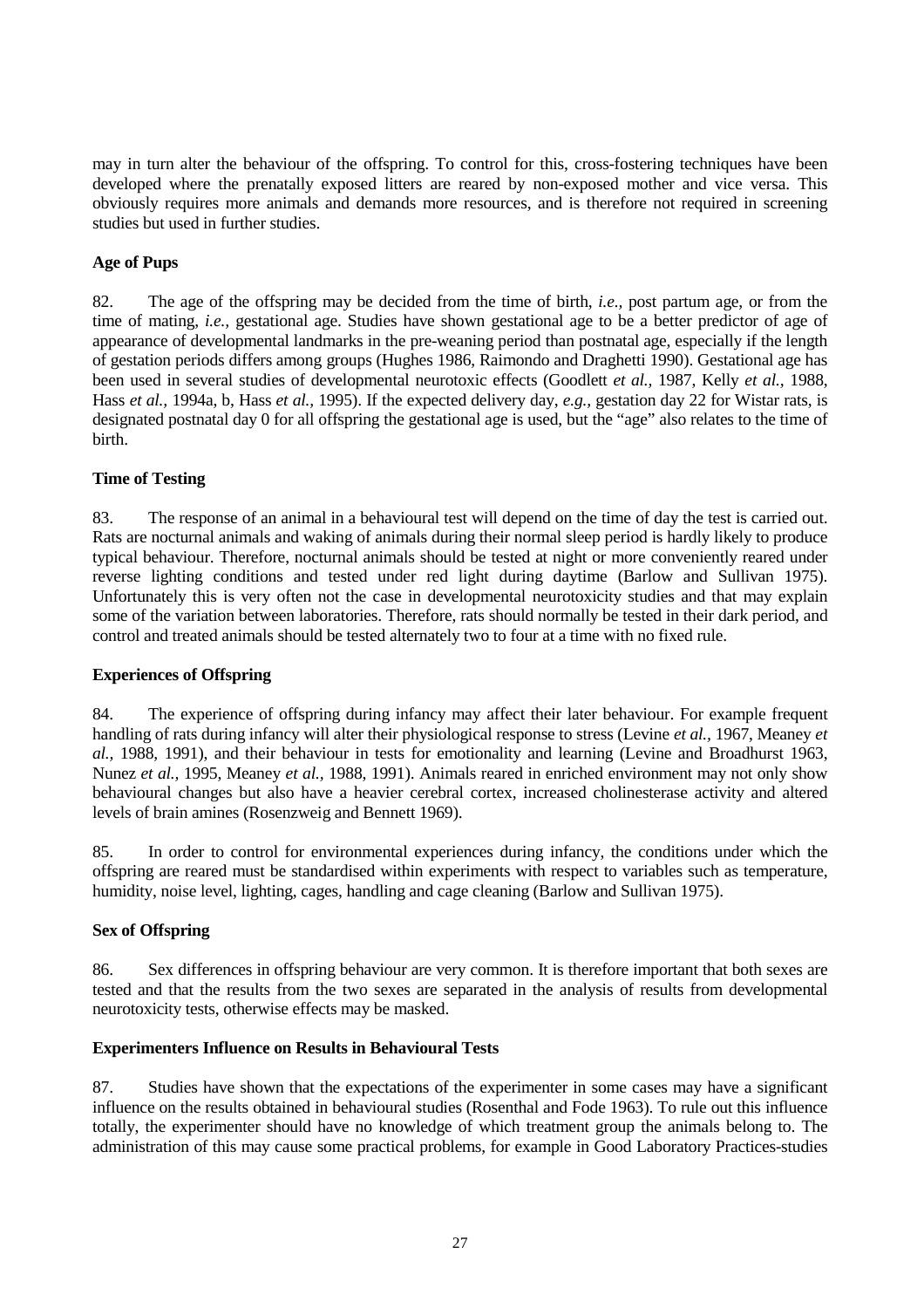(GLP) or when the experimenters are involved in analysing and evaluating the data during the study period. However, testing with no indication of treatment group should be considered to avoid experimenter bias.

### **Test Automation**

88. Automation of behavioural tests may reduce observer bias and the need for manpower, and increases the amount of information per experiment, allowing detailed data analysis for a better interpretation of results. Therefore, automation of the recording of the endpoints should have a high priority. Automated methods are required for the assessment of activity in both the OECD and the US EPA Test Guideline for the developmental neurotoxicity (draft TG 426). Commercial equipment is available for a number of behavioural tests.

#### **Groups for Behavioural Assessment**

89. The assessment of postnatal development and behaviour in the draft TG 426 includes the same groups as the one- and two-generation study, i.e. three treatment groups and a control group. However, in groups where clear-cut developmental toxicity effects (*e.g.,* markedly decreased litter size or increased postnatal death) are observed, behavioural testing may not be possible due to lack of pups or because the health of surviving pups are to compromised to perform behavioural testing. In addition, a meaningful interpretation of neurotoxicity may not be possible. In such cases, behavioural testing may not be considered necessary for the risk assessment.

#### **Physical and Functional Developmental Landmarks**

90. The physical development of the offspring is normally followed by recording body weight several times during the pre-weaning period and once or twice per months after weaning.

91. Other physical and functional parameters are followed by recording so-called developmental milestones or developmental landmarks. These observations often show "when" rather than "if", the various landmarks first appear and are used to assess delayed or accelerated developmental time courses for the specific parameters being studied (Lochry *et al.,* 1986). These tests evaluate the presence or absence of each parameter, usually over a period of successive days, beginning prior to, or approximately on the day of expected development.

92. Examples of frequently suggested *physical developmental landmarks* are ear unfolding, first coat, upper and lower incisor eruption, eye opening, full coat and onset of puberty. The reliability of observing six physical landmarks (ear unfolding, first coat, upper incisor eruption, lower incisor eruption, eye opening, and full coat) among different observers was assessed in a study by Hughes and Palmer (1986). As a result of this evaluation, the three reliable physical parameters, *i.e.,* ear unfolding, upper incisor eruption, and eye opening were selected for use. Registration of these physical landmarks is not required in TG 416 or TG 426, but should be considered when appropriate.

93. In the TG 416, *anogenital distance* (AGD) should be measured at postnatal day zero in F2 pups if triggered by alterations in F1 sex ratio or timing of sexual maturation. The AGD is longer in males than in females. Several studies have shown that hormones and suspected endocrine disrupters may change the AGD (*e.g.,* Gray *et al.,* 2001, McIntyre *et al.,* 2001). AGD can for example be measured using a slide gauge or a stereomicroscope with measuring scale. It is import to establish clear criteria for the measurement for example from the centre of anus to the centre of the genital bud. In addition, the handling of the animals during the measure should be careful to avoid variation in the measure by for example stretching the region in some animals more than in others.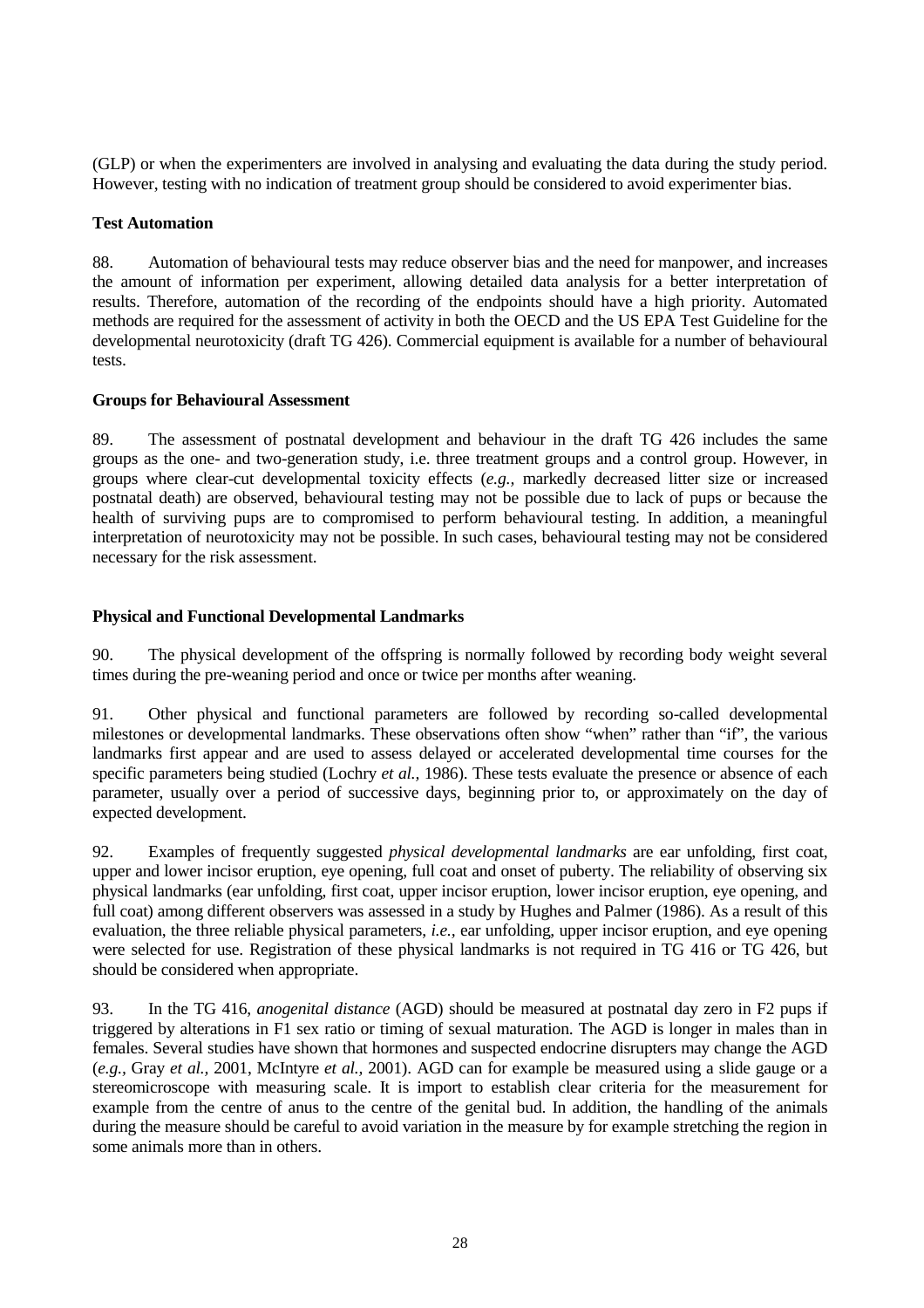94. Assessment of *nipple or areola retention* in male rat offspring is not included at present as a parameter in OECD Test Guidelines, however, the measure are sensitive to exposure to hormones and some hormonal disrupters (especially anti-androgens) **(**Gray et al., 2001, McIntyre et al., 2001). In female offspring 12 areolas are normally visible around postnatal day 13 while very few or none are visible in male offspring. As the development of fur in the animals makes it difficult (impossible) to see the areolas a few days later it is important to establish the correct time for the assessment in the animals used for the study. Often only the presence or absence is registered in the males instead of the numbers per male. In some rat strains the frequency in control male rats are low, *e.g.,* below 2% and in such strains assessment of presence or absence may be of sufficient sensitivity. However, in other rat strains control values up to around 30% have been reported (*e.g.,* Long Evans rats, Hellwig *et al.,* 2000) and in such cases assessment of presence only will be rather insensitive. It is also possible to use the number of areolas in each male for the assessment and this is recommended, especially when the control values are high.

95. Assessment of *sexual maturation* is included in TG 416 and draft TG 426. Assessment of the onset of puberty in females is done by inspection of vaginal opening. In rats, this occurs around postnatal day 30- 35. In males, testicle decent or balano-preputial separation may be used as indications of puberty. Observation of testicle descent relies on how the animal is handled during inspection and is rather difficult to assess. Balano-preputial separation corresponds to puberty in male rats (Korenbrot *et al.,* 1977) and is the endpoint included in the draft TG 426 and the TG 416. In the rat, this occurs around postnatal days 40-45. Both the age and the body weight of the animal at sexual maturation should be registered. Registration of sexual maturity in males and females requires some training in order to ensure that the animals are scored similarly each time. For that reason it is also preferable that the assessment is performed by one person (or a few persons) using similar criteria each time.

96. The *functional development* can be assessed for example by registration of the time of emergence of the surface righting reflex, negative geotaxis reflex, auditory startle reflex and air righting reflex (table 3). The draft TG 426 requires that two measures are to be registered equally spaced over the pre-weaning period. Registration of functional endpoints requires some training in order to ensure that the animals are scored similarly each time. For that reason it is also preferable that the assessment is performed by one person (or a few persons) using similar criteria each time.

97. Early handling during inspection of physical or functional landmark may influence the behaviour of the animals later in life. Therefore, litters from all groups should be investigated similarly as it may introduce bias if animals are only investigated until positive.

| <b>Test</b>                 | Description                                                                        | Endpoints                                                                  | Age at<br>testing | Ref.           |
|-----------------------------|------------------------------------------------------------------------------------|----------------------------------------------------------------------------|-------------------|----------------|
| Surface righting<br>reflex  | Placed in supine position on flat<br>surface. Time to right or yes/no              | Neuromotor abilities                                                       | $2-4$ days        |                |
| Negative<br>geotaxis reflex | Placed head downward on inclined<br>plane. Time to turn 180°                       | Reflex development<br>Neuromotor abilities                                 | $7-10$ days       | $\overline{2}$ |
| Homing reflex               | Placed between home bedding and<br>clean bedding. Time to choose and<br>the choice | Reflex development<br>Neuromotor abilities,<br>Sensory function<br>(odour) | $6-10$ days       | $\overline{2}$ |

**Table 3**. Measures of reflex development and neuromotor abilities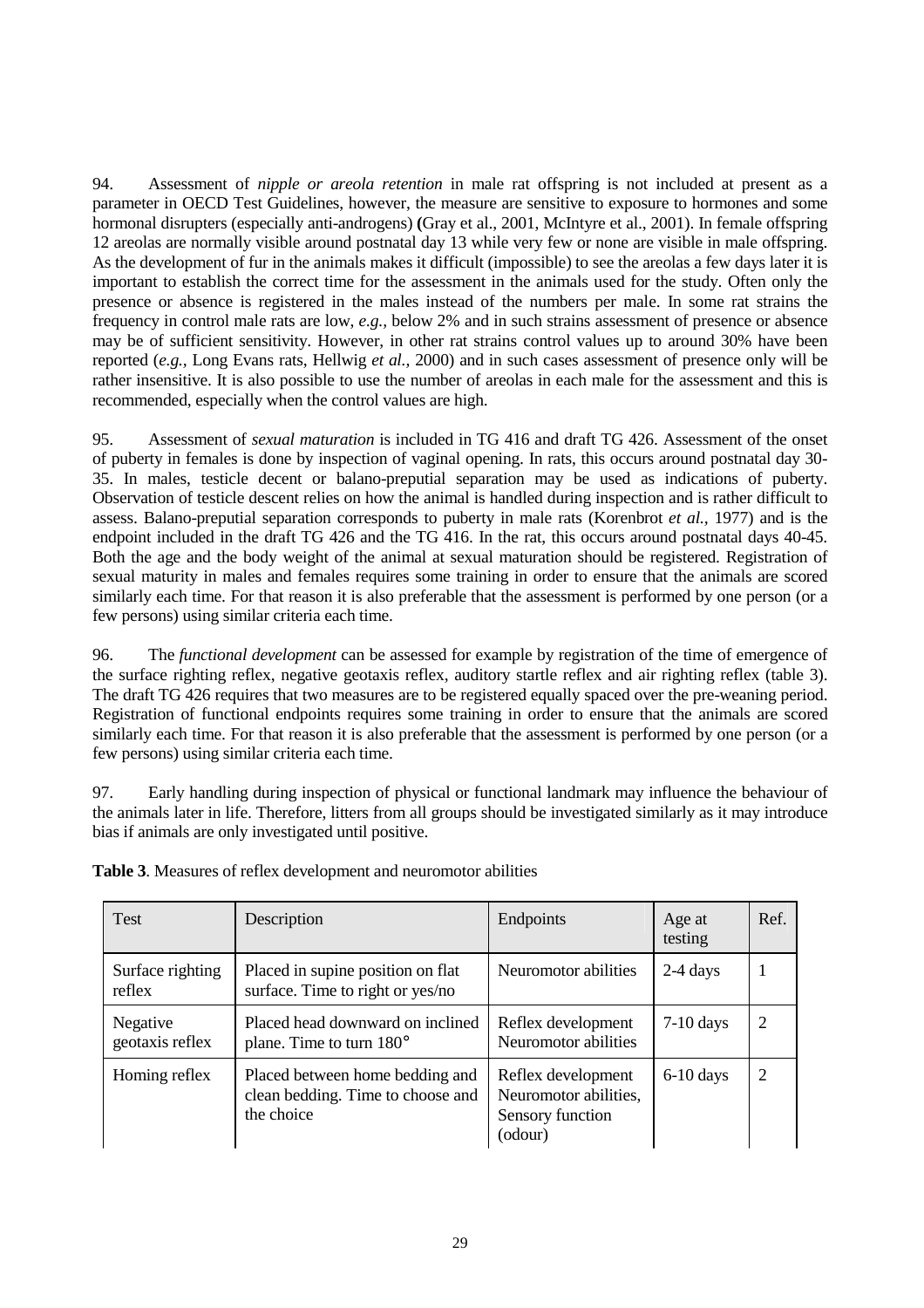| Air righting<br>reflex     | Dropped from supine position.<br>Land on four feet, yes or no                                       | Reflex development<br>Neuromotor abilities | $12-17$ days                               | 1,2                      |
|----------------------------|-----------------------------------------------------------------------------------------------------|--------------------------------------------|--------------------------------------------|--------------------------|
| Auditory startle<br>reflex | Presented to sudden noise. Startle<br>response, yes or no                                           | Reflex development<br>Neuromotor abilities | $10-14$ days                               | 3                        |
| Rotarod                    | Placed on rotating rod at fixed<br>velocity. Time on rod and yes/no<br>to fixed period of time      | Neuromotor abilities                       | Usually<br>after<br>weaning                | 1,2,<br>9                |
| Accelerod                  | Placed on rotating rod with<br>increasing velocity. Time on rod                                     | Neuromotor abilities                       | Usually<br>after<br>weaning                | $\overline{\mathcal{A}}$ |
| Grip strength              | Duration of hanging on thin wire<br>or special apparatus. Fore- and<br>hind-limb grip strength      | Neuromotor abilities                       | 13 days or<br>later                        | 2,5                      |
| Swimming<br>ontogeny       | Scoring different stages of deve-<br>lopment. Body position, limb<br>usage, direction of locomotion | Reflex development<br>Neuromotor abilities | Usually<br>hetween<br>day 6 and<br>25 days | 6,7                      |
| Hind-limb splay            | Dropped from 30 cm above a<br>sheet of paper. Distance between<br>prints of hind paws               | Neuromotor abilities                       | Usually<br>after<br>weaning                | 8                        |

1) Altman and Sudarshan 1975, 2) Adams 1986, 3) Buelke-Sam and Kimmel 1979, 4) Jones and Roberts 1968, 5) Meyer *et al.,* 1989, 6) Schapiro *et al.,* 1970, 7) Vorhees 1983, 8) Gerber and O'Shaughnessy 1986, 9) Kaplan and Murphy 1972

## **Measures of Motor Activity**

98. According to the draft TG 426, motor activity should be monitored using automated recording apparatus at least once for each of the pre-weaning, post-weaning, and young adult periods.

99. There are basically three categories of activity measurements:

- 1. Short term (2-10 min);
- 2. Longer-term activity; and,
- 3. Circadian activity.

The open field and the hole-board have generally been used to measure short term activity, while automated devices (photo cells) such as the figure-8 maze, radial arm maze, and cages similar to home cages have been used for measuring activity over longer time periods (table 4).

| <b>Test</b> | Description                                                                     | Endpoints           | Ref.  |
|-------------|---------------------------------------------------------------------------------|---------------------|-------|
| Open field  | Square or circular box. Latency to leave<br>centre area.<br>Locomotion, rearing | Short term activity | 1,5,6 |

**Table 4.** Measures of motor activity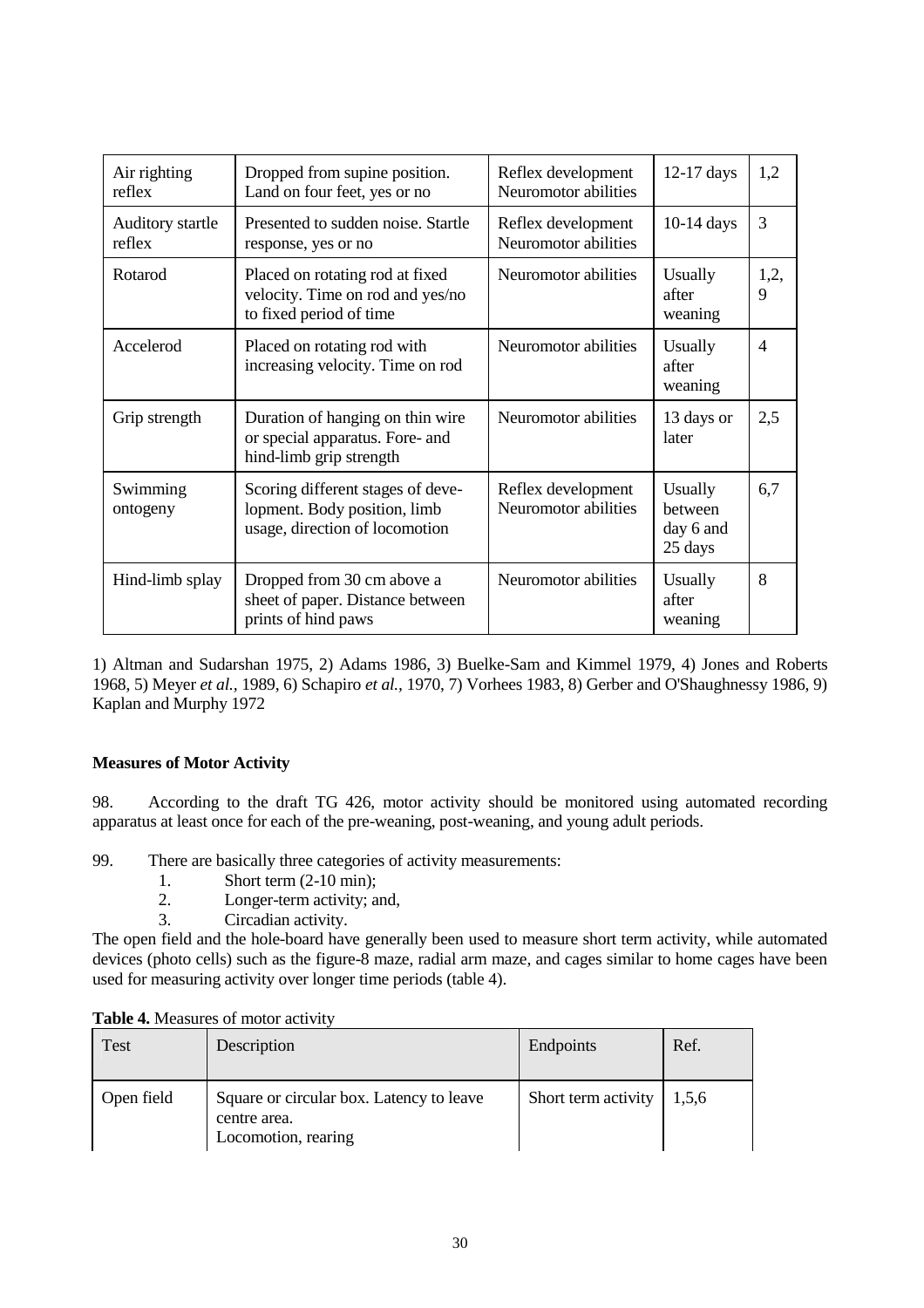| Hole board | Box with holes in floor. Sometimes objects<br>underneath. | Short term activity<br>Exploration |                |
|------------|-----------------------------------------------------------|------------------------------------|----------------|
| Radial arm | Eight arms extending radially from central                | Locomotion                         |                |
| maze       | hub                                                       | Learning                           |                |
| Figure-8   | Several interconnected alleyways - forms a                | Activity - usually                 | 1,2,3          |
| maze       | figure 8                                                  | 1 to 24 hours                      |                |
| Home cage  | Normal cages within series of infrared<br><b>beams</b>    | Spontaneous long<br>term activity  | $\overline{4}$ |

1) Adams 1986, 2) Reiter and MacPhail 1982, 3) Crofton *et al.,* 1993, 4) Gårdlund *et al.,* 1991, 5) Denenberg 1969, 6) Schiorring 1979.

100. Figure 8-maze is a widely used system (Reiter and MacPhail 1982). It has a good inter-laboratory reliability and it is sensitive enough to detect a 40% change in activity between groups with a group size of 10. It can identify reference compounds (d-amphetamine, chlorpromazine) producing both increased and decreased activity.

101. The recommendations given in the draft TG 426 relates mainly to the testing of longer-term activity, for example during 30 minutes and should, if followed, provide data that allows evaluating the potential for effects on motor activity and possibly habituation.

## **Motor and Sensory Functions**

102. According to the draft TG 426, motor and sensory function should be examined in detail at least once for the adolescent period and once during the young adult period.

103. Neuromotor abilities are often evaluated in regard to the ontogeny of particular reflexes or coordinated movements. Measures of reflex and motor development are the most widespread of all functional endpoints assessed in behavioural teratology studies (Adams 1986; Buelke-Sam and Kimmel 1979). The procedures for most of the commonly used measurements have been described in several reviews (Barlow and Sullivan 1975; Adams 1986), therefore only a brief description is given in table 3.

104. Until recently, measures of sensory function in developmental toxicity studies have been quite gross, measuring the presence or absence of response, rather than the magnitude of the response. During the last decade, however, more sophisticated automated behavioural techniques allowing quantitative assessment of function have been developed (table 5).

| Test                        | Endpoints                               | Comment(s)                                 | References |
|-----------------------------|-----------------------------------------|--------------------------------------------|------------|
| Startle response            | Hearing ability,                        | Qualitative measure, low<br>sensitivity    |            |
| Negative<br>geotaxis reflex | Vestibular system<br>Reflex development | Quantitative measure, large<br>variability |            |
| Air righting                | Vestibular system                       | Qualitative measure                        | 1,3        |

**Table 5.** Measures of sensory function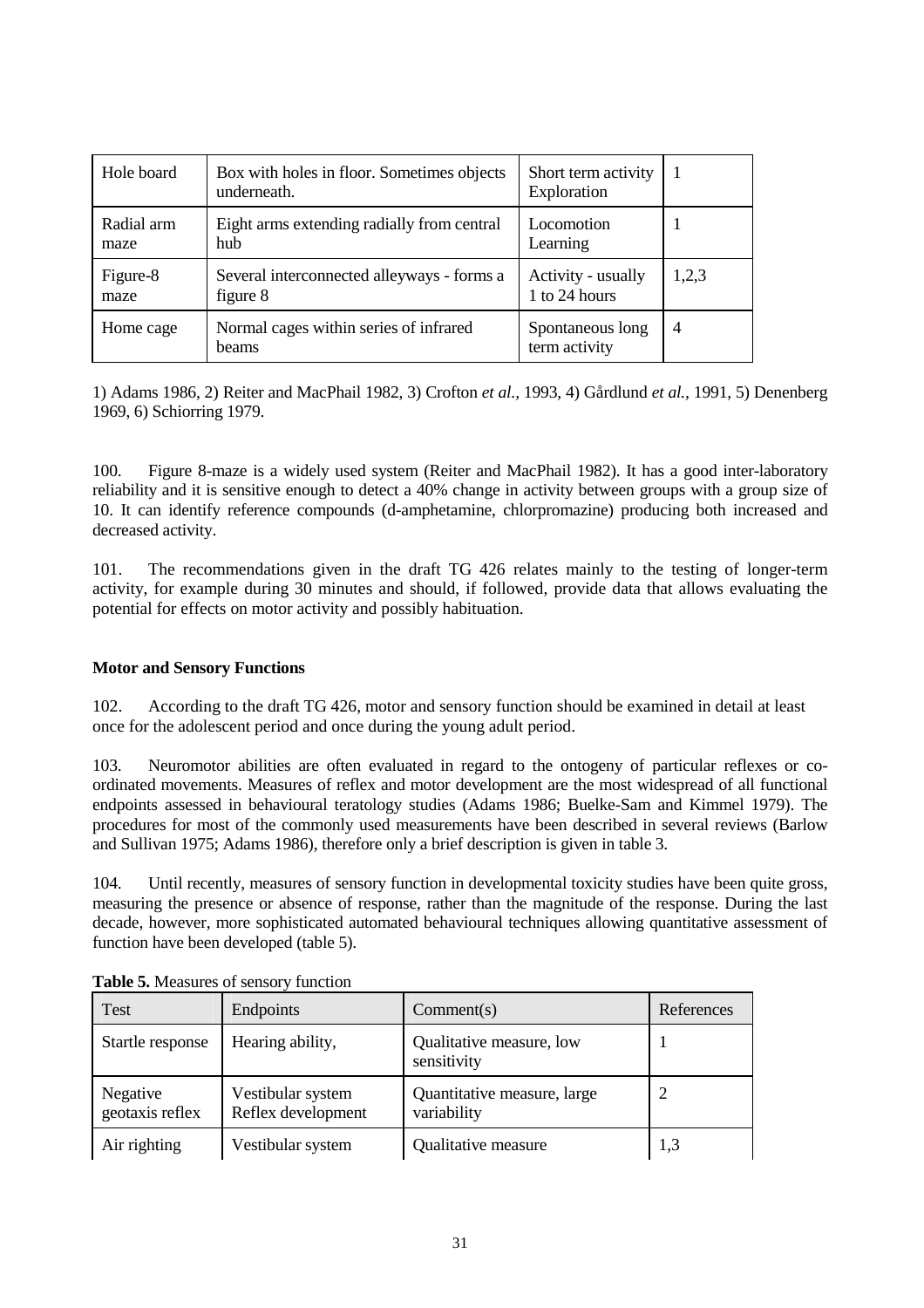|                                                | Reflex development                      |                                                   |     |
|------------------------------------------------|-----------------------------------------|---------------------------------------------------|-----|
| Rotarod                                        | Vestibular system                       | Quantitative measure                              | 4   |
| Pre-pulse<br>modification of<br>startle reflex | Hearing ability<br>Vision<br>Tactile    | Quantitative measure, reflex<br>modification      | 1,5 |
| Eye-blink<br>conditioning                      | Hearing ability<br>Vision<br>Tactile    | Quantitative measure, reflex<br>modification      | 6   |
| Conditioned<br>avoidance<br>response           | Hearing ability<br>Vision               | Quantitative measure, requires<br>learning period | 7   |
| Discriminative<br>avoidance<br>learning        | Hearing ability                         | Quantitative measure, requires<br>learning period | 8,9 |
| Operant<br>conditioning                        | Hearing ability<br>Tactile-kinaesthetic | Quantitative measure, requires<br>learning period | 10  |

1) Adams 1986, 2) Pryor *et al.,* 1983a, 3) Altman and Sudarshan 1975, 4) Bogo *et al.,* 1981, 5) Crofton *et al.,* 1990, 1994a, 1994b, 6) Stanton and Freeman 1994, 7) Pryor *et al.,* 1983b, 8) Gabriel *et al.,* 1991, 9) Bushnell *et al.,* 1994, 10) Elsner 1991.

105. The presence of a *startle reflex* is often used as a gross measure of hearing ability in laboratory animals. The whole body startle response is a characteristic sequence of reflexive muscle movements elicited by a sudden intense sensory stimulus. In the rodent, this is typically a loud sound or an air puff. In the rat, an acoustic signal must reach an intensity of at least 90 dB within 12 msec of its onset to elicit the startle response and therefore the sensitivity of the methods is limited. Absence of startle may not mean that the animal cannot hear since lesion of the area in the brain which is thought to be the startle instigating centre reduces or abolishes acoustic startle even though the animal can still hear as judged by other criteria.

106. Performance in the *negative geotaxis test* or investigations of the *air righting reflex* may give some indication of vestibular dysfunction. In negative geotaxis test, the rat is placed facing up in the middle of a screen, which has an angle of  $60^{\circ}$  with the base, and the screen is rotated slowly until the rat is facing down. The time to reorient to within 45° facing up is measured. Although this test works well for assessing sensorimotor function in young animals, it appears to have limited usefulness in tests of adults. The main problem is its very large variability (Pryor *et al.,* 1983a). When investigating the air righting reflex, the animal is held supine and dropped from a height of 30-40 cm. Normal rats (age>16 days) are successful in righting themselves in the air while deficits in the vestibular system can lead to back or side landing.

107. Balance and co-ordinated movements can be evaluated in the *rotarod test* (Bogo *et al.,* 1981) which is a task performed on a motor-driven, rotating rod. The rat is placed on the rod and is required to maintain balance for a certain trial length. The test is most often performed by accelerating the rotarod gradually from zero until the subject falls off the rod. This approach yields a quantitative measure of performance capability, and is believed to be more sensitive than the non-accelerating version. However, motor disturbance must be ruled out before impairment can be ascribed to the sensory system.

108. Quantitative behavioural measurements of sensory function mainly use reflex modulation and conditioned behaviour. By using an olfactory, auditory, or visual stimulus as stimulus it is possible to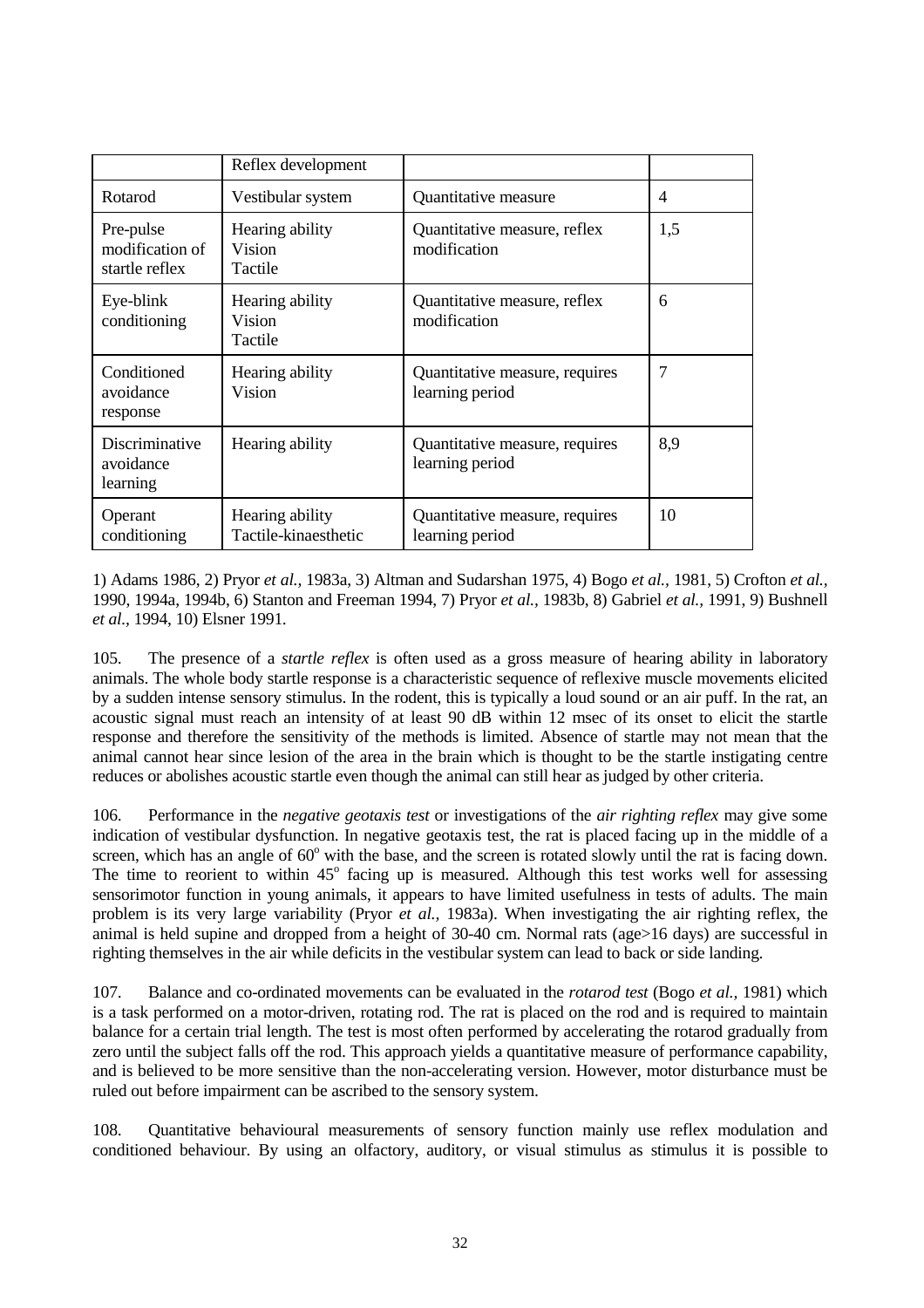examine whether the rat is able to perceive the presence of it. If the response is unchanged after a certain stimulus has been presented, it is interpreted as if the rat did not perceive that stimulus. The stimulus can be varied in quality and intensity, thus allowing the determination of a detection threshold.

109. The *startle reflex modification* procedure makes use of the fact that the startle reflex can be inhibited by an event ("pre-pulse") shortly preceding the eliciting stimulus (Crofton and Sheets 1989). This phenomenon is referred to as "pre-pulse inhibition". The pre-pulse must be too weak to produce measurable startle by itself, and is presented 30-100 msec before the startle-eliciting stimulus. The amplitude of the startle response is reduced, while the latency remains unchanged or increased. A stimulus that produces good inhibition does not necessarily produce good startle, *i.e.,* a visual stimulus will inhibit auditory startle in the rat, but does not produce startle in this species. The startle response and pre-pulse inhibition phenomenon exists in all mammalian species as does the principle that the inhibitory efficacy of the pre-pulse is directly proportional to its intensity.

110. *Eye-blink conditioning* involves pairing of conditioning stimulus (typically a pure tone) and an unconditional stimulus (typically a brief air puff to the eye). The animals have to learn to respond to the conditional stimulus by blinking (see Stanton and Freeman, 1994 for review). Methods for studying Eyeblink conditioning exist in rats, rabbits and humans. Comparisons of studies involving humans and animal models indicate that the effects of a number of biological variables are similar in different species and the evidence that is available thus far suggests that the biological mechanisms are similar across species as well. The Eye-blink conditioning model has mainly been used for studying learning effects. However, by using conditioned stimuli such as tones with variable frequency or light in different intensity it possible to assess effects on sensory systems. This approach needs to be further investigated.

111. By operant conditioning techniques animals are trained to act in certain ways in response to different stimuli. Some of the most sensitive methods for testing sensory functions use operant conditioning techniques, which require discrimination of light intensity and wavelength, tone intensity, or pitch.

112. *Conditioned avoidance response (CAR)* involves training of rats to climb or pull a pole to avoid a foot shock, which is preceded by a warning signal (conditioned stimuli) (Pryor *et al.,* 1983a, b). The conditioned stimuli can be a tone where the frequency is variable, or a change in the intensity of light. If the rats climb the pole during the warning signal the trial is terminated. The pole-climbing response after presentation of a particular warning signal is an indication that the rats were able to perceive the signal. This test has revealed that toluene-exposed rats had a hearing deficit of frequencies above 8 kHz. Experiments with positive control substances have indicated that the CAR procedure is sensitive and capable of detecting specific sensory loss. Further development is needed to demonstrate the utility as a rapid and cost-effective procedure.

113. *Discriminative avoidance* learning has also been investigated in a rabbit model (Gabriel *et al.,* 1991) where the animals were trained to respond to a tone conditional stimulus in order to avoid a responseterminated foot-shock. In a model for testing of vigilance designed by Bushnell *et al.,* (1994), adult rats were trained to press a lever when they detected an auditory signal. By using auditory, visual, tactile, or other stimuli as the conditioned stimulus in these two models sensory effects can be assessed.

114. An operant conditioning technique was developed for assessment of rat's tactile-kinaesthetic performance by Elsner (1991). A force sensitive lever was used for training rats to press within a force band without delivering any additional feedback information than the rats' own tactile kinaesthetic perception. In the beginning the force band was wider than later on. The tactile-kinaesthetic system of rats exposed to methyl mercury appeared to be deficient, including a tendency to coarse motoricity, as is observed in children suffering from minimal brain damage.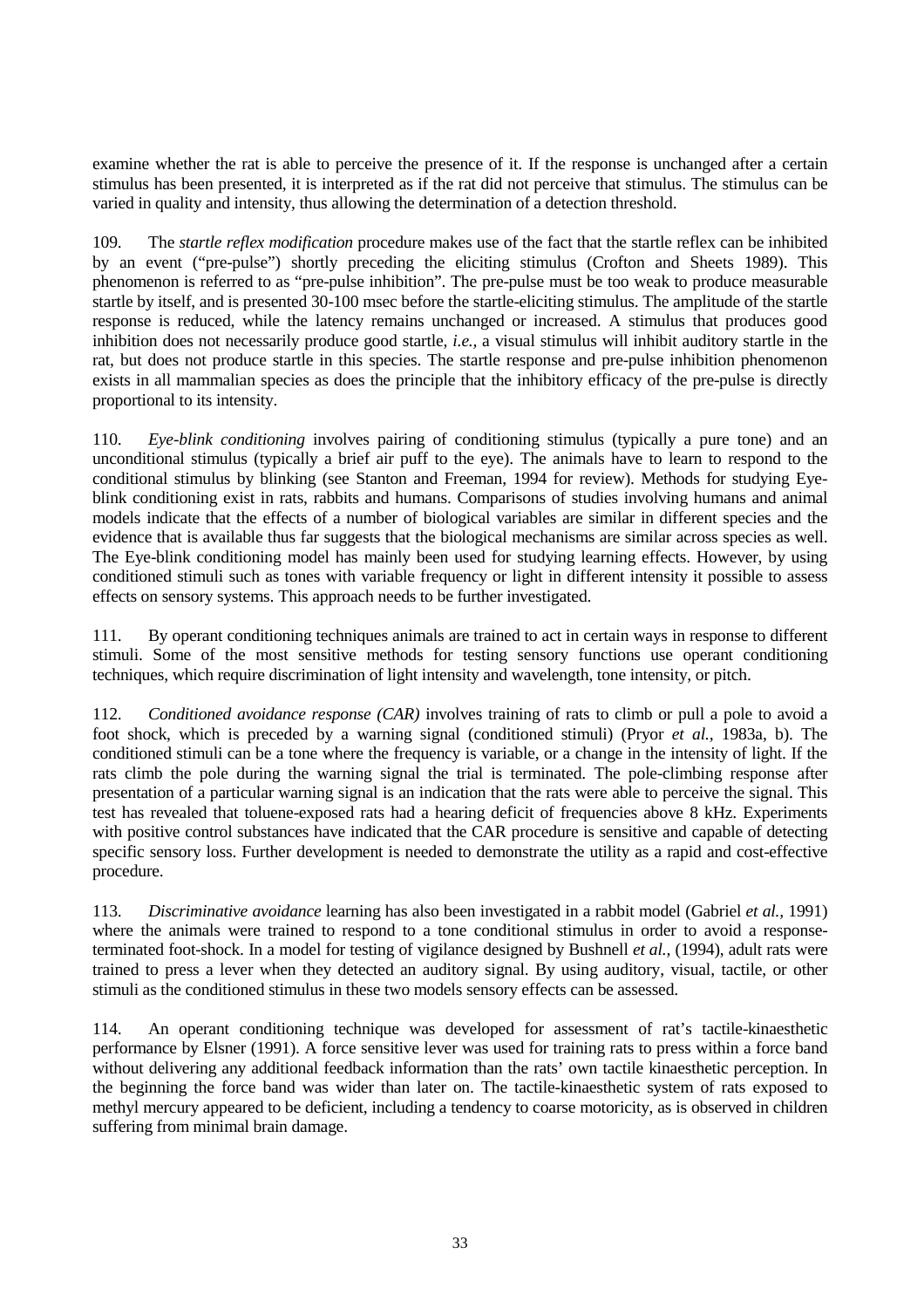## **Measures of Learning and Memory**

115. Learning and memory function should be tested twice during the lifetime. In the draft TG, testing of associate learning and memory is required post-weaning and for young animals. The use of different tests or different animals is recommended because repeated testing in the same test may decrease the sensitivity of the test. The time of post-weaning testing could be shortly after the end of exposure, *i.e.,* at days 24-28 and just before termination of the study around day 60-80.

116. The test for cognitive function, *i.e.,* learning and memory, should be based on associative learning and should include the possibility to assess changes across repeated learning trials as well as memory function. The radial arm maze and the Morris maze have been used to demonstrate the effects of several positive control substances. Schedule controlled operant conditioning in Skinner boxes may detect very subtle effects, but may also be too time-consuming for the initial testing of learning and memory.

117. A number of different tests have been used for assessing effects on learning and memory (table 6). Many of them are based on the animals moving, using their senses etc. and therefore an impaired performance in a learning test may reflect other behavioural effects than on the learning abilities. It is also important to keep in mind that a measure of memory cannot be interpreted in the absence of a measure of learning obtained in the same test (US EPA 1990).

| <b>Test</b>                              | Description                                                                                                             | Endpoints                               | Reference      |
|------------------------------------------|-------------------------------------------------------------------------------------------------------------------------|-----------------------------------------|----------------|
| Auditory startle<br>habituation          | Loud tone presented at regular intervals.<br>Amplitude of startle response.                                             | Habituation                             | 1              |
| Eye-blink<br>conditioning                | Responding to conditional stimulus by<br>blinking.                                                                      | Habituation                             | $\overline{2}$ |
| Head dipping in<br>hole board            | Box with holes in floor. Sometimes objects<br>underneath                                                                | Habituation<br>Exploratory<br>behaviour | 3              |
| Passive<br>avoidance                     | Two-compartment shuttle-box, one light<br>and one dark compartment (brief shock).<br>Latency to enter dark compartment. | Learning and<br>memory                  | 3,4,8          |
| Taste or<br>odour aversion               | A taste or scent is paired with an aversive<br>stimuli such as the effect of a LiCl injection<br>(nausea)               | Learning and<br>memory                  | 3              |
| Operant<br>conditioning<br>(Skinner box) | A particular response leads to a rein-<br>forcement (food, water)                                                       | Learning and<br>memory                  | 3,5            |
| Active<br>avoidance                      | A particular response turns off or delays<br>onset of aversive stimuli.                                                 | Learning and<br>memory                  | 3              |
| Radial arm<br>maze                       | Eight arms extending radially from central<br>hub. Reinforcement in each arm.                                           | Learning and<br>memory                  | 3              |
| Morris maze                              | Use spatial cues to find platform hidden                                                                                | Learning and                            | 6,7            |

**Table 6.** Measures of learning and memory abilities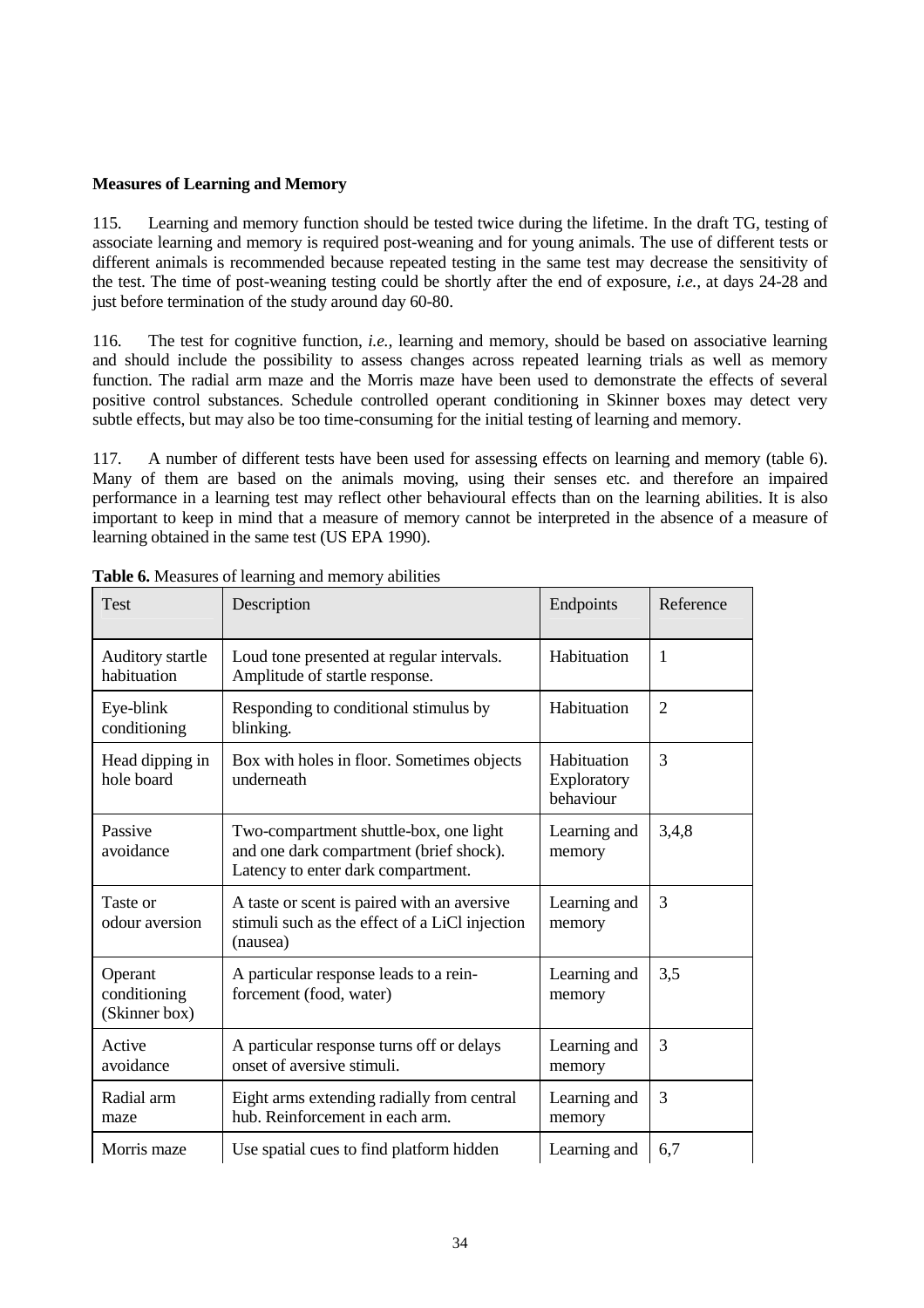|         | under the surface in large circular pool. | memory                                   |  |
|---------|-------------------------------------------|------------------------------------------|--|
| l`-maze | Select the arm with reinforcement.        | Learning and $\vert 4,8 \vert$<br>memory |  |

1) Crofton *et al.,* 1993, 2) Stanton and Freeman 1994, 3) Adams 1986, 4) Wier *et al.,* 1989, 5) Hass *et al.,* 1994a, 6) Kelly *et al.,* 1988, 7) Hass *et al.,* 1995, 8) Lochry and Riley 1980.

118. Most learning paradigms currently in use belong to one of three basic categories: appetitive, escape or avoidance (Lochry *et al.,* 1986). Appetitive learning usually involves food or water deprivation and is frequently conducted in mazes, while escape learning uses for example water or shock as the aversive stimulus.

119. Basically the experimental procedures can be described as habituation, classical conditioning and instrumental or operant conditioning.

120. At present, two measures of habituation that have been used are *auditory startle habituation* and habituation of *head dipping in a hole board*. Measurements of behavioural habituation is a classical technique in psychopharmacological research, but has only during the last decades been used in toxicology. A standardised, quantitative test was included in the Collaborative Behavioural Teratology Study conducted by the National Center for Toxicological Research and demonstrated effects of prenatal exposure to methyl mercury (Kimmel and Buelke-Sam 1985).

121. The classical conditioning paradigm is used in *passive-avoidance*, *taste-aversion* and *odour-aversion* learning. Passive avoidance procedures are technically easy and rapid, however, they have come under criticism in recent years because they tend to produce variable results and are sensitive to a number of variables such as activity level. Instrumental conditioning can be assessed for example in the *active avoidance task*, in mazes, and in the Skinner box (*operant conditioning*).

122. Many water mazes are simple swimming versions of previously developed appetitive mazes, while others have been developed as water tasks (review from Vorhees *et al.,* 1991). Water mazes as compared to dry mazes have valuable features. They are free of appetitive or taste confounds and, within limits, also free of influence produced by differences in body mass (Vorhees *et al.,* 1991). Water mazes also show no evidence of being significantly influenced by olfactory cues probably because olfactory cues cannot carry over from one trial to the next. Water mazes have some limitations as well. They rely upon aversive rather than positive reinforcement to motivate performance and aversively motivated behaviours may induce stress. However, appositively motivated procedures generally rely upon prior food and water deprivation, which themselves may induce more stress.

123. Spatial learning processes have been strongly linked, in the rat, to the hippocampus and related structures (Olton *et al.,* 1979, Morris *et al.,* 1982). Spatial navigation in the *Morris water maze* requires rats to locate, on the basis of distal, extra maze cues, a small platform hidden under the surface of the water in a large tank (Morris 1981, Morris 1984). The task has been shown to be sensitive to a variety of experimental insults to relevant brain structures and to age related impairments. It has been used to demonstrate effects of for example prenatal or early postnatal exposure to ethanol, technical xylene, N-methylpyrrolidone, and malnutrition in rodents (Blanchard *et al.,* 1987, Kelly *et al.,* 1988; Hass *et al.,* 1994a, b, Hass *et al.,* 1995).

124. Investigations of spatial learning in *radial arm maze* have demonstrated effects of chemicals such as ethanol and trimethyltin (Miller *et al.,* 1982), of maternal phenylketonuria and prenatal phenytoin (Weisenburger *et al.,* 1990), and of methylnitrosurea-induced micro-cephaly (Akaike *et al.,* 1988). However, known neurotoxic substances such as triethyllead and chlordimeform have been found not to impair performance in this model (Walsh and Chrobak 1987).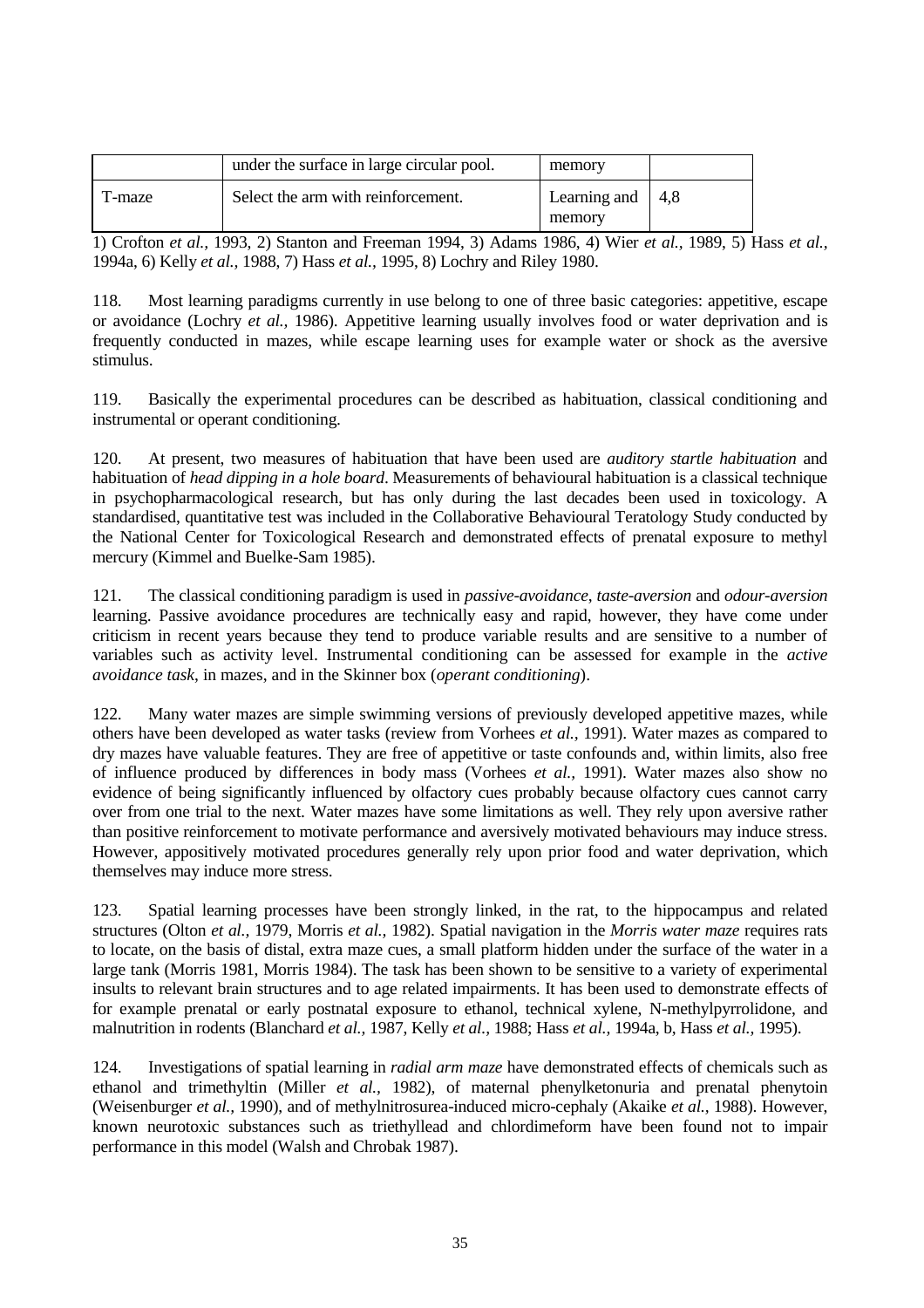## **Data interpretation**

## **Relationship of Maternal and Offspring End Points**

125. There may be a relationship between maternal and offspring end points, especially during the lactation period where the offspring are depending on the maternal care. The relationship can be documented by the use of cross fostering of treated offspring to untreated mothers and untreated offspring to treated mothers. In the absence of documentation for relationship between maternal effects and developmental effects the effects of the offspring should be considered as treatment-induced and consequently used for the setting of NOAEL for developmental toxicity.

## **Litter Size, Sex and Mean Pup Body Weight**

126. The effect of litter size on pup body weight is well established. In general, pup body weight is inversely related with litter size. This relationship may disappear after weaning and not be present in adult animals. In the statistical analysis, pup body weight should be statistically adjusted for the size of litter, for example by using co-variance analysis technique. However, it should be kept in mind that it is not appropriate to use litter size as a co-variate if there is a significant interaction between treatment and litter size. The sex of the pup also has influence on the body weight. Males are generally slightly heavier than females in the preweaning period and the difference increases markedly around and after sexual maturation. If both male and female offspring is included in the statistical analysis sex should be included in the analysis. In general, statistically significant changes in offspring body weights are considered as adverse.

## **Physical and Functional Developmental Landmarks**

127. Delays of physical developmental and reflex ontogeny in the lactation period often occur in the presence of decreased body weight of the offspring and may as such be signs of developmental delay. In cases where changes in physical or functional development are observed in exposed pups without a corresponding change in growth, the changes may reflect specific developmental effects, and not a general delay in development.

- a. AGD may be influenced by the size of the animal and this should be taken into account when evaluating the data. The size or length of the pups is normally not measured, but body weights are measured. In some cases, the anogenital index, *i.e.,* AGD divided by body weight, is used. However, body weights of pups may be quite variable leading to a large variation in the anogenital index. This could mask eventual effects on AGD and is therefore not recommended. Instead account of size of the animals should be taken by using including a covariant. Body weight can be used, but this parameter is in three dimensions, while AGD is in one dimension. Consequently, the optimal co-variate seems to be the cube root of the body weight. A statistically significant change in AGD that cannot be explained by the size of the animal indicates effects of the exposure and should be used for setting the NOAEL.
- b. Consideration should be given to the possible effect of the treatment paradigm on behavioural testing. The timing of testing relative to the timing of daily test substance administration can have profound effects on the outcome, often dependent upon the pharmacokinetic and pharmacodynamic profile of the chemical. Additionally, it may not be possible to determine whether alterations in neurobehavioral parameters that are observed during the period of treatment are systemic or developmental in nature. Generally, such distinctions can only be made with confidence following the conduct of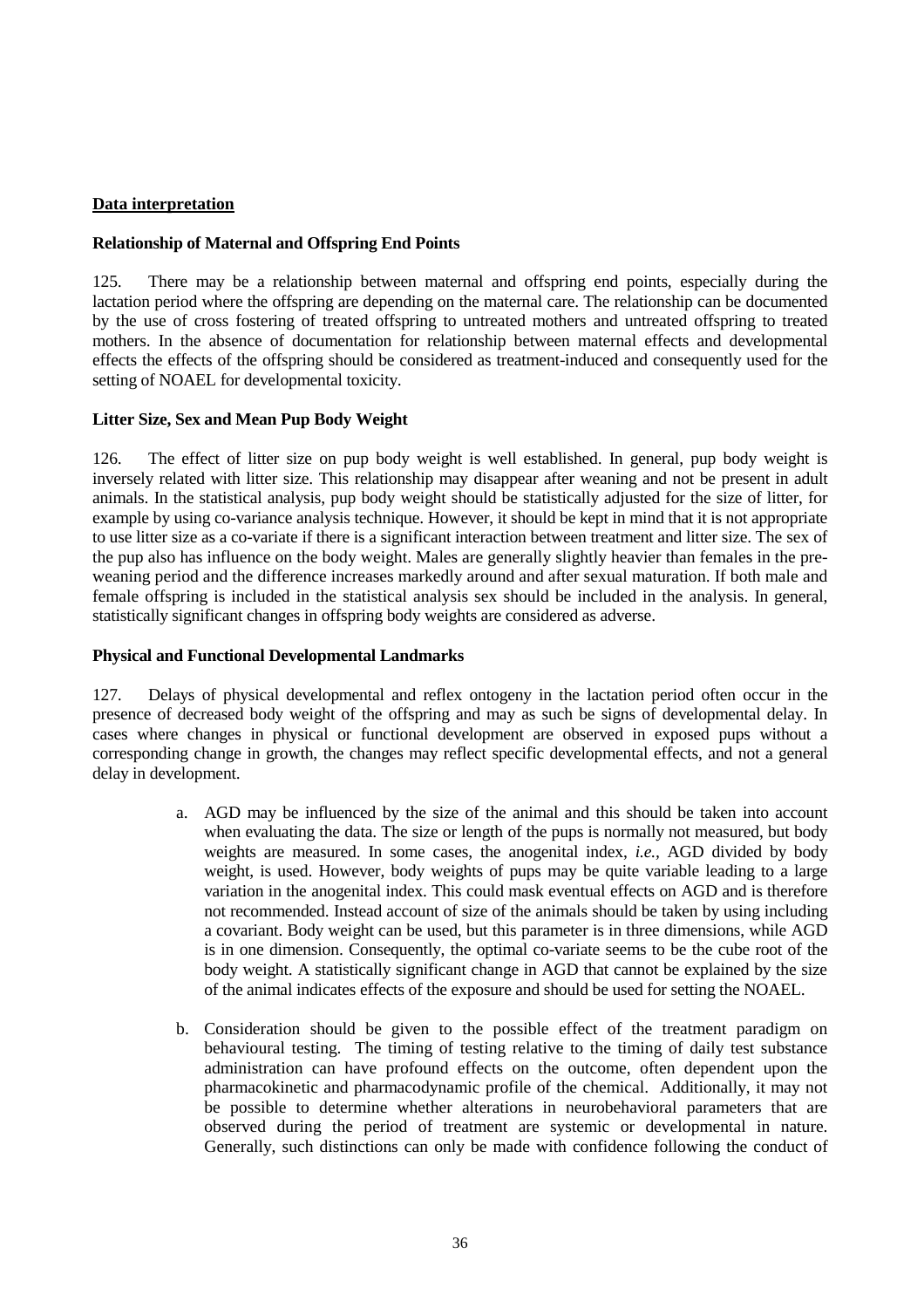additional experiments, *e.g.,* pharmacodynamic, mode of action, phased dosing, or crossfostering studies. This information is typically not considered crucial for the determination of potential risk to susceptible developing populations; however, it may be important within the context of hazard-based chemical labelling.

c. In the standard developmental neurotoxicity study design, treatment is stopped following post-natal day (PND) 10 or PND 21, while neurobehavioral testing is conducted around the time of weaning, during the time of puberty and young adult growth (functional observational battery only), and again just before termination at approximately PND 60. Apparent reversibility in adult offspring, of effects observed early in life, may be related to compensatory developmental or behavioural processes, and not represent a true recovery. Likewise, findings observed in adult offspring that had not been previously observed in young test subjects should not be discounted for lack of concordance, since they may represent the latent expression of early alterations in neurological development.

## **Behavioural End Points**

128. Validity refers to what a test measures (relevance) and how well it is measured (reliability). Validation of behavioural test batteries using a potential positive control, *i.e.,* a behavioural teratogen has been done several times. Methyl-mercury and ethanol were investigated in the European Inter-laboratory Study group on Behavioural Teratology with methyl-mercury giving the clearest results (Elsner *et al.,* 1986, Elsner *et al.,* 1988). In a study where propoxyphene, chlorpromazine, and vitamin A were investigated because they produce different behavioural teratogenic profiles, vitamin A was judged as the best positive control in the test battery used (Saillenfait and Vannier 1988).

129. A single positive control cannot, however, be expected to cover all types of behaviour (Saillenfait and Vannier 1988). Therefore, positive control data that demonstrate the sensitivity of each of the tests in a battery can be used and the positive control data do not have to be from studies using prenatal exposures (US EPA 1990).

130. The behavioural tests included in test batteries should be individually validated tests and there are several examples of positive control substances in the literature. For example, 2,5-hexanedione can be used as a positive control substance causing effects in Rotarod (Ladefoged *et al.,* 1989). Effects of triethyltin, acrylamide, 2,5-hexanedione, and lacking effect of insulin, carbon tetrachloride, and haloperidol have been demonstrated in the grip strength apparatus (Gerber and O'Shaughnessy 1986). This shows that the method is sensitive to known neurotoxicants, and will distinguish these from effects on plasma glucose levels, liver function, or CNS dopamine blockade.

131. An important aspect of test validity refers to the relevance of the test , *i.e.,* whether a test measures what it is designed to measure. For example, does a change in a learning test always only indicate effects on learning abilities? The answer is no, since amongst others motivation and activity level may influence the performance in a learning test. Therefore, the influence of these factors on the results must be assessed and evaluated before conclusions concerning learning abilities as such can be drawn.

132. The severity and nature of the behavioural effect should be considered. Generally, a pattern of effects (*e.g.,* impaired learning during several consecutive trials) is more persuasive evidence of developmental neurotoxicity than one or a few unrelated changes.

133. The reversibility of effects should also be considered. Irreversible effects are clearly serious, while reversible effects may be of concern if exposure is continuous. However, it is often not possible to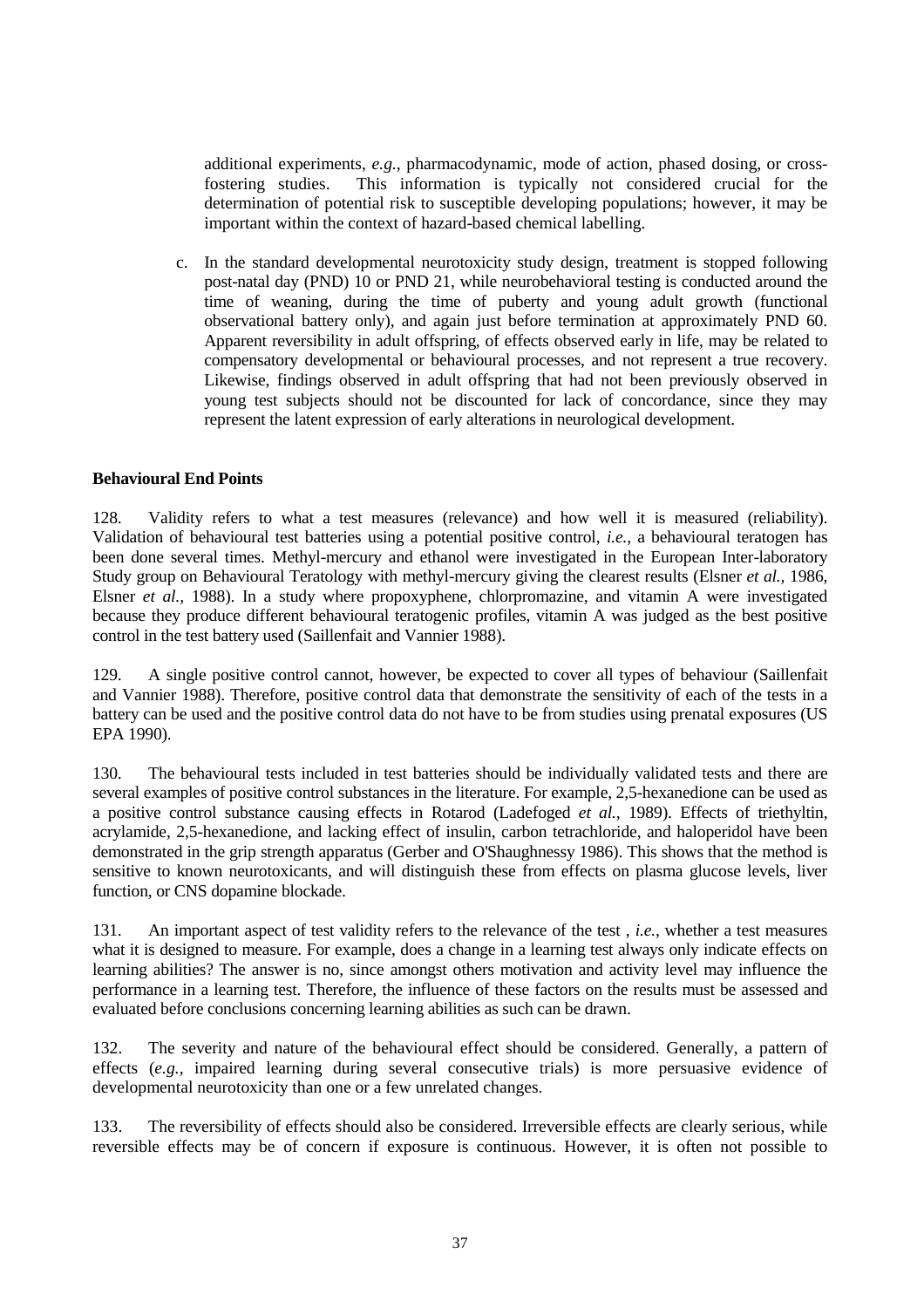determine whether an effect is truly reversible. The nervous system possesses reserve capacity, which may compensate for damage, but the resulting reduction in reserve capacity should be regarded as an adverse effect. If developmental neurotoxicity is observed only during some time of the life-span compensation should be suspected. Also, effects observed for example during the beginning of a learning task but not at the end should not be interpreted as reversible effects. Rather the results indicate that the speed of learning is decreased.

134. The experience of offspring especially during infancy may affect their later behaviour. For example, frequent handling of rats during infancy may alter the physiological response to stress and the behaviour in tests for emotionality and learning. In order to control for environmental experiences, the conditions under which the offspring are reared should be standardised within experiments with respect to variables such as noise level, handling and cage cleaning. The performance of the animals during the behavioural testing may be influenced by *e.g.,* the time of day, and the stress level of the animals. Therefore, the most reliable data are obtained in studies where control and treated animals are tested alternately and environmental conditions are standardised.

135. A large attempt to validate a standardised protocol of a test battery for intra- and inter-laboratory reliability, and to evaluate experimental design and analysis issues was performed in the Collaborative Behavioral Teratology Study (CBTS) in the USA (Kimmel 1988). The results of the CBTS demonstrated that carefully conducted standardised procedures can result in reproducibility of patterns of behavioural response across laboratories.

136. The sensitivity of tests is influenced by the biological variation across animals and this is important in behavioural studies. However, many behavioural endpoints are measured more than once for the same animal, *i.e.,* a repeated measures design (Tamura and Buelke-Sam 1992), and when analysing such data with repeated measures analysis of variance, the variation across animals and time is taken into consideration and the sensitivity of the test is increased.

137. Investigations indicate that many behavioural tests, such as Morris maze, figure-8 maze, Open field and Rotarod, are able to detect differences around 30-50% from the control value (Hass 1993; Reiter and MacPhail 1982).

138. The CBTS, where six laboratories used a standardised behavioural test battery for investigating the effects of methyl mercury and amphetamine, gave valuable data for estimations of the sensitivity of behavioural tests. With a group size of 16 animals, the coefficient of detection, i.e. the percent change required to detect a significant change using a given alpha (*e.g.,* 0.05)**,** was 7-23% for auditory startle habituation, 2-26% for the operant conditioning technique, and 13-20% for a complex water maze procedure (Vorhees 1985). These results indicate that under standardised conditions behavioural measures are as precise as other scientific measures performed on living animals (Annau and Cuomo, 1988)

139. Four spatial maze learning tests with methyl-nitrosourea-induced micro-cephaly rats were compared in a study by Akaike *et al.,* (1994). In a single T-maze no learning defects were detected, while Biel water maze and Morris water maze showed learning effects at single dose of 5 mg/kg and learning effects were found in radial eight-arm maze after dosing with 3 mg/kg and 5 mg/kg. These results demonstrate that more complex mazes are more sensitive to learning impairment than simple tests. The radial arms maze showed the highest sensitivity for this dosing regime. Studies using other positive control substances are needed to investigate this further.

140. The biological sensitivity of a test relates to the ability to pick up and reflect changes in the function under evaluation. When evaluating results of behavioural tests it is important to give considerations to the complexity of the test in relation to the capabilities of the laboratory animal. An underestimation of the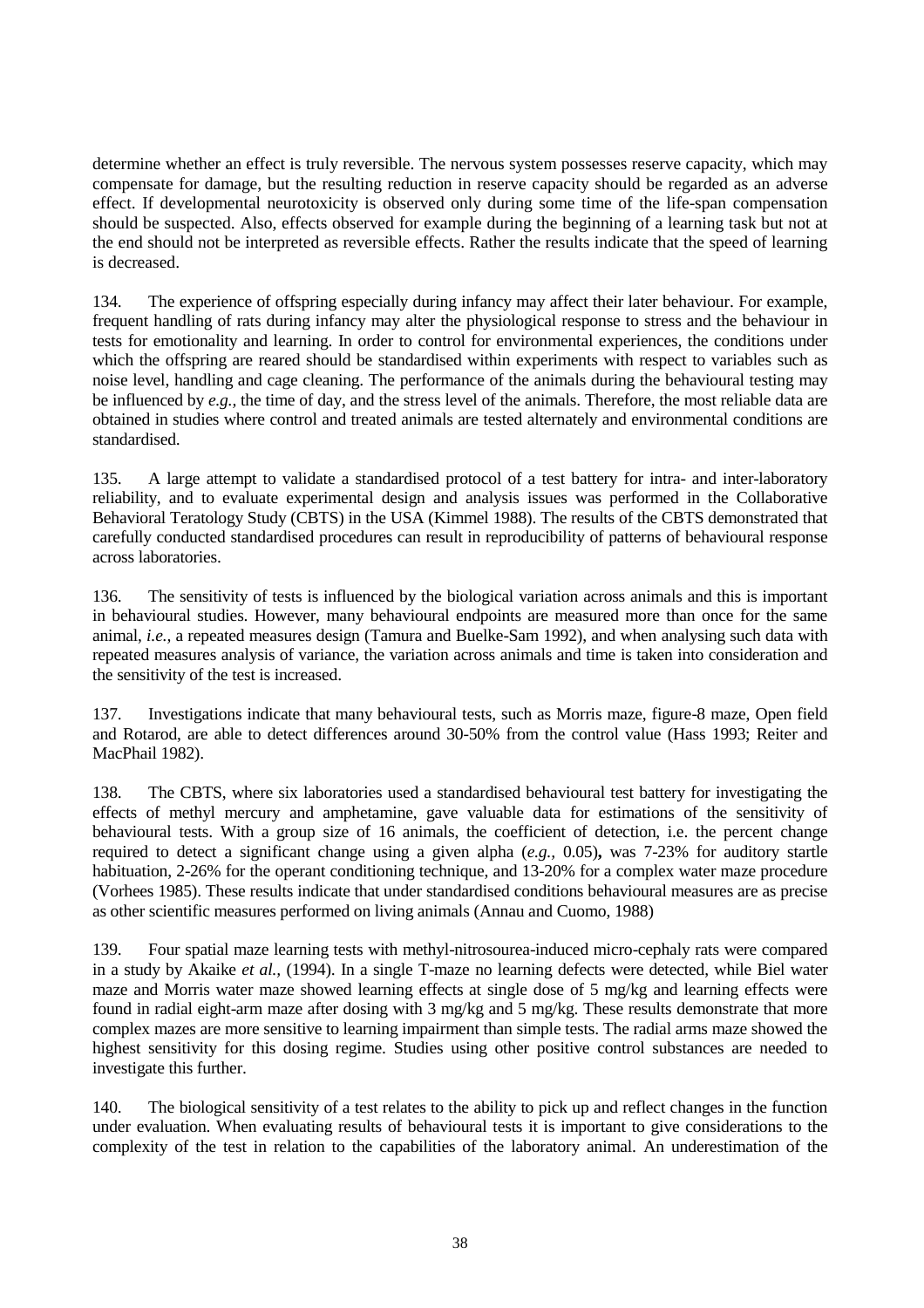capabilities of the animals means that the test was too easy and had a low sensitivity, *i.e.,* only animals with major defects would not be able to fulfil the tests. Overestimation means that the control group performed badly and therefore exposed animals could hardly be worse. For example, it was found in a study of pups pre-natally exposed to xylene that the biological sensitivity of Morris maze was satisfying for standardhoused offspring but it was too low (the test was too easy) for enriched-housed animals (Hass *et al.,* 1995). In rats pre-natally exposed to tributyltin and investigated in two spatial learning tasks, *i.e.,* radial arm maze and Morris maze, a clearly retarded acquisition was seen in the radial arm maze while no differences were obtained in the swim maze (Gårdlund *et al.,* 1991). The schedule for testing in Morris maze was, however, very reduced using the same start position for every trial and only one platform position and therefore the sensitivity may have been low.

141. Cross-species validity refers to how well a test conducted in animal species predicts neurotoxicity in humans. These predictions are very important but good data are, however, not often available because if screening is done successfully human exposure should be very limited (Vorhees 1985).

142. At a workshop in the US in 1989, the degree of qualitative and quantitative comparability between human and experimental data was assessed for lead, methyl-mercury, selected agents of abuse, phenytoin, PCB, ethanol, and ionizing radiation (Francis*,* 1990). For the qualitative comparison the following functions were evaluated: motor development and function, cognitive function, motivational/arousal behaviour, sensory function, and social behaviour. Although a number of limitations were identified with cross-species comparability, the degree of comparability was considered remarkable (Francis *et al.,* 1990).

143. It was not considered possible to make definitive quantitative comparisons at this time, based upon the relationship of endpoints to dose, but there were indications that for some of the agents discussed, cognitive function appeared to be the most sensitive category.

144. Dose-response data were often limited, especially for humans. Comparisons of administered effective doses revealed a wide range of differences across species (up to 10.000-fold difference), while comparisons using internal measurements of dose (*e.g*., blood or brain levels) showed a remarkable correlation (generally, a 1-2-fold difference).

145. The findings at this workshop supported the assumption that, as for other endpoints of developmental toxicity, functional changes in animal studies indicate that an agent has the potential to alter development in humans.

## **Limitations in Assessment of Postnatal End Points**

146. The available guidelines including assessment of postnatal effects after developmental exposure are mainly focused on growth, developmental landmarks and functional/behavioural endpoints while functional changes in e.g. the immune system is not covered. The behavioural testing includes assessment of the individual animal for a number of relevant behavioural functions, but none of the tests assess two or more animals together. This means that some behavioural endpoints of potential relevance as *e.g.,* sexual behaviour, play behaviour, social interaction among animals and aggression is not assessed using the current Test Guidelines.

147. The reproduction/developmental screening tests (TG 421, 422) do not provide complete information on all aspects of reproduction and development. In particular, it offers limited means of detecting postnatal manifestations of prenatal exposure or effect induced during postnatal exposure.

148. The value of a negative study is more limited than data from generation and teratology studies due to the lower number of animals per group, the shorter period of exposure as well as the limited number of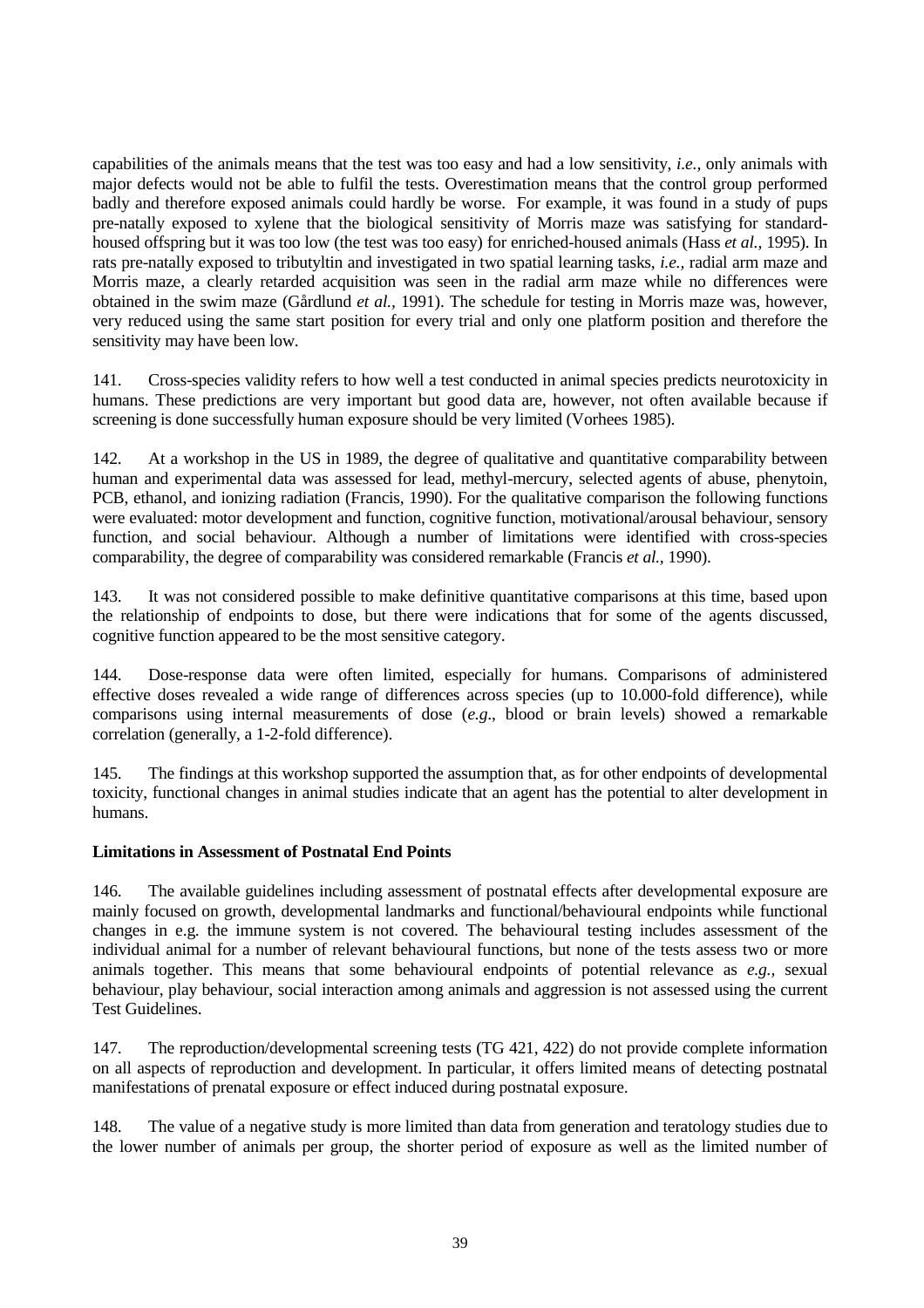endpoints measured.

## **IV. REPRODUCTIVE TOXICITY ENDPOINTS IN ADULTS**

### **Overview of Endpoints Assessed**

149. A number of Test Guidelines are available that include an assessment of reproductive endpoints including the "Reproduction/Developmental Toxicity Screening Study" (TG 421), the combined "Repeated Dose Toxicity Study and Reproduction/Developmental Toxicity Screening Study" (TG 422), the "One-Generation Reproductive Toxicity Study" (TG 415) and the "Two-Generation Reproductive Toxicity Study" (TG 416). All of these studies provide some information on the adult reproductive system following exposures to mature animals. In addition, the two-generation reproductive toxicity study provides information on the reproductive system following exposures during all phases of development including exposures *in utero,* during lactation, and continuing through sexual maturation.

## **Methodological Issues**

#### **Examination of Male Reproductive Organs**

150. A macroscopic evaluation of the male reproductive organs is included in most reproductive toxicity Test Guidelines. Particular emphasis should be placed on the evaluation for hypospadia. Absolute and relative (*i.e.,* adjusted for body weight) weights of the testes, epididymides, seminal vesicles, prostate and pituitary are recorded. A number of reviews are available outlining the proper techniques for the histological examination of the testes (Russell *et al.,* 1990; U.S. EPA, 1996; Chapin and Conner, 1999). The method used to examine the histology of the testis and epididymis is dependent on the specific reproductive toxicity study protocol that was followed. In protocols that specify dosing of the male for an entire spermatogenic cycle combined with analysis of the sperm (*e.g*., TG 416) less extensive histological examination is required than in situations where the dosing regimen is less than the spermatogenic cycle and no sperm analyses are conducted (*e.g.,* TG 421, 422). For the one-generation (TG 415) and twogeneration reproductive toxicity study (TG 416), the testis and epididymis are immersion-fixed in Bouin's fixative, the tissue is embedded in paraffin, sectioned at 5 µm and stained with hematoxylin and eosin (HE). Evaluation should include information on the caput, corpus and cauda segments of the epididymis. Several aspects of testicular degeneration can be recognised in the HE sections including hypocellularity (decreased numbers of germ cells in the epithelium), vacuolation of the Sertoli cells, formation of multinucleated cells (giant cells, composed of spermatocytes and spermatids), cell death within the seminiferous tubules, and the presence of round spermatids and cellular debris in the epididymis.

151. For shorter-term studies (*e.g.,* TG 421, 422), it is necessary to examine potential injury to the testis at specific stages of the cycle of the seminiferous epithelium. For the stage-specific analysis, the sectioned tissue is immersion-fixed in Bouin's fixative, paraffin-embedded, sectioned at 5 µm and stained with the periodic acid-Schiff technique (PAS). Better resolution is achieved on testes fixed by vascular perfusion and embedded in a water-soluble plastic such as glycol methacrylate. The most commonly used system for classifying the 14 stages in the rat was described by Leblond and Clermont (1952) based on the development of the acrosome and the shape of the elongate spermatid nucleus. PAS stains the developing acrosome on the round spermatids, and 6 of the 14 stages in the rat epithelium can only be distinguished with PAS. For standard toxicology studies, it is adequate to simply assess whether all stages of spermatogenesis are normal, categorising the stage of each tubular cross section of the testis is not necessary.

## **Sperm Parameters**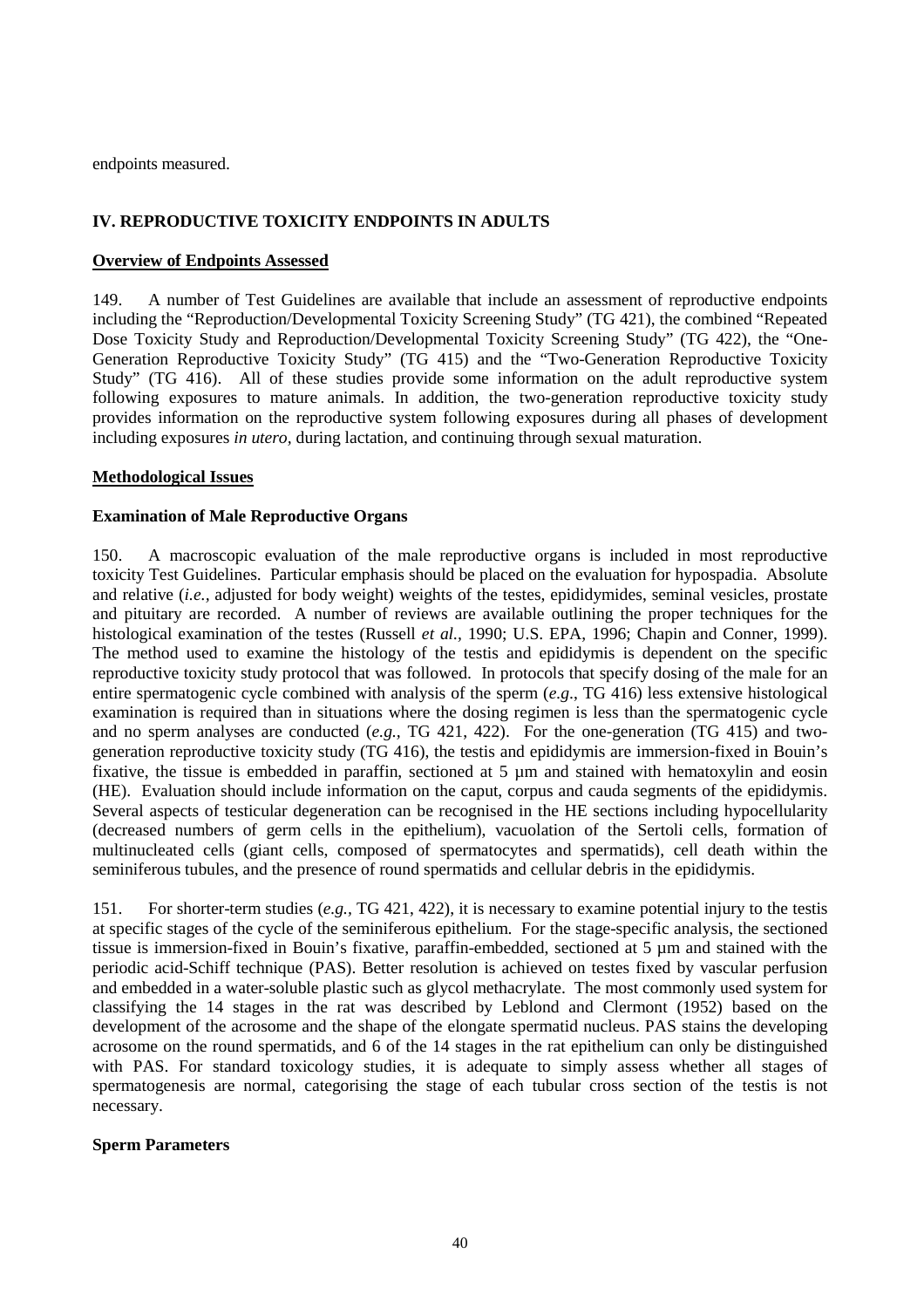152. The parameters that are included in the two-generation reproductive toxicity study (TG 416) are sperm number, sperm morphology, and sperm motility. A number of reviews are available outlining the proper techniques for sperm analyses (Russell *et al.,* 1990; US EPA, 1996; Seed *et al.,* 1996; Chapin and Conner, 1999). Typically, sperm motility is measured prior to morphology or count, because motility is critically dependent on temperature. For analysis of sperm motility, samples can be collected from the cauda epididymidis or the vas deferens. The samples can be collected anywhere from room temperature to 37ºC, and can be stored in any physiologic buffered saline solution for up to one hour. For sampling from the cauda, the tissue is placed in a dish with an aliquot of buffer and the cauda is nicked in a few sites with a blade. The sperm then diffuse into the medium and the tissue is removed. For sampling from the vas deferens, a small amount of tissue is placed in a dish with buffer and the sperm diffuse into the medium. In sampling from either tissue, care should be taken to avoid any unnecessary manipulation of the tissue.

153. Sperm motility can be assessed manually or by computer-assisted sperm analysis (CASA) systems. When assessing sperm motility, the samples should be at a temperature of 34-37ºC. The depth of the chamber is critical for an accurate assessment of motility; chambers greater than 20 µm are preferable for rodents. There is a 95% probability of detecting a change of 6% and 4.2% in a sperm motion parameter with a group size of 10 and 20 rats, respectively. In general, 200 sperm should be analysed. A minimum value of 70% motility is acceptable in controls. For manual assessments, the number of motile sperm is counted with a hema-cytometer. One easy method is to count the number of stationary sperm, fix the sample and then count the number of total sperm. For CASA analysis, a sperm is considered motile if the average path velocity is greater than a user-defined threshold, the threshold is determined for a given laboratory.

154. In addition, the percentage of progressively motile sperm is assessed. This measure distinguishes sperm that are simply twitching in place from those that are making forward progress. This can be done during manual assessments. For CASA analysis, progressive motility is defined as the percentage of motile sperm that have a linear index greater than a user-defined threshold, which is selected to distinguish sperm with relatively straight paths from those with more circular paths.

155. Sperm morphology can be assessed from samples from the cauda epipdidymidis or the vas deferens. Generally, sperm morphology is assessed from a sample that has not been collected for the assessment of sperm motility as the bovine serum albumin that is present in the buffer can interfere with the stains that are used to assess morphology. For the assessment of morphology, a small sample is placed on a slide and can be viewed either as a wet preparation or the slide can be air-dried. Drying can cause kinking of the tails so some laboratories prefer viewing wet samples. Typically the samples are stained with Eosin Y, but a variety of stains are acceptable as long as they allow the appropriate viewing of the sperm. The samples are viewed with a light microscope typically at a magnification of 400X.

156. There is no universal classification scheme for sperm morphology. The sperm abnormalities are generally described in terms of abnormalities of the head and tail, and can include a head that has too little or too much hook and a tail that is frayed or coiled, multiple tails, misplaced mitochondria, or there can be a residual drop of cytoplasm remaining on the tail. In addition, the neck at the junction of the head and tail can be a weak spot. In rodents, there is a high proportion of normal sperm so usually 200-400 sperm per rat are evaluated. The statistical power is high and can easily detect a change when comparisons are made between normal and abnormal sperm.

157. In the US EPA guideline OPPTS870.3800 samples of sperm from the distal cauda epididymis (or the proximal vas deferens) shall be collected for sperm-measurement (*e.g.,* the evaluation of the percentage of progressively motile sperm and sperm morphology). The entire cauda epididymis shall be minced in saline to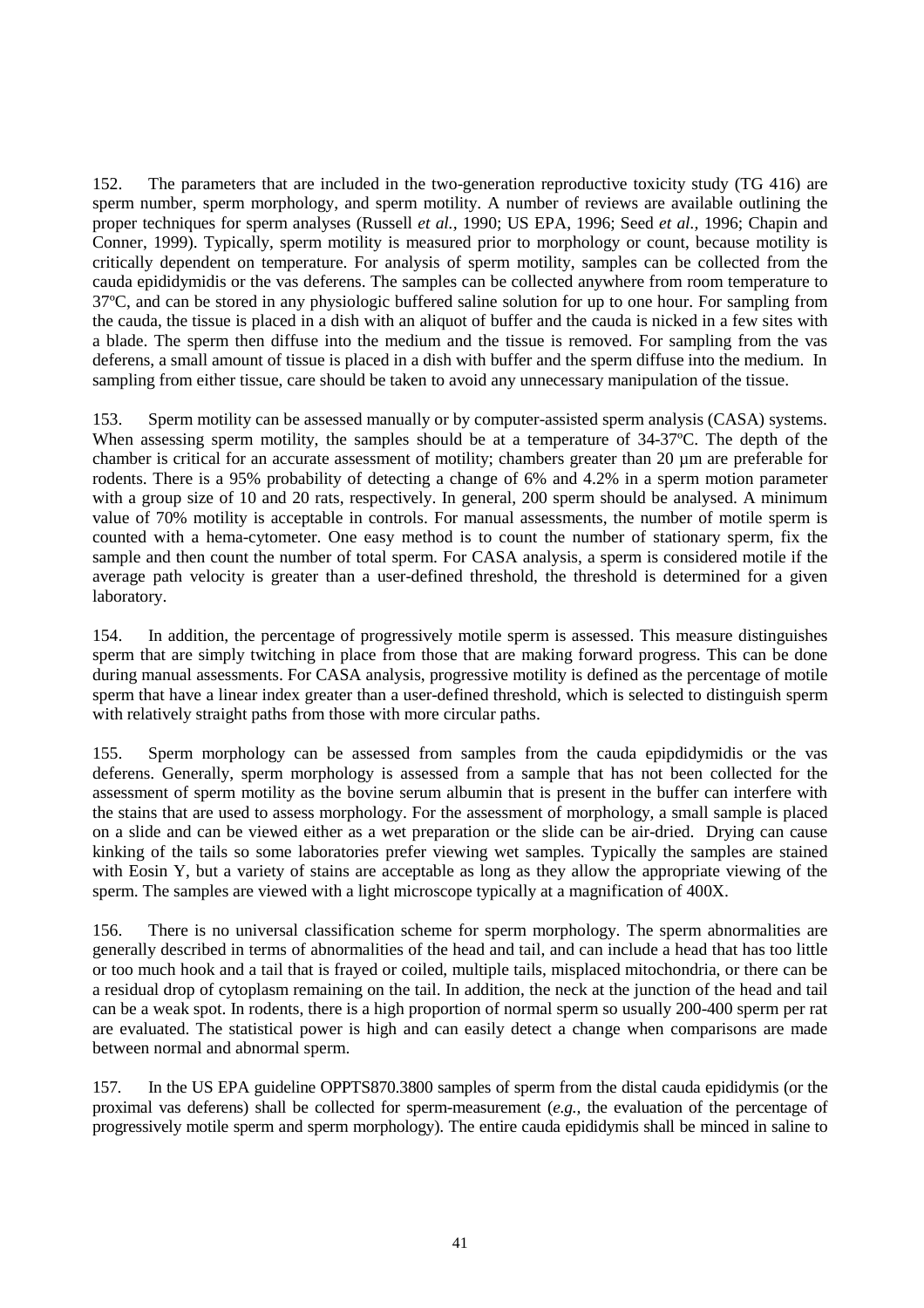enumerate the total number of sperm. Histopathology of sex organs and oestrus cycle is evaluated and milestones for sexual maturation recorded.

158. In the two-generation reproductive toxicity study (TG 416), cauda epididymal and testicular sperm counts are recorded. The cauda sperm count is a measure of sperm storage. Testicular sperm counts generally refer to enumeration of detergent and homogenisation-resistant spermatid heads. During spermiogenesis, the nuclei of the spermatids become highly condensed and the nuclear material becomes cross-linked. The mature spermatid nuclei, unlike less mature spermatids, are very resistant to homogenisation. Thus, this technique provides a reliable estimate of the number of spermatids in the later stages of spermiogenesis. Sperm counts can be determined at the time of necropsy or the tissue can be frozen for later analysis. For both cauda epididymal and testicular counts, the tissue is homogenised in the presence of detergent such as Triton X-100®. Sperm counts can be obtained by use of a hema-cytometer or CASA. Each laboratory should determine the variability associated with the counts and the level of statistical power.

## **Examination of Female Reproductive Organs**

159. The female reproductive organs are examined macroscopically in all reproductive Test Guidelines (TG's 421, 422, 415 and 416). The number of implantation sites in the uterus is recorded. The absolute and relative *(i.e.,* adjusted for body weight) weights of the ovary, uterus, vagina and pituitary are recorded, and these organs are examined for histopathology. Detailed histological examination of the ovaries should cover the follicular, luteal, and interstitial compartments of the ovary, as well as the epithelial capsule and ovarian stroma.

## **Oocyte Quantitation**

160. In the two generation reproductive toxicity study, a quantitative evaluation of the primordial follicles is conducted for the F1 females. The methods for the quantitative analysis have recently been reviewed by Heindel (1999). For this analysis, the ovaries are fixed in Bouin's solution for 12-24 hours, embedded in paraffin in a longitudinal orientation, serially sectioned at 6  $\mu$ m, and stained with HE. The ovaries can also be fixed in Kahles fixative, embedded in Paraplast®, and stained with Weigerts hematoxylin followed by picric acid-methylene blue counter stain.

- 161. The follicles can be categorised into three classes.
	- Small follicles are defined as an isolated oocyte or an oocyte that is surrounded by a partial or broken granulosa cell.
	- Growing follicles are defined as an oocyte that is surrounded by a multi-layered, solid mantle of granulosa cells, and,
	- antral follicles are defined as an oocyte that is central and a fluid-filled space bordered by hundreds of layered granulosa cells.

162. For the TG 416, the small and growing follicles can be combined. A standard procedure is to evaluate 10 females in a treatment group, and to count the follicles in every tenth sequential section beginning with the section when follicles are first noted. However, some researchers have shown that the same statistical power can be achieved by counting fewer sections and/or by evaluating fewer animals. Each laboratory should determine the appropriate number of animals and number of sections to evaluate.

## **Vaginal Cytology**

163. Vaginal cytology is evaluated to determine the length and normality of the oestrus cycle in the P and F1 females in the two-generation reproductive toxicity study. A recent review of the methods has been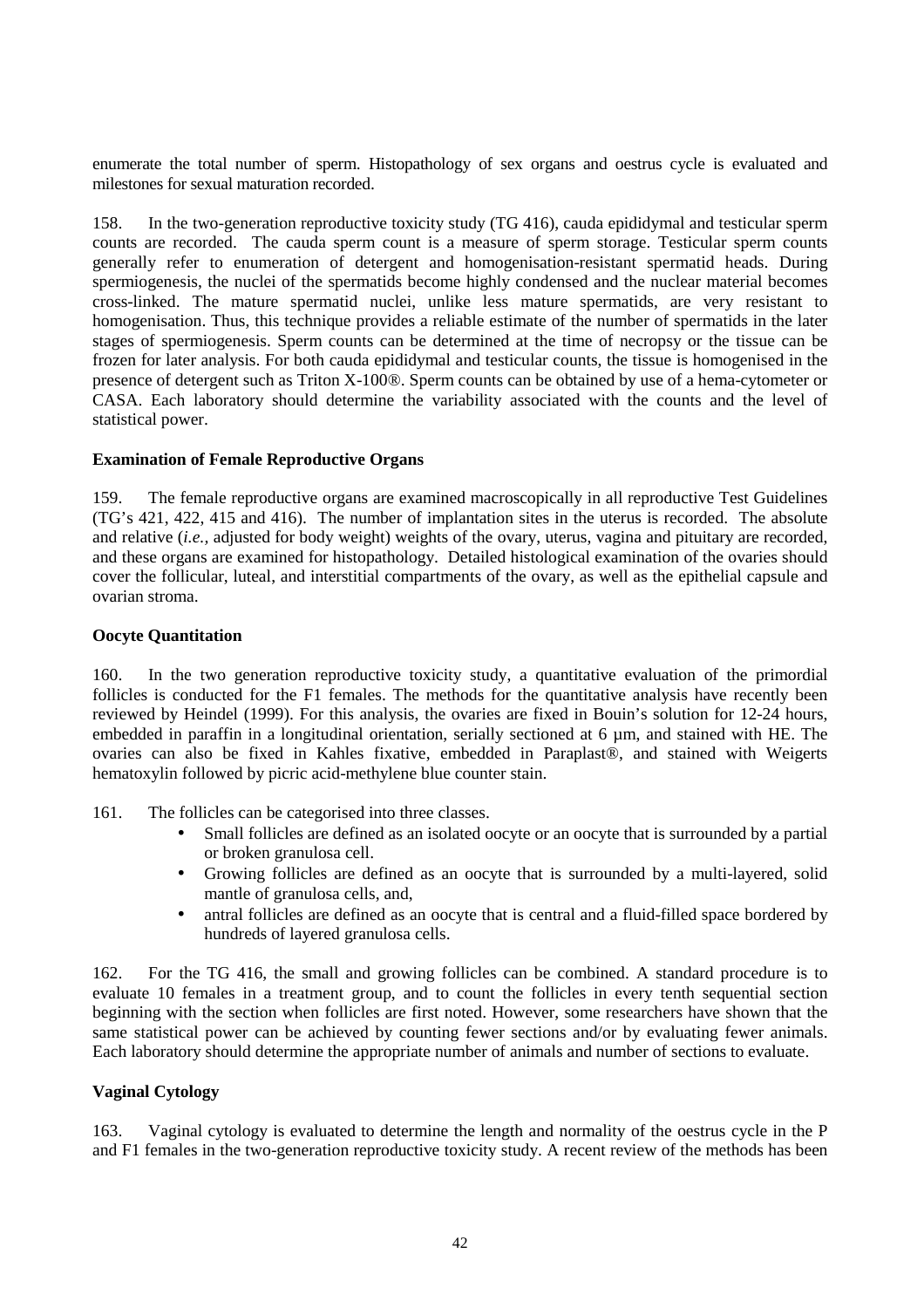conducted by Cooper and Goldman (1999). Vaginal smears must be collected for at least two weeks for an accurate determination of cycle length. There are several methods available for collection of the smears. One method involves collection by lavaging the vagina with an eyedropper containing approximately 0.25 mL water or physiological saline and drawing the fluid back into the eyedropper. Only the tip of the eyedropper is inserted into the vagina; stimulation of the cervix should be avoided to ensure that pseudopregnancy does not occur. The fluid is expelled evenly onto a microscope slide. The smears can be viewed immediately at approximately 100X magnification, stained for subsequent analysis or viewed wet and stored for subsequent staining. Vaginal smears are typically stained (*e.g*., 1% aqueous toluidine blue O, methylene blue).

164. The entire smear should be examined as the cell distribution may be uneven. The smears are evaluated based on the types of cells present. In the rat, the oestrus cycle lasts for 4-5 days. Each cycle has three distinct phases including met-oestrus/di-oestrus (2-3 days), pro-oestrus (1 day), and oestrus (1 day). During di-oestrus, the smear contains a mixture of cell types; leukocytes are the predominant cell type with a varied number of cornified epithelial cells. During pro-oestrus, the smear contains a predominance of clumps of round, nucleated epithelial cells, and during oestrus, the smear contains mainly cornified cells. Different laboratories may classify the smears according to different criteria, and as such it is important that the cell types are recorded consistently on a daily basis and that the females are monitored over an extended time for comparison of the smears with the cycling status of the females. In addition, it is important that the smears are collected at the same time each day to reduce variability and enable identification of cycling patterns.

## **Reproductive Performance**

165. Reproductive performance is the ability of male and female animals to successfully mate and produce viable offspring, and is assessed in the TG 421, 422, 415 and 416. Information on reproductive performance is generally expressed as indices that are ratios derived from the data collected in the studies. The major indices are described in the following table.

| <b>Index</b>            | <b>Calculation</b>                             | <b>Definition</b>        |
|-------------------------|------------------------------------------------|--------------------------|
| Male Mating             | No. of males with confirmed mating<br>X 100    | Measure of male's        |
| Index                   | Total No. of males cohabited                   | ability to mate          |
| <b>Female Mating</b>    | No. of sperm-positive females X 100            | Measure of female's      |
| Index                   | Total No. of females cohabited                 | ability to mate          |
| Male Fertility          | $C$ of males impregnating a female $X$ 100     | Measure of male's        |
| Index                   | Total No. of males cohabited                   | ability to produce       |
|                         |                                                | sperm that can fertilise |
|                         |                                                | eggs                     |
| <b>Female Fertility</b> | X 100<br>No. of pregnant females               | Measure of female's      |
| Index                   | No. of sperm-positive females                  | ability to become        |
|                         |                                                | pregnant                 |
| <b>Gestation Index</b>  | X 100<br>No. of females with live born pups    | Measure of pregnancy     |
|                         | No. of pregnant females                        | that provides at least   |
|                         |                                                | one live pup             |
| Survival Index          | No. of live pups (at designated time)<br>X 100 | Measure of pup           |
|                         | No. of pups born                               | survival which is        |
|                         |                                                | calculated at several    |
|                         |                                                | times during lactation   |

## **Data Interpretation**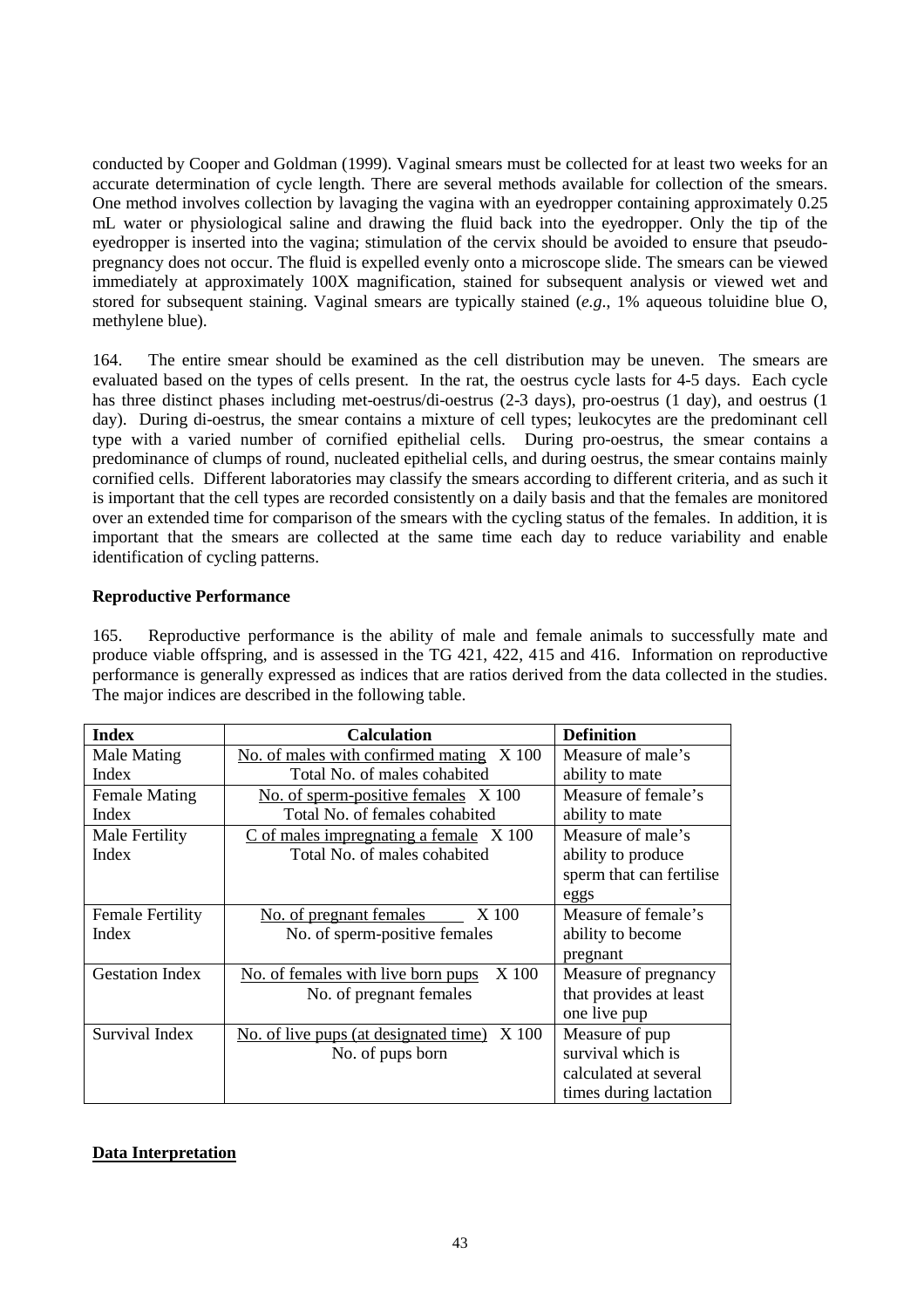## **Male Reproductive Organs**

166. Absolute and relative weights of the male reproductive organs should be considered as a decrease in absolute weight may occur that is not necessarily related to a reduction in body weight gain. Since there is low inter-animal variability in testis weight, a significant change in absolute testis weight (increase or decrease) can indicate an adverse effect. Changes in testis weight can be due to damage to the seminiferous tubules or a variety of other cases including oedema, inflammation, cellular infiltration, Leydig cell hyper-plasia or fluid accumulation due to blocked efferent ducts. The weights of the prostate and seminal vesicles are androgen dependent and therefore may reflect changes in testicular function or endocrine status. Pituitary gland weight can also be an indicator of reproductive status. However, the pituitary contains many cell types that are responsible for the regulation of several physiologic functions including some that are separate from reproduction. Therefore, gonadotrophin-specific histopathological evaluation may be useful to determine which cell types are affected.

167. Histopathological evaluations of the reproductive tissues are relatively sensitive indicators of damage and are valuable for the assessment of male reproductive toxicity. Histopathological findings are generally classified according to qualitative criteria and the data are presented as the number of animals affected within a dose group. There is no standardised method of further quantifying the extent of the damage. In general, histopathological findings should be considered in light of the specific test protocol and in conjunction with information on sperm parameters and reproductive performance. Depending on the test protocol that was used, and the extent of the damage, there may not be an obvious relationship between the histopathological findings and fertility. For short-term studies (*i.e.,* TG 421 and 422) in which the animals are treated for less than the duration of the spermatogenic cycle, an effect on spermatogenesis may not have had adequate time to become evident as reduced sperm counts that affect fertility. In general, any dose related significant histopathological change indicates that there is a potential for similar effect in humans.

## **Sperm Parameters.**

168. Two measures of sperm motility are usually calculated. The percentage of motile sperm is defined as the number of motile sperm/total number of sperm X100, and the percentage of progressively motile sperm is defined as the number of progressively motile sperm/total number of sperm X100. Studies have shown that there is a relationship between sperm motility and fertility, but there is no generally accepted standard of how much of a change in motility should be considered adverse. The specific protocol should be considered, as well as information from the other sperm parameters and histopathology. Since sperm motility is dependent on the testis and the epididymis, histological changes in spermatogenesis will likely lead to changes in sperm motility. However, the absence of a histological lesion does not necessarily mean that a change in motility should be discounted. A dose-response trend and a statistically significant change in sperm motility would generally be interpreted as indicating a potential effect on fertility in humans.

169. Sperm morphology is related to fertility, but there is no generally accepted standard of how much of a change in morphology should be considered adverse. Information on sperm motility and count, as well as histopathology should be considered in the interpretation of sperm morphology. Histological lesions of sufficient magnitude can impact sperm morphology. However, normal sperm morphology is dependent on numerous factors including the correct assembly of protamines, so changes in sperm morphology should not be discounted in the absence of histological lesions.

170. Sperm count data are usually expressed in two ways. Information regarding the number of sperm available for ejaculation is provided by the number of sperm per cauda and the number of homogenisationresistant spermatids per testis. Information regarding the efficiency of the tissue is provided by the number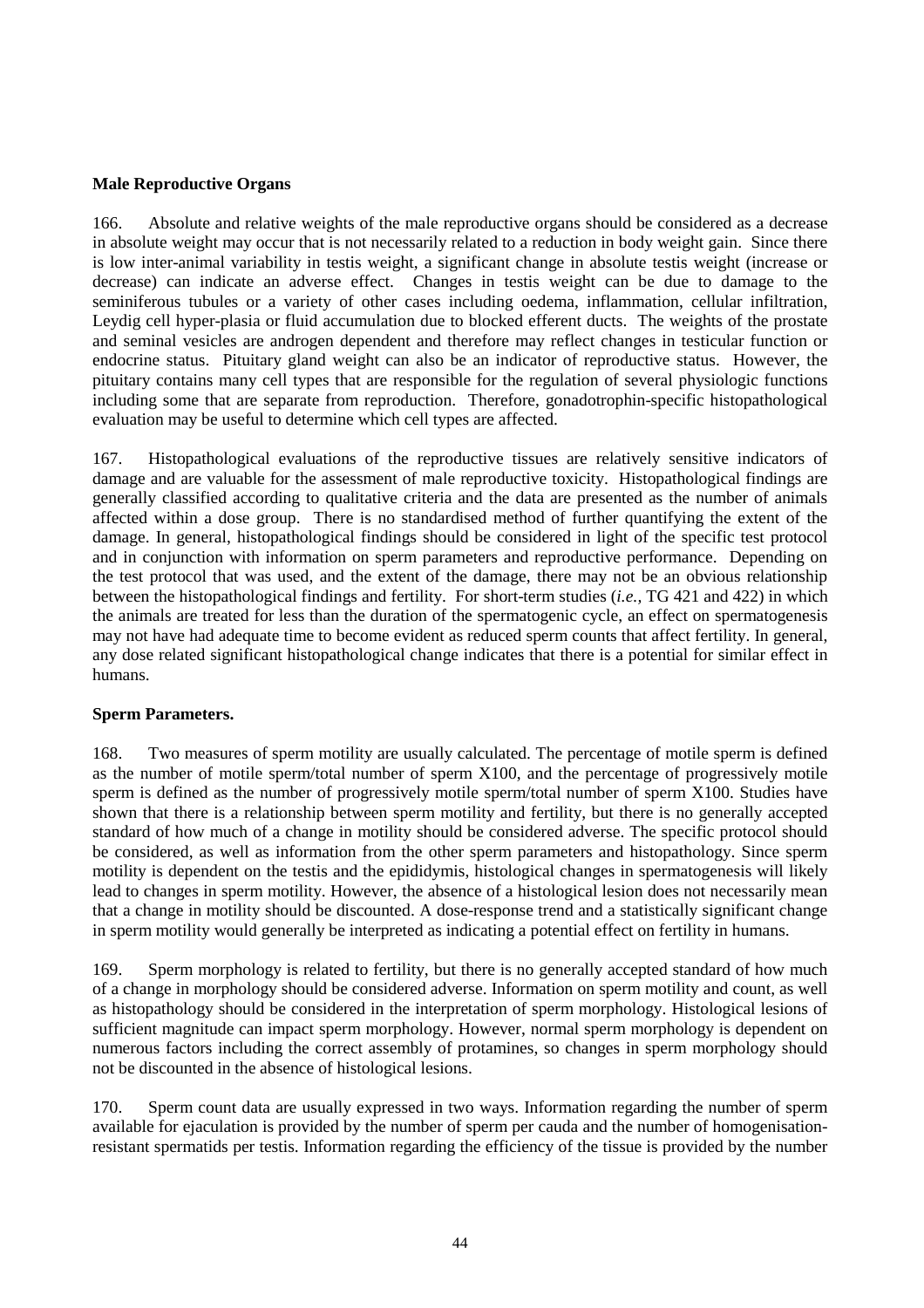of sperm per milligram cauda and the number of homogenisation-resistant spermatids per milligram testis. Studies have demonstrated a strong relationship between sperm counts and fertility in all species that have been examined. Again, information on the other sperm parameters and histopatholgy should be considered in the overall interpretation. Testicular lesions of sufficient magnitude will be reflected in the sperm counts, but changes in sperm counts should not be discounted in the absence of histological lesions. Similarly, a reduction in sperm count may not result in reduced fertility, particularly in rodent studies. This is due to the fact that rats have a tremendous excess of spermatozoa in their ejaculates, and as such sperm counts have to be reduced by as much as 90% to affect fertility. It is important to note that human males do not have the large excess of spermatozoa typical of rodents, and therefore a small decrease in sperm count may affect fertility. In general, a statistically significant change in sperm count would be indicative of a potential effect on human fertility.

## **Female Reproductive Organs**

171. The information on the weights and histopathology of the female reproductive organs as well as reproductive performance should be evaluated together, with consideration of the specific test protocol. Uterine weight fluctuates 3- to 4-fold during the oestrus cycle, peaking at pro-oestrus when it is filled with fluid in response to increased oestrogen secretion. Thus, compounds that inhibit steroidogenesis and cyclicity can cause the uterus to become atrophic; conversely compounds that are estrogenic can cause the uterus to become quite large. Uterine weights taken from cycling animals have a high variance, and only large compound-related effects will be demonstrated unless the data are interpreted relative to the animal's oestrus cycle stage. Similarly, the histologic appearance of the uterus varies with the stage of the oestrus cycle and pregnancy. The uterine endometrium, which is sensitive to estrogens and progestogens, will show hypertrophy and hyperplasia in response to these kinds of compounds, and will show hypoplasia and atrophy in response to compounds that inhibit steroidogenesis. Effects induced during development can result in delayed puberty and persistence of infantile genitalia. Information on the number of implantation sites should be interpreted along with the information on live pups and resorptions as described in paragraph 64.

172. A limited amount of information regarding ovarian histopathology can be obtained from female rodents that have been treated according to Test Guidelines 421 or 422 as the dams are sacrificed on lactation day 4, and therefore are not actively cycling. In the rat, ovarian weight does not fluctuate during the oestrus cycle, and any changes should be considered adverse. The function of the ovary shifts during the oestrus cycle so histopathology can reveal a variety of effects including oocyte and follicle depletion, persistent polycystic ovaries, inhibition of corpus luteum formation and luteal cyst development. It is important to note that not all histological alterations will affect ovarian weight, so the lack of an effect on ovarian weight does not preclude the need for histological evaluation. Similarly, the nature and the magnitude of the histological lesion will determine whether there is a concomitant effect on reproductive performance. In general, any dose related significant histological finding would be considered to indicate a potential effect in humans.

173. Many studies have shown a relationship between follicle number and fertility. There is still debate about the exact relationship between the number of follicles and the onset of menopause. There is no generally accepted standard of how much of a change in follicle counts should be considered adverse. The information on follicle counts should be examined in conjunction with the histological information and reproductive performance. Often a change in follicle number will be apparent prior to a change in organ weight or histopathology. The magnitude of the reduction in the number of follicles will determine whether there is an effect on reproductive performance. A decrease in follicle counts could indicate either direct oocyte toxicity, or an effect on the granulosa or thecal cells that alters the paracrine control of oocytes. A dose-response trend and a statistically significant change in follicle number would indicate a potential effect in humans.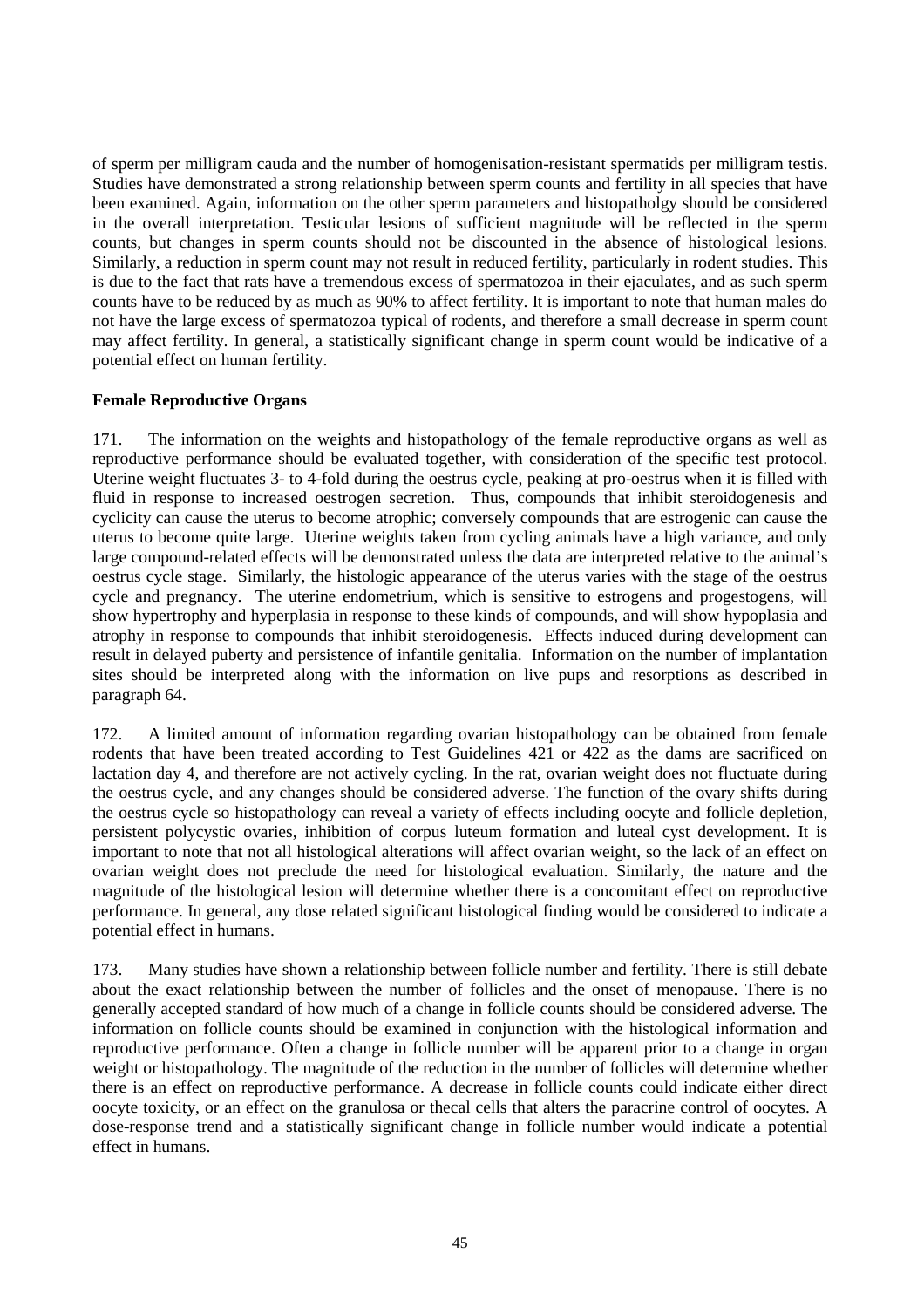174. Vaginal weight changes should parallel those seen in the uterus during the oestrus cycle, although the magnitude of the change will be smaller. The vaginal smear data collected in the two-generation reproductive toxicity study can provide information on cycle length, persistence of oestrus, persistence of di-oestrus, incidence of pseudo-pregnancy. Cycle length is determined by selecting a stage in the cycle and counting the number of days until that stage reoccurs. For statistical analysis, comparisons can be made among animals exhibiting normal 4-5 day cycles and abnormal cycles. Alternatively, altered cyclicity may be reflected by the percentage of time spent in one stage of the cycle, and comparisons can be made based on the number of days spent in di-oestrus or oestrus. However, this kind of analysis must take into account individual cycling patterns as it is possible that more than one stage may be affected; analyses that focus on just one stage may mask such effects. An effect on the oestrus cycle can also impact reproductive performance, but this will depend on the nature and magnitude of the oestrus cycle effect. In general, a statistically significant change in the length of the cycle or prolonged oestrus or di-oestrus would be considered adverse. Effects induced during development can lead to agenesis, hypoplasia, and dysgenesis of the vagina. Hypoplasia of the vagina can be concomitant with hyperplasia of the external genitalia, and alter AGD. The opening of the vaginal orifice at puberty is a simple and useful developmental marker.

175. Alterations in pituitary weight in females are indications of an adverse effect. Increased pituitary weight due to exposure to estrogenic compounds often precedes tumour formation, and may be accompanied by hyper-prolactinemia and a persistent vaginal cornified smear pattern. Decreased pituitary weight due to decreased estrogenic stimulation is less common. The discussion on pituitary weight and histopathology in males is also applicable to females.

#### **Reproductive Performance**

176. The data on reproductive performance has to be interpreted with reference to the specific protocol that was used. The data will not necessarily be similar for studies in which there is more than one mating per generation and more than one breeding generation. In addition, in the TG 421, 422, 415 and 416 both sexes are treated, and therefore it is usually not possible to determine whether an effect on some aspect of reproductive performance is due to the female or the male. As noted in the preceding sections, it is also important to evaluate the various indices of reproductive performance along with other available information including histopathology, sperm parameters, follicle numbers, and oestrus cycling.

177. The mating index provides information on the integrated function of the neuroendocrine-gonadal axis. It can be affected by many factors including libido, hormonal imbalance and oestrus cycle disruptions. In most protocols, it will not be possible to determine the cause of an effect on mating since the target may originate in the nervous system or have behavioural or hormonal causes.

178. The fertility index provides information on the ability of the male and female to achieve a pregnancy. The interpretation of the fertility data should consider the protocol that was used and in particular the duration of treatment of the males prior to mating. In protocols in which the males are treated for less than the duration of the spermatogenic cycle (*i.e.,* TG 421 and 422), it is unlikely that a reproductive effect would be manifested in the fertility index. When there is an effect on the fertility index, it may be difficult to determine the affected sex in studies where both sexes are dosed. The fertility information should be considered in conjunction with the available information on histopathology, sperm parameters, follicle numbers and oestrus cycling. As noted above, the male rodent has a large excess of spermatazoa and therefore it takes a large reduction in sperm number to be reflected as a change in the fertility index. Thus, the fertility index alone can be a rather insensitive endpoint.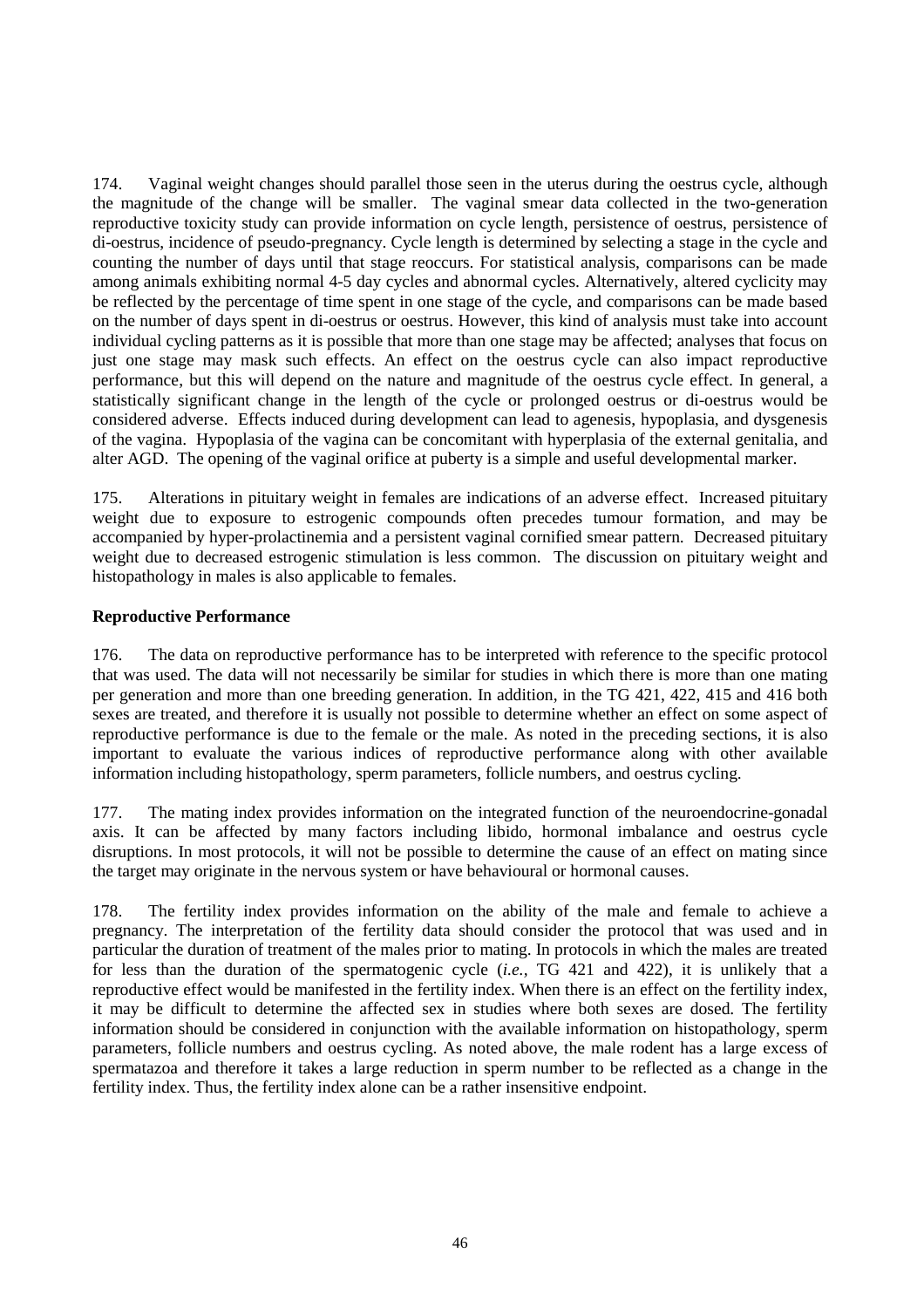179. The gestation index should be treated cautiously. It is not a particularly sensitive endpoint since all litters, regardless of size, are treated equally. Therefore, the gestation index will not provide information on an increased incidence of resorptions.

180. The length of gestation should be evaluated in conjunction with information on the birth weights and pup survival. A significant reduction in gestation length may also result in reduced birth weights and pup survival. A significant increase in gestation length can also result in a difficult delivery (dystocia) that may impact the health of the dam and/or pups. In addition, the birth weights of the pups may be higher than normal.

181. Litter size is an important indicator of overall reproductive performance. A decrease in litter size can result from several factors including the number of oocytes ovulated, failure to fertilise, an increase in pre- or post-implantation loss, and reduced sperm counts, motility or abnormal morphology. Thus, the litter size information should also be evaluated in conjunction with the other available information on reproductive endpoints.

182. Changes in the sex ratio index can result from a number of factors including selective impairment on the production of male or female embryos (*i.e.,* on X or Y sperm), sex-linked germ cell abnormalities, selective loss of male or female foetuses, and hormonal changes. Thus, the sex ratio information should be evaluated in conjunction with information on embryonic and foetal loss, as well as information from genetic toxicity studies.

183. The survival index reflects the ability of the pups to survive and is an important endpoint. The pups will begin to consume food and water on lactation day 14 and therefore may also directly consume the test substance. Reduced survival can result from a number of factors including developmental effects in the pups from either prenatal or lactational exposures, maternal neglect, or insufficient milk. Interpretation of the information on survival should also consider the information on pre- and post-implantation loss, number of stillborn pups, total number of dead pups, the number of affected pups per litter, and the pattern of mortality.

## **V. TESTING STRATEGIES**

## **Regulatory issues**

184. The United Nations (UN) Globally Harmonized System of Classification and Labelling of Chemicals (GHS) (UN 2003) provides a classification system for reproductive toxicity where chemical substances are allocated to one of two categories. Effects on reproductive ability or capacity, and on development, are considered as separate issues. In addition, effects on lactation are allocated to a separate hazard category. The two categories are:

- − Category 1: Known or presumed human reproductive toxicant.
- − Category 1A: Known to have produced an adverse effect on reproductive ability or capacity or on development in human. (*The placing of the substance is largely based on evidence from humans)*
- − Category 1B: Presumed to produce an adverse effect on reproductive ability or capacity or on development in humans. (*The placing of a substance in this category is largely based on evidence from experimental animals)*
- − Category 2: Suspected human reproductive or developmental toxicant (*This category includes substances for which there is some evidence from humans or experimental animals, possibly supplemented with other information of an adverse effect on reproductive ability or capacity, or on development, in the absence of other toxic effects, or if occurring together with other toxic effects*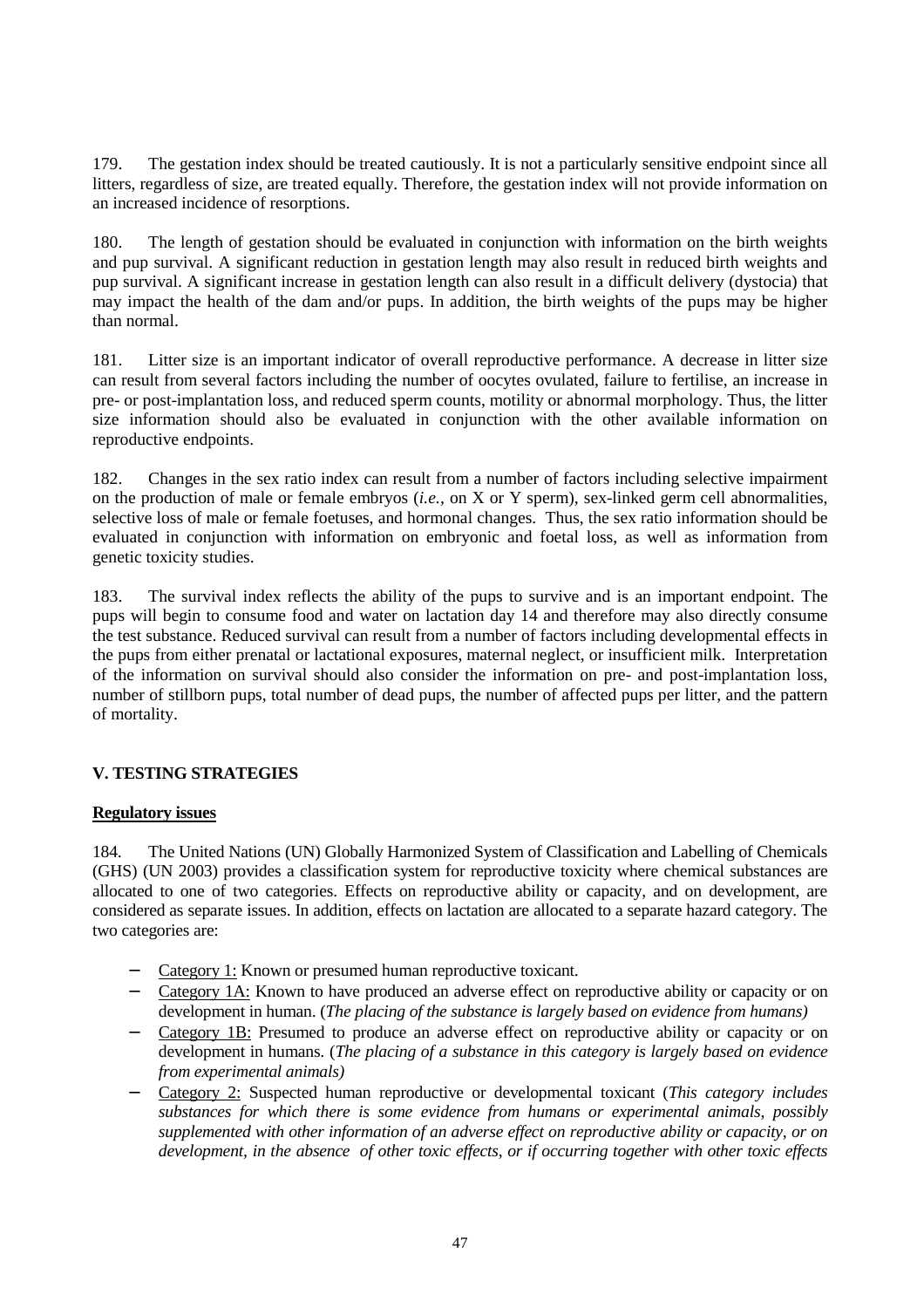*the adverse effect on reproduction is considered not to be a secondary non-specific consequence of the other toxic effects, and where the evidence is not sufficiently convincing to place the substance in category 1*)

185. The hazard-based classification system used by all EU Member Countries is defined in Annex VI to Commission Directive 67/548/EEC (Anon 1967), last updated by Commission Directive 2001/59/EC (Anon 2001). In the EU system reproductive toxicity is divided into effects on fertility and developmental toxicity. In addition, substances which may interfere with lactation or be present in the breast milk in significant amounts can be classified as hazardous to breast fed babies. There are three categories:

- Category 1: This category includes: (i), substances known to impair fertility in humans; and (ii), substances known to cause developmental toxicity in humans. They are placed in this category if there is sufficient evidence to establish a causal relationship between human exposure to the substance and impaired fertility and if there is sufficient evidence to establish a causal relationship between human exposure to the substance and subsequent developmental toxic effects in the progeny.
- Category 2: This category includes: (i) substances which should be regarded as if they impair fertility in humans, and (ii), substances which should be regarded as if they cause developmental toxicity in humans. They are assigned to this category if there is sufficient evidence to provide a strong presumption that human exposure to the substance may result in (a), impaired fertility on the basis of: clear evidence in animal studies of impaired fertility in the absence of toxic effects, or, evidence of impaired fertility occurring at around the same dose levels as other toxic effects but which is not a secondary non-specific consequence of the other toxic effects; other relevant information and (b), developmental toxicity, generally on the basis of: clear results in appropriate animal studies where effects have been observed in the absence of signs of marked maternal toxicity, or at around the same dose levels as other toxic effects but which are not a secondary nonspecific consequence of the other toxic effects; other relevant information.
- Category 3: This category includes: (i), substances which cause concern for human fertility; and (ii), substances which cause concern for humans owing to possible developmental toxic effects. They are assigned to this category generally on the basis of results in appropriate animal studies which provide sufficient evidence to cause a strong suspicion of (a), impaired fertility in the absence of toxic effects, or evidence of impaired fertility occurring at around the same dose levels as other toxic effects, but which is not a secondary non-specific consequence of the other toxic effects, but where the evidence is insufficient to place the substance in category 2, and/or other relevant information and (b), developmental toxicity in the absence of marked maternal toxicity, or at around the same dose levels as other toxic effects but which are not a secondary non-specific consequence of the opther toxic effects, but where the evidence is insufficient to place the substance in category and/or other relevant information.

186. Essentially all European countries which operate a classification system for reproductive toxicity are currently using or are likely to adopt the EU system in the near future. Guidance for hazard classification can be found in the EU Technical Guidance Document on Risk Assessment (EU 2003b).

## **Conceptual Framework of Testing and Assessment**

187. Current regulatory data requirements that are in place to assess hazards to the reproductive system vary considerably depending on the chemical category and its estimated or expected exposure. Data requirements are most stringent for chemicals with deliberate exposure and for those that are designed to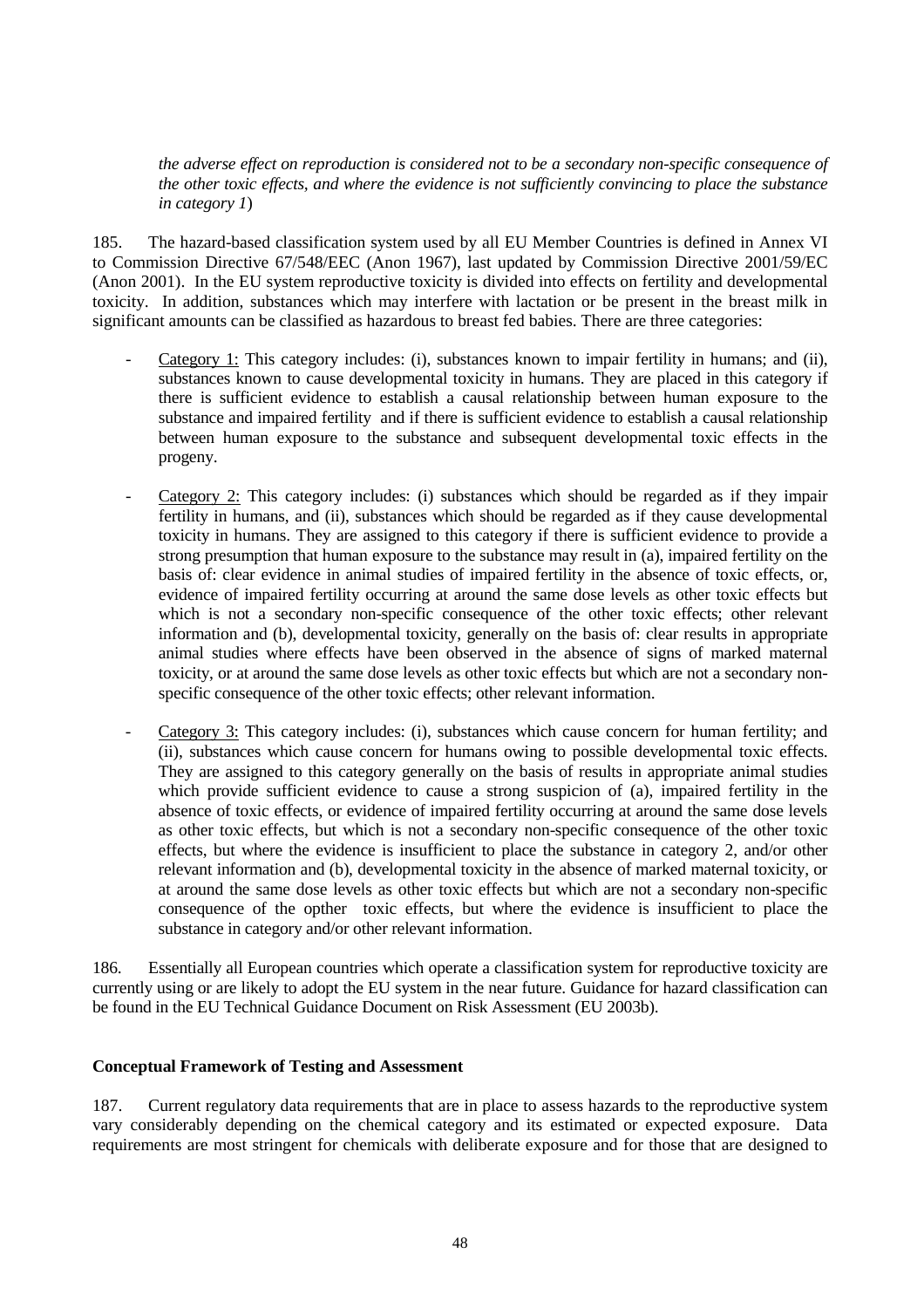be bioactive. These include pharmaceuticals, food additives and pesticides/biocides. For other chemical categories the level of data requirements increases progressively with increasing production volumes or when other non-reproductive studies reveal indications of possible reproductive effects.

188. Regulatory hazard / risk assessment deals with the question of 'what are acceptable risks of chemical exposure' and has been described as a process that is made up of two distinct concepts: 'science' and 'art'. The science is considered the part that deals with the characterisation of adverse effects by collecting and producing sufficient information. The art has been defined as the evaluation of acquired information, the decisions for more, or different, information and the overall assessment of the hazard / risk.

189. Focussing on the science, currently a number of the key phases and events of the reproductive cycle are covered in standardised animal tests used for regulatory purposes. These tests, however, do not provide specific information on the different aspects of the reproductive cycle. Instead, they are largely designed as apical tests where, for instance, observations of "litter size" stand for and cover: fertilisation, implantation and prenatal development. Currently available standardised tests are:

| <b>OECD 407 (draft):</b>                                                                          | Enhanced 28-Day Repeated Dose Oral Toxicity                                                                |  |
|---------------------------------------------------------------------------------------------------|------------------------------------------------------------------------------------------------------------|--|
| OECD TG 414                                                                                       | <b>Developmental Toxicity Study</b>                                                                        |  |
| OECD TG 415:                                                                                      | One-Generation Reproduction Toxicity Study                                                                 |  |
| OECD TG 416:                                                                                      | Two-Generation Reproduction Toxicity Study                                                                 |  |
| OECD TG 421:                                                                                      | Reproduction/Developmental Toxicity Screening Study                                                        |  |
| OECD TG 422:                                                                                      | Combined Repeated Dose Toxicity Study with the Reproduction /<br>Developmental Toxicity Screening Study    |  |
| OECD TG 426 (draft) :                                                                             | Development Neurotoxicity Study                                                                            |  |
| <b>OECD</b> Draft:                                                                                | Uterotrophic Bioassay for (anti) estrogenic effects                                                        |  |
| <b>OECD</b> Draft:                                                                                | Hershberger Bioassay for (anti) androgenic effects                                                         |  |
| ICH S5A:                                                                                          | Detection of Toxicity to Reproduction for Medicinal Products (Segment I, II<br>and III studies) (ICH 1992) |  |
| ICH $SSB(M)$ :                                                                                    | Reproductive Toxicology: Male Fertility Studies (ICH 2000)                                                 |  |
| Directive 67/548/EEC B.31 (= OECD TG 414) Teratogenicity test – rodent and non-rodent, additional |                                                                                                            |  |
| Annex VIII                                                                                        | species for chemicals produced more than 1000t/a (Level 2 testing)                                         |  |
|                                                                                                   | Testing, Study for peri-natal and post natal effects for level 2 testing                                   |  |
|                                                                                                   | $B.34$ (=OECD TG 415): one-generation reproduction toxicity test                                           |  |
|                                                                                                   | $B.35$ (= OECD TG 416) : two-generation reproduction toxicity test                                         |  |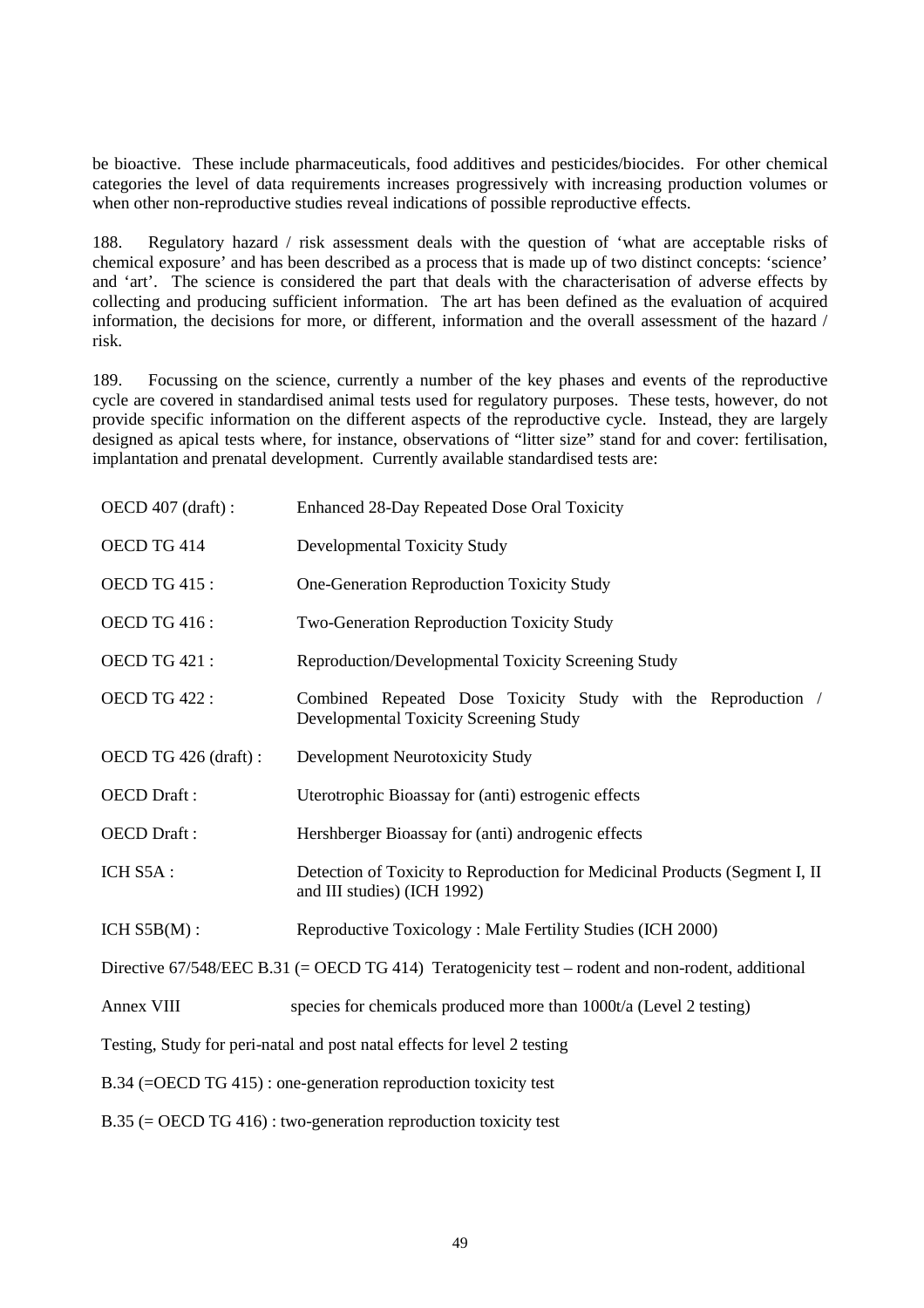Extended B.35

Directive  $67/548/EEC$  B.22 (= OECD TG 478) : rodent dominant lethal test (Annex VII A, B, C)  $B.23 \equiv \text{OECD} \text{ TG } 483$ ) : mammalian spermatogonial chromosome aberration test

190. The 'science' is constantly progressing by the development of new animal tests and, more recently, by alternative, non-animal tests (*e.g.,* the embryo stem cell test). The latter tests are not yet considered for regulatory assessment in the area of reproductive toxicity. Currently, regulatory assessments are usually made once the required overall set of data has been obtained. However, in addition, rather than to continue the search for new alternatives to the animal tests (which would imply that the currently used animal studies together would provide sufficient information for regulatory assessment), one should focus more on the "art" of assessment. This would mean a shift from aiming at bringing together a predetermined package of information (*in vivo* and increasingly *in vitro* tests) to the incorporation of harmonised assessment/evaluation steps to evaluate acquired data each time new information is obtained and to make informed (harmonised) decisions on the need for additional information based on these interim assessments.

191. Ways to achieve the formal (regulatory) integration of the "art" in the process of hazard/risk assessment (rather than being the last step in the process) include the development of a conceptual framework that incorporates the evaluation of (more or less) each test/study immediately following the test/study and provides the rationale for the selection of a next test/study or for waiving the need for a particular test/study. Such a framework cannot be developed overnight and first experience needs to be gained from the consequences of the various interim decisions for more, or less, studies based on given study results.

192. Furthermore, the framework for the assessment of reproductive effects should not be a sequential testing scheme that has to be rigidly followed. These more rigid schemes only work for well-defined, simple endpoints such as skin or eve irritation/corrosion. Moreover, there is a tendency to "skip steps" in rigid sequential testing strategies to gain time as the animal test at the bottom of the strategy is often considered as anyway covering all that the alternative tests above it would provide. Instead, the framework is an intelligent decision-making process where each component provides a unique piece of information. After each test there is a need to decide what the next step should be. This could be a tailored animal test, designed to study a specific aspect of the reproductive system, or an in vitro approach, or a QSAR.

193. Although these interim assessments may be perceived as the opposite of harmonised testing and assessment, in fact they arise not: all "tools" in the toolbox (the collection of available tests) would be internationally harmonised and well defined in terms of the specific information they generate. The selection of the next test/study ("tool") would be dependent of: (i) the outcome of the previous one and (ii) the level of detail required for the chemical (category) under study. The latter would remain to be internationally harmonised and the former would indeed be subject to expert judgement but the choice should usually be obvious.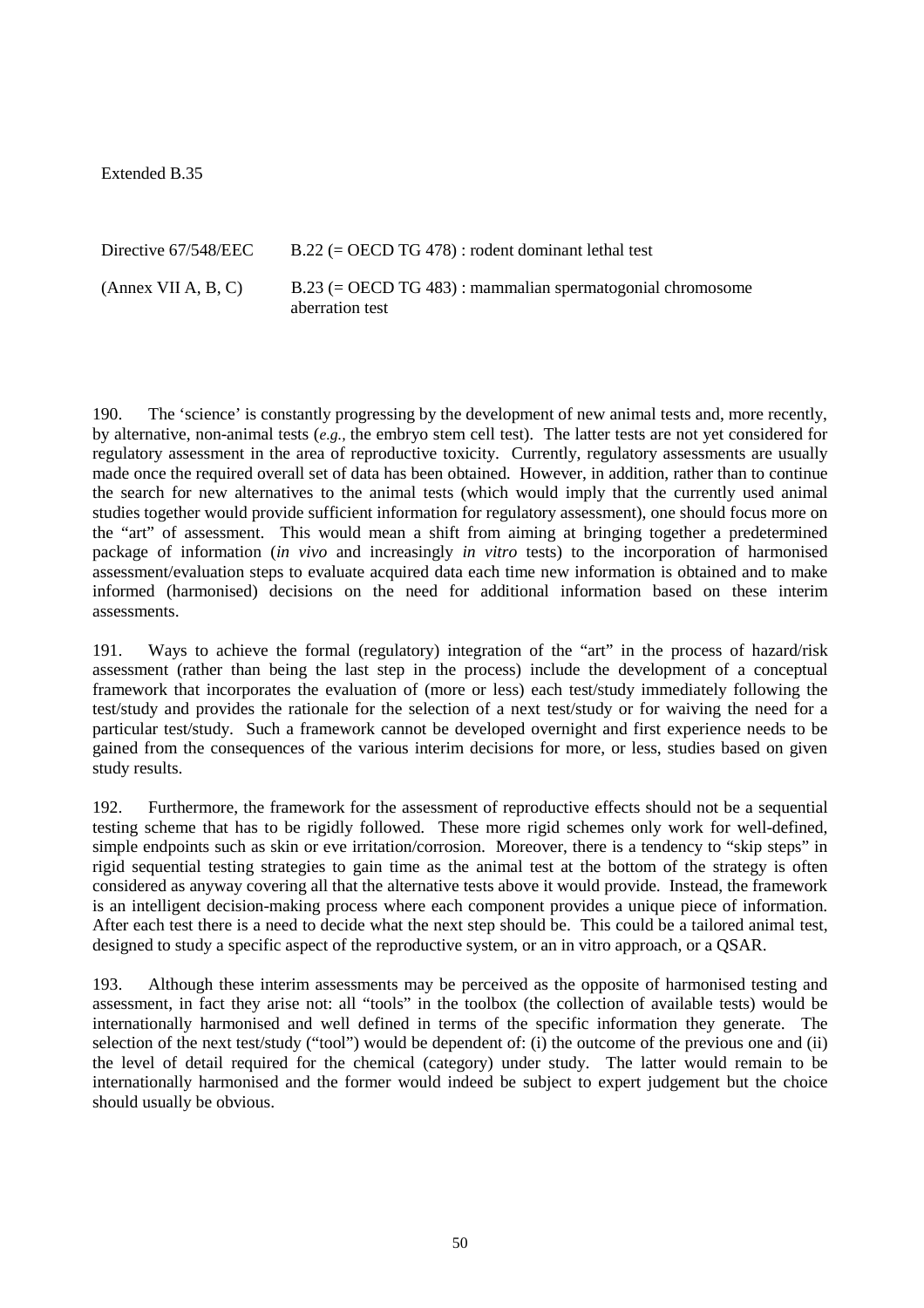194. The proposed Conceptual Framework will be designed as a framework based on increasing levels of information provided (fig. 1). Again, the framework is based on the principle of tailor-made assessments. In this case the most logical start would be at Level I. The assessment of the outcome of this box would determine where to continue in Level 2. Within this level the assessment of one or more tests would determine the next step: (i) continue with Level 2 tests, stop testing or move on to another level.

|                                                                                                                   | Figure 1: Conceptual Framework for the Regulatory Hazard Assessment of Chemicals<br>With respect to Mammalian Reproduction, based on increasing levels of information provided                                                                                                                                                                                                       |                                                                                                                                                                                                                          |
|-------------------------------------------------------------------------------------------------------------------|--------------------------------------------------------------------------------------------------------------------------------------------------------------------------------------------------------------------------------------------------------------------------------------------------------------------------------------------------------------------------------------|--------------------------------------------------------------------------------------------------------------------------------------------------------------------------------------------------------------------------|
| <b>Level 1</b><br>Profiling and alerts based<br>upon existing information                                         | Expected human & environmental exposure and use patterns<br>- hazard, e.g., available toxicological data (enhanced TG 407)<br>- QSARs for blood / testis barrier<br>- QSARs for blood / placenta barrier<br>- QSARs for blood / breast milk barrier<br>- QSARs for blood / brain barrier<br>-- physical & chemical properties, e.g., MW, reactivity, volatility,<br>biodegradability |                                                                                                                                                                                                                          |
| <b>Level 2</b><br>In vitro assays providing<br>mechanistic data and focus on<br>target-aimed tests                | - ER, AR, TR receptor binding<br>affinity<br>- transcriptional activation<br>- aromatase and steroidogenesis in<br>vitro<br>- aryl hydrocarbon receptor<br>recognition / binding                                                                                                                                                                                                     | - embryonic stem cell tests<br>- ex vivo sperm test<br>- ex vivo oocyte test<br>- in vitro fertilization<br>- target cell toxicity<br>- Leydig cell viability<br>- fetal oocyte viability<br>- in vitro genetic toxicity |
| Level 3<br>In vivo assays providing data<br>about single mechanisms related<br>to fertility/reproduction          | - Uterotrophic bioassay (estrogenic related)<br>copulation behavior<br>- Hershberger bioassay<br>- non-receptor mediated hormone function                                                                                                                                                                                                                                            |                                                                                                                                                                                                                          |
| <b>Level 4</b><br>In vivo assays providing data<br>about multiple mechanisms<br>related to fertility/reproduction | - male and female pubertal assays<br>- adult intact male assay<br>- reproductive screening test (TG<br>421)<br>- combined TG 421 / TG 407<br>- Segment I, II, III studies                                                                                                                                                                                                            | - 1-generation assay (TG 415)<br>- 2-generation assay (TG 416)<br>- prenatal development (TG 414)<br>- developmental neurobehavior<br>(TG 426)                                                                           |
|                                                                                                                   |                                                                                                                                                                                                                                                                                                                                                                                      |                                                                                                                                                                                                                          |

## **Sequence of testing**

195. The present strategy deals with evidence for reproductive toxic effects, *i.e.*, hazard assessment. Potency is not an issue in the present sequence of testing, but should be considered at a later stage. Further studies may be needed for risk assessment, especially studies using appropriate routes of administration, *i.e.,*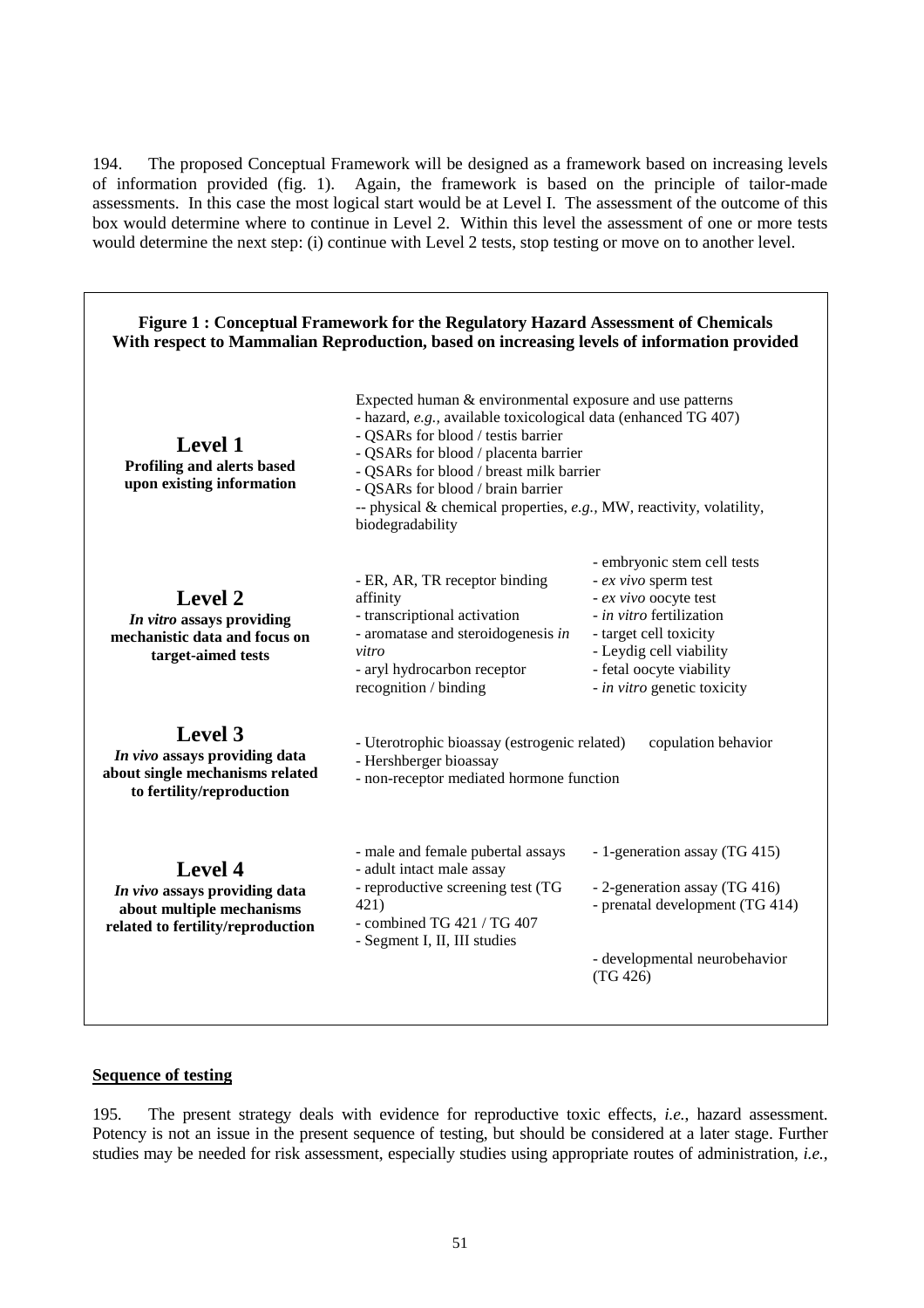inhalation or dermal.

196. Evidence for potential reproductive toxicity of a chemical can come from epidemiological studies or experimental animal studies. For new substances, human data will be scarce or lacking. For chemicals already in use, human data will be of importance in assessing hazard for reproductive toxicity. Data originating from *in vivo* experiments using laboratory animals, *in vitro* studies using cell-cultures, organcultures etc., or structure-activity-relationship (SAR) considerations should all be considered. Data derived from the use of new technologies like genomics or proteomics will maybe in the future provide useful information for the evaluation of reproductive toxicity potential of chemicals (Mirkes *et al.,* 2003).

197. The objective is to give guidance on a stepwise approach to hazard identification with regard to reproductive toxicity, so that sufficient data may be obtained for appropriate classification and labelling. The strategy seeks to ensure that these data are obtained in the most efficient and humane manner so that animal usage and costs are minimised.

198. In order to facilitate the systematic testing of substances, taking into account any existing data available, it is necessary to adopt a strategic approach towards testing. The following sets out a logical series of steps that may provide guidance for the testing of substances for reproductive toxicity.

199. The route of exposure in experimental animal studies should when ever possible mimic the expected exposure of human beings. For workplace chemicals, the relevant routes of exposure are inhalation and dermal exposure.

200. The current knowledge concerning the structure-activity-relationship (SAR) in reproductive toxicity is limited, and the absence of structural indications is not a valid reason for not testing a substance. However, when there is some structural relationship between the chemical and other chemicals shown to cause toxic effect on reproduction, such information should be included.

201. When a certain study is suggested in the present proposal, it is implicit that information from earlier studies is considered. Since most toxicological data are derived from experimental work, this section primarily focuses upon laboratory animal experiments. When recommending experiments using laboratory animals, it is mandatory to consider the welfare of the experimental animals. Thus, it must be clear whether the use of animals is necessary to answer the particular question and if so minimise pain and distress involved (OECD 2000).

202. Data from a test conducted using the TG 421 may identify a substance as being toxic to reproduction (*i.e.,* the test gives a clear positive result). However, this approach does not cover all relevant parameters (*e.g.,* mating behaviour, functional effects, postnatal development) and is therefore not a sufficient basis for a comprehensive risk assessment. In addition, because of the study design (*e.g.,* relatively small numbers of animals per dose level or relatively short study duration), the method will not provide evidence for claims of no effects. Similar criteria apply when evaluating data obtained using the method described in the TG 422. Therefore, it is strongly recommended that where exposure considerations or structural alerts suggest that the comprehensive risk assessment will ultimately require a more in-depth investigation of reproductive endpoints, then the TG 421 and 422 can be omitted.

203. The minimum data requirement in order to have an assessment of the various endpoints covered by the term reproductive toxicity is two-generation study (TG 416) and developmental toxicity studies in two species (TG 414), the need for the second species being dependent on the outcome of the study in the first species. For example, where there is a clear positive result in the first species, a second species may not be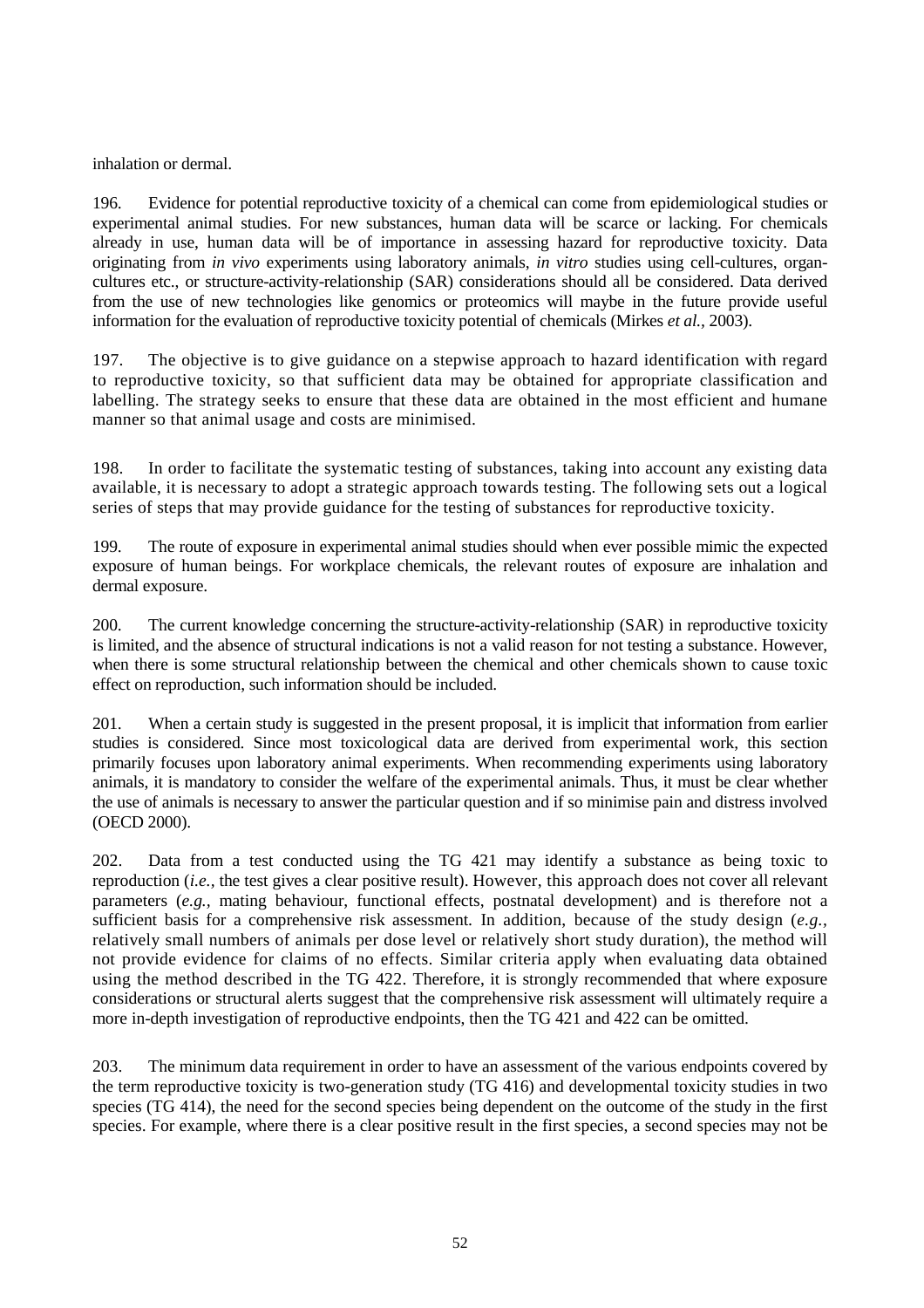required for classification, whereas a negative or equivocal result in the first species will require a further test in a second species. The need for a developmental neurotoxicity investigation must also be considered.

204. The testing strategy operates with two main sets of data, namely those deriving from humans and those from experimental studies. The levels considered concerning human data are: Sufficient data or limited data. The levels considered for experimental data are: A full toxicological data set, some data, and virtually no data.

205. The tests suggested in testing strategy are those for which an accepted guideline exists, and other tests evaluated as scientifically adequate (see chapters 2-4).

#### **Human data**

206. It is often very difficult unequivocally to associate human exposure to a specific substance with adverse effects on reproduction unless the adverse effect is a rare birth defect and the exposure is very well characterised. This is partly because it is difficult to identify a cause-effect relationship for reproductive effects which have a high "natural" incidence (*e.g.,* spontaneous abortion) and which may predispose to unreliable results due to recall bias. Also, some effects can be very subjective (*e.g.*, effects on libido). As with much human data, there may be mixed exposures and/or lifestyle related confounding factors. Nevertheless, well designed and well reported epidemiological studies in which both reproductive and relevant non- reproductive effects are described will contribute to the weight of evidence for whether or not the substance is toxic to reproduction.

207. If there is clear evidence of reproductive toxic effects in humans, the chemical should be considered toxic to reproduction and no further studies are needed for hazard identification and classification, however for risk characterisation further studies may be needed.

208. If there is some evidence of reproductive toxic effects in humans, experimental studies to investigate the causal relationship between exposure to a chemical and the effect are recommended.

209. If the data indicate that the effects are caused in a mixed exposure situation, the experimental studies should, ideally, also include studies into combined effects of the chemicals involved. Information regarding SAR and general toxicity should be included in planning such studies.

210. When there is some evidence of developmental toxicity in humans, a prenatal developmental toxicity study or developmental neurotoxicity study is needed, depending on the effect seen in humans. If the effects observed in humans indicate endocrine disruption or effects on development of sex organs, a two-generation reproductive toxicity study could provide further relevant information.

211. When there is some evidence of impaired fertility or indications of reproductive toxicity in humans, such as increases in sperm anomalies and menstrual disturbances, a one- or multi-generation study is needed.

### **Toxicological data in experimental animals**

212. In the following, suggestions will be given for possible further testing for hazard identification based upon the data from OECD reproductive toxicity tests or other information including data from other toxicity tests. A variety of toxicological data for chemicals may be available including studies on acute, sub-chronic and chronic toxicity, genotoxicity studies, studies on toxicokinetics and studies on reproductive toxicity tests *i.e.*, one or two-generation studies and a prenatal developmental toxicity study in two species of laboratory animals. In addition an extensive toxicological data set sometimes includes data on neurotoxicity. For some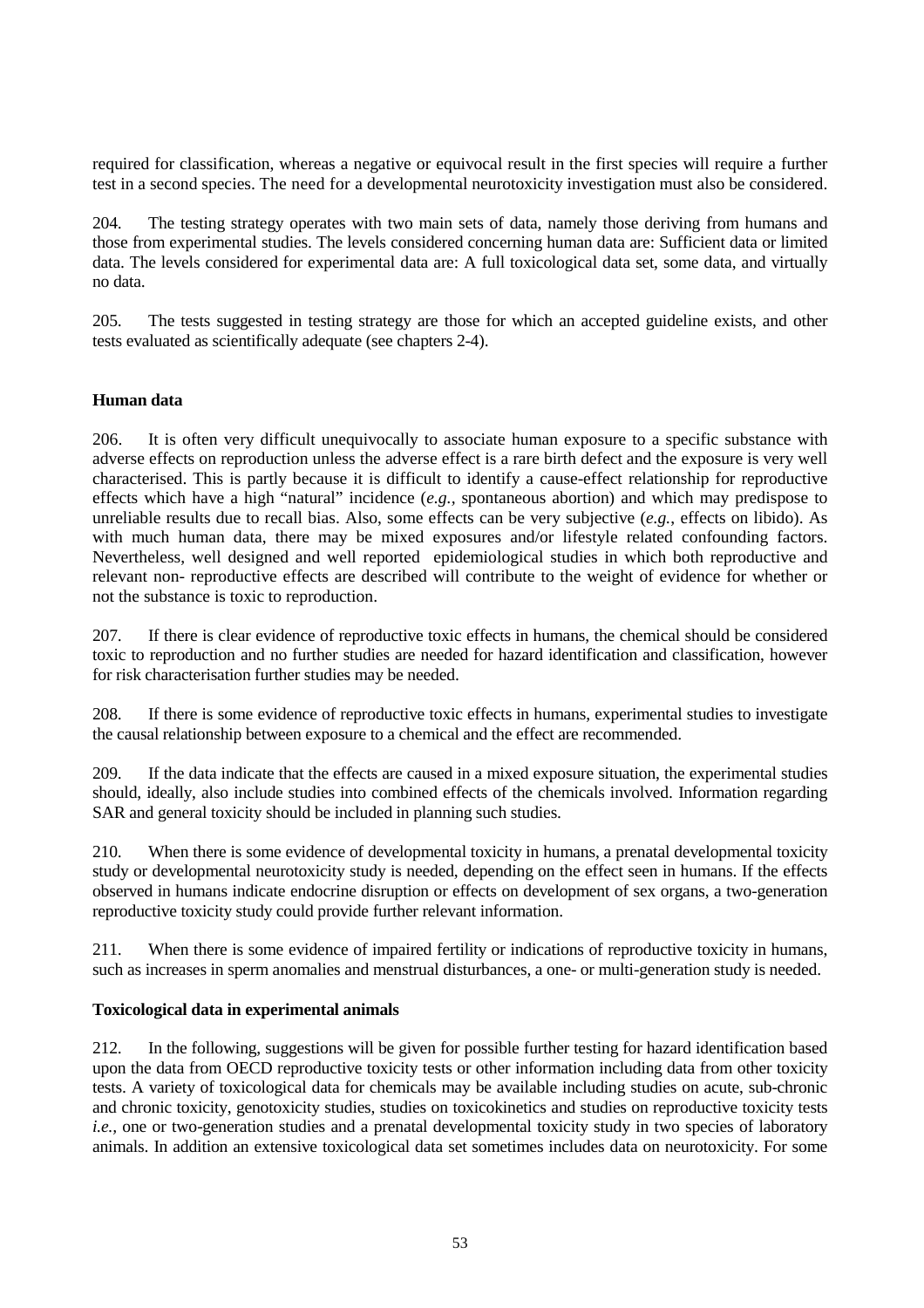chemicals, an extensive toxicological data set is available for the authorities. However, for the prevailing chemical substances including workplace chemicals, such a comprehensive data set will only be available in few cases.

## Reproductive Toxicity Tests

## *Results from One or Two-Generation Studies*

213. When there is clear evidence of effects on fertility in animals the chemical should be considered toxic to reproduction and no further studies are needed for hazard assessment. However, further studies on toxicodynamics (and maybe toxicokinetics) can provide information for evaluation of cause-effects relationship and the relevance for humans.

214. Equivocal results could suggest the necessity of further mechanistic studies or maybe a repetition of the study including possible design adjustments. Special attention should be given to identify whether a possible effect is mediated via the male or the female or caused by general toxicity. In some cases specific studies *e.g.,* a continuous breeding study could be relevant.

215. If there is no evidence of effects on male or female fertility, sperm quality or oestrus cyclicity further studies of fertility effects are normally not needed for the hazard assessment of the chemical. However, if there is some, but limited evidence of fertility effects in humans further studies are needed *e.g*., in another laboratory animal species or including of additional endpoints.

216. Clear evidence of developmental effects *e.g.,* decreased litter size, stillbirth, anomalies, postnatal death or functional anomalies are sufficient for considering the chemical as a developmental toxicant. However, further studies on toxicodynamics (and maybe toxicokinetics) can provide information for evaluation of cause-effects relationship and the relevance for humans.

217. Equivocal evidence of developmental toxicity should be followed by a prenatal developmental toxicity study or a developmental neurotoxicity study.

218. The studies have limitations in detecting developmental toxicity with a sufficient sensitivity. Thus, the lack of evidence of any developmental toxicity is not sufficient to exclude the possibility of developmental toxicity. (For example, if there is evidence of neurotoxic effects in adult animals, a developmental neurotoxicity study should be considered).

## *Results from Prenatal Developmental Toxicity Studies*

219. When there is clear evidence of developmental toxicity in animals the chemical should be considered toxic to reproduction and no further studies are needed for hazard assessment. However, further studies on toxicodynamics (and maybe toxicokinetics) can provide information for a better evaluation of cause-effects relationship and the relevance for humans.

220. Equivocal results could suggest the necessity of further mechanistic studies or a repetition of the study including possible design adjustments or a study using another species. If developmental toxicity has only been observed at doses causing marked toxic effects on the mother, studies using lower/less spaced dose levels and looking for specific endpoints are recommended. In some cases specific studies of developmental neurotoxicity could be relevant, *e.g.,* if there are anomalies in the brain or if other information indicates a neurotoxic potential of the chemical in question.

221. If there is no evidence of developmental toxicity of the chemical further studies are normally not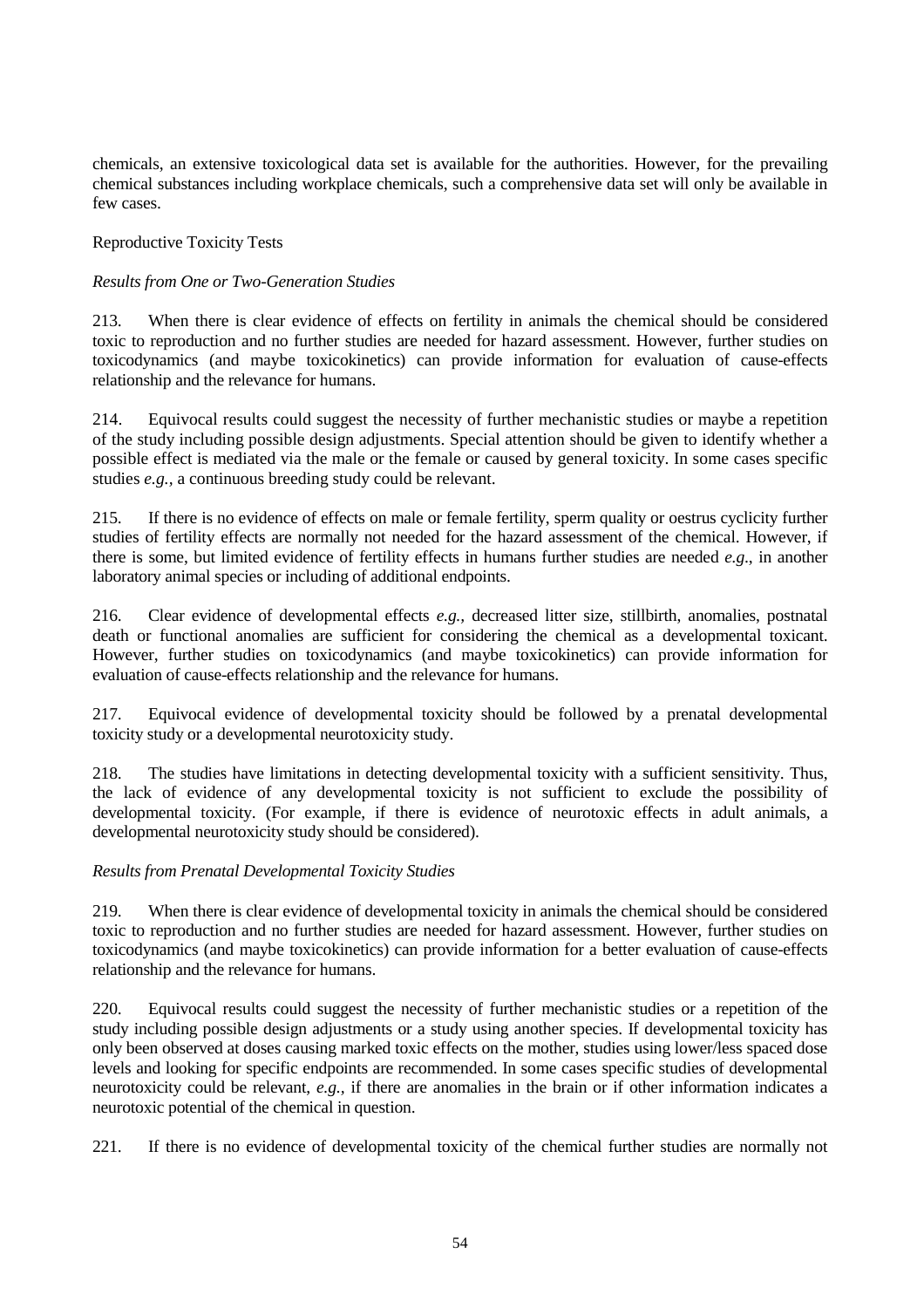needed for the hazard assessment. However, if there is some, but limited evidence of developmental toxicity effects in humans, further studies are needed including studies in another laboratory animal species. In some cases specific studies of developmental neurotoxicity could be relevant, *e.g.,* if other information indicates a neurotoxic potential of the chemical in question.

## *Results from Screening Test (TG 421 and 422)*

222. Clear evidence of reproductive toxicity is sufficient for considering the chemical as toxic to reproduction. However, these studies have a limited sensitivity and consequently either one- or twogeneration study or prenatal developmental toxicity study should be considered to establish the dose-response curve.

223. Equivocal and negative studies are insufficient to exclude a clear or possible effect respectively. For further testing, the suggestions given in the sections on one- or two-generation studies, prenatal developmental toxicity studies and developmental neurotoxicity study are valid.

## *Results from Developmental Neurotoxicity Study (Draft TG 426)*

224. When there is clear evidence of developmental neurotoxicity in animals the chemical should be considered toxic to reproduction and no further studies are needed for hazard assessment. However, further studies on toxicodynamics (and maybe toxicokinetics) can provide information for evaluation of causeeffects relationship and the relevance for humans. Substances giving rise to less clear manifestations of developmental neurotoxicity (such as retardation of postnatal reflex ontogeny) should be considered for further investigations so that the potential for induction of serious functional effects can be evaluated

225. Equivocal results (*i.e.,* the results of the study are such that no firm conclusion can be drawn from the study about the developmental neurotoxicity of the substance) could be investigated further by additional testing, normally in the same species. It will usually be necessary to vary the study design in order to obtain useful results, for example larger group sizes and/or special developmental neurotoxicity investigations could be considered.

226. If there is no evidence of developmental neurotoxicity of the chemical further studies are normally not needed for the hazard assessment of developmental neurotoxicity. However, a second study in another species and/or examination of developmental neurotoxicity end points not covered yet should be considered when there are potential widespread exposure of women of childbearing age and indications of developmental neurotoxicity in humans.

## Other Data in Experimental Animals

## *Results from Repeated Dose Toxicity Studies*

227. Data from repeated dose toxicity studies in which there are marked adverse effects on the reproductive organs can be used to identify a substance as being toxic to reproduction. Further studies are necessary to investigate the consequences of findings of testicular or ovarian effects, or gain some knowledge concerning reproductive effects on selected chemical substances. Data from repeated dose toxicity studies are not sufficient to exclude a possible effect on reproduction, since fertility may be impaired in the absence of any histological damage to the gonads.

228. If repeated dose toxicity studies have indicated testicular effects, a one- or two-generation study focusing on the development of the male sexual organs and fertility could provide useful further information. An additional group dosing males only could be included in the one- or two-generation study. If SAR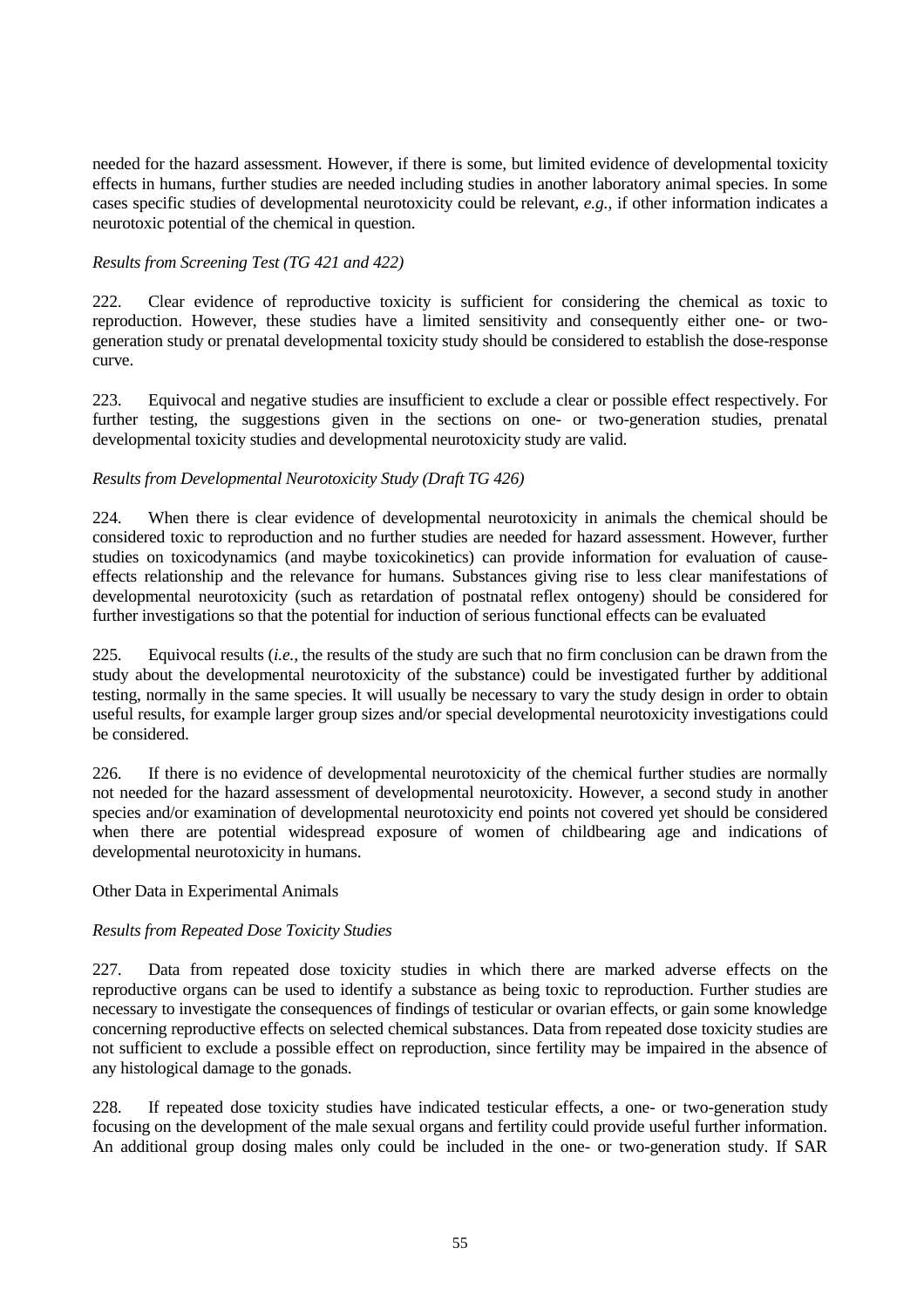indicates an effect on fertility, a reduced generation study including sperm analysis might be considered as sufficient for the hazard evaluation. In some cases, clear toxic effects on the gonads may be detected making it unnecessary to perform fertility testing.

229. If repeated dose toxicity studies have indicated ovarian effects, a one- or two-generation study focusing on parameters on female reproductive toxicity including oestrus cyclicity is recommended. The inclusion of a group only dosing females in the one- or two-generation study would provide additional information. Information from SAR can further identify relevant parameters.

230. If there is evidence of neurotoxic effect in adult animals, a developmental neurotoxicity study should be considered. Developmental neurotoxicity testing should be conducted to further characterise neurological effects observed in other studies, and should be considered if the substance has been shown to cause neuropathology or neurotoxicity in adults, to be a hormonally-active material *in vivo* (*e.g.,* pituitary, thyroid, sex hormones), or to cause other types of toxicity, suggestive of nervous system involvement at a developmental stage

## *Other Data (In Vitro Tests, Kinetics/Dynamics)*

231. If an *in vitro* teratogen study has indicated a developmental effect, and SAR and kinetic data support the relevance of this effect, further studies may not be needed for an initial hazard assessment. However, a prenatal developmental toxicity study would provide useful information.

232. If the chemical may cause e.g. accumulation in the foetus, competitive metabolism, lowered blood pressure/disturbed circulation, lowered oxygen tension and formation of carboxyhemoglobin, genotoxic effects (cancer) or is a vitamin or hormone analogue, studies on developmental toxicity are indicated.

233. If for example the chemical is a hormone analogue or has shown hormonal effects in specific tests (*e.g.,* Uterotrophic test, Hershberger test, receptor binding) or accumulates in sex organs, a one- or twogeneration study is needed.

## **VI. DATA GAPS**

234. Test Guidelines have been designed as screening tests for hazard identification and dose response assessment, and as such, they provide a valuable tool for risk assessment. The studies described in this document facilitate the broad screening of chemicals for potential developmental and reproductive toxicity. However, the sensitivity of the studies in the detection of effects is inherently limited by the protocols and how they are utilized. Some of these limitations, described below, may be important to consider when interpreting study results.

## **Endpoints**

235. The screening level approach used in guideline reproduction and developmental toxicity testing does not incorporate chemical-specific information, such as mode of action or known target organ specificity, into the design of the studies or the endpoints assessed.

236. An understanding of the pharmacokinetic and pharmacodynamic profile of a test substance in the developing system and of the complexities of direct and indirect developmental exposures during pregnancy, lactation, and to neonates by various routes of exposure is critical to study design, dose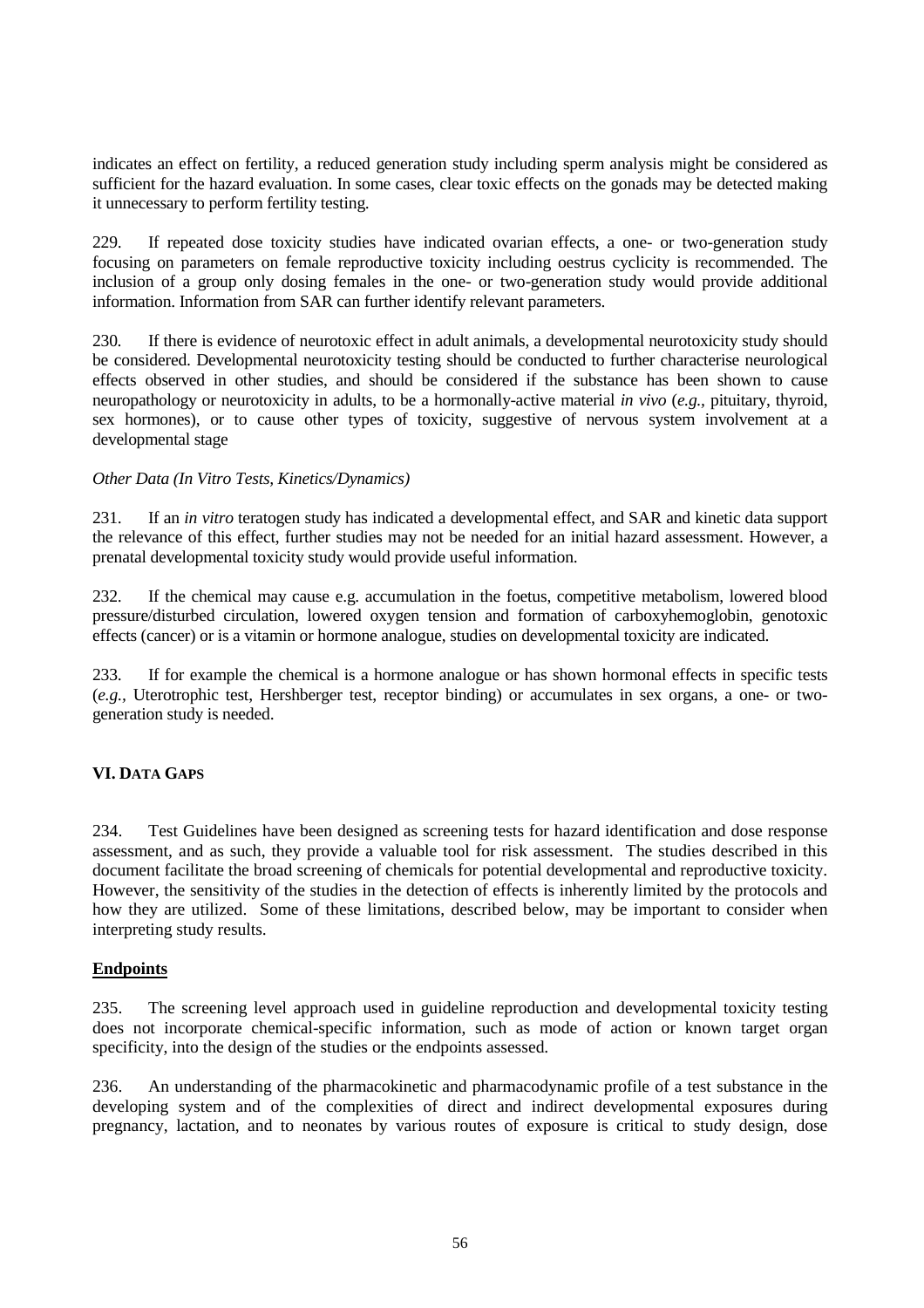selection, and the interpretation and extrapolation of reproductive toxicity data. Current Test Guidelines do not address the collection or use of these data.

237. Current developmental and reproductive toxicity Test Guidelines provide only limited focus on alterations in the ontogeny of organ system function (US EPA, 2002). While reproductive system and nervous system functions are extensively assessed in the multi-generation reproduction study and the developmental neurotoxicity study, respectively, other functional endpoints are not included. For example, the development of normal functional capabilities of the cardiac, urinary, respiratory, immune, and endocrine systems is not assessed.

238. No specific standardised Test Guidelines exist for second tier testing on chemicals that are suspected to enhance carcinogenic response following perinatal exposure.

239. The behavioural functions assessed cover many important aspects of the nervous system, however, some functions of relevance for *e.g.,* endocrine disruption such as social interaction and mating behaviour are not included in guidelines at present. Other potentially relevant postnatal endpoints as *e.g.,* kidney function, liver function and immunotoxicity, are not included in these guidelines.

240. Neurobehavioral and neuropathological assessments included in the developmental neurotoxicity guideline provide a broad screen for apical effects on multiple functional domains. However, primarily as a function of the animal model typically used, the study does not address some aspects of behaviour (*e.g*., social behaviour), and cannot provide information on higher level cortical functions that have serious implications in humans. Additionally, specialised follow up developmental neurotoxicity testing is not addressed. These would include experiments in which relatively sensitive measures of sensory and/or cognitive function are evaluated in the offspring of animals exposed to chemicals during pregnancy and/or postnatally.

## **Critical windows of exposure and effect**

241. While current guideline studies provide opportunities for exposure across multiple periods of development, the studies are not designed to determine the critical window of exposure. Such information could be useful in targeting a risk assessment to various susceptible population subgroups. With the exception of the developmental neurotoxicity study, which includes a period (approximately 40 days) without treatment prior to neurobehavioral and neuropathological evaluations of offspring at study termination, the issue of longer-term consequences of developmental exposures is not examined. Additionally, none of the current guidelines address the potential for effects of developmental exposures in ageing individuals.

## **Exposure**

242. In Test Guidelines that include reproductive phases, extensive variations in exposure to the test subjects, over various life stages, are typical; exposure of the offspring to the test substance is not characterized. In order to ensure adequate exposure of the offspring during critical stages of development (*e.g.,* when assessing effects on the developing nervous or immune system) and/or to quantify exposure to pups, the use of direct dosing of pre-weaning test subjects may be considered necessary.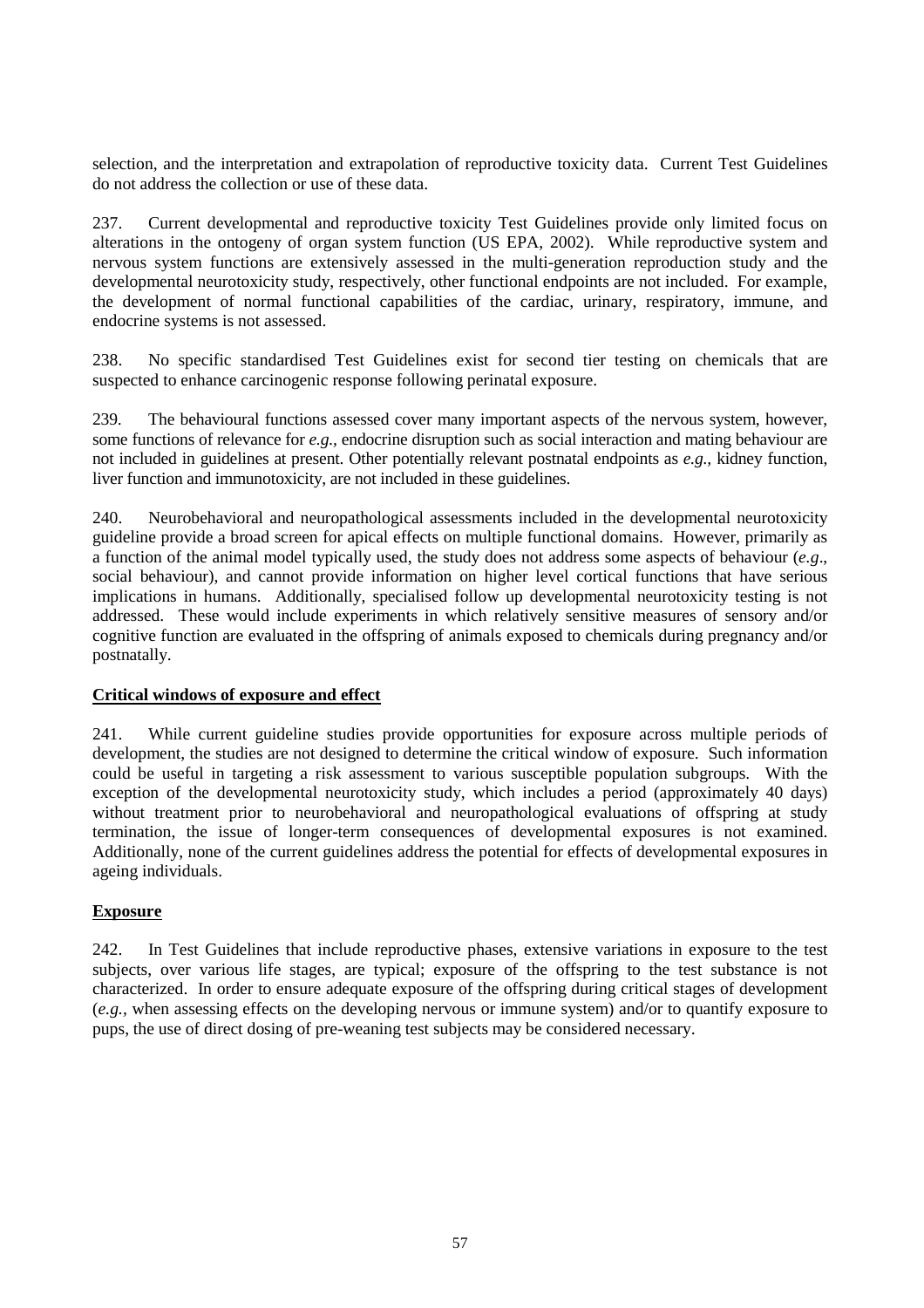### **VII. REFERENCES**

Adams, J. (1986) Methods in behavioral teratology. Handbook of behavioral teratology, Riley EP, Vorhees CV (eds): New York: Plenum Press, 67-97.

Akaike, M., Tanaka, K., Goto, M. and T. Sakaguchi, (1988) Impaired Biel and Radial arm maze learning in rats with methylnitrosurea-induced microcephaly. Neurotoxicol. Teratol. 10: 327-332.

Akaike, M., Ohno, H., Tsutsumi, S. and M. Omusu, (1994) Comparison of four spatial maze learning tests with methylnitrosourea-induced microcephaly rats. Teratology 49: 83-89.

Altman, J. and K. Sudarshan, (1975) Postnatal development of locomotion in the laboratory rat. Anim. Behav. 23: 896-920.

Annau, Z. and V. Cuomo, (1988) Mechanisms of neurotoxicity and their relationship to behavioral changes. Toxicology 49: 219-225.

Anon (1967) European Commission Directive 67/548/EEC (Annex VI).

Anon (2001) European Commission Directive 67/548/EEC, updated by Commission Directive 2001/59/EC.

ATLA (2002) Alternative non-animal methods for chemical testing: current status and future prospects. 10. Reproductive toxicity. (Eds.) Worth, A.P., Balls, M., 30 (Supplement 1), 95-102.

Barlow, S. M. and F. M. Sullivan, (1975) 6. Behavioural teratology. Teratology trends and applications, Berry C. L., Poswillo D. E. (eds): Springer Verlag, 103-120.

Barlow, S. M. and F. M. Sullivan (1982) Reproductive toxicity testing in animals in Reproductive Hazards of Industrial Chemicals. An evaluation of animal and human data. Academic Press INC. (London LTD)).

Blanchard, B. A., Riley, E. P. and J. H. Hannigan, (1987) Deficits on a Spatial Navigation Task Following Prenatal Exposure to Ethanol. Neurotoxicol Teratol. 9: 253-258.

Bogo, V., Hill, T. A. and R. W. Young, (1981) Comparison of accelerod and rotarod sensitivity in detecting ethanol- and acrylamide-induced performance decrements in rats: Review of experimental considerations of rotating rod systems. Neurotoxicol. 2: 765-787.

Buelke-Sam, J. and C. A. Kimmel, (1979) Development and standardization of screening methods for behavioural teratology. Teratology, 20: 17-29.

Bushnell, P. J., Kelly, K. L. and K. M. Crofton, (1994) Effects of toluene inhalation on detection of auditory signals in rats. Neurotox Teratol. 16: 149-160.

Calabrese E. J. (1983) Animal Extrapolation, chapter 14 in Principles of Animal Extrapolation, John Wiley and Sons.

Chapin, R. E., Sloane, R. A., and J. K. Haseman. (1997) The relationships among reproductive endpoints in Swiss mice, using the reproductive assessment by Continous Breeding database. Fundam Appl Toxicol. 38(2):129-42.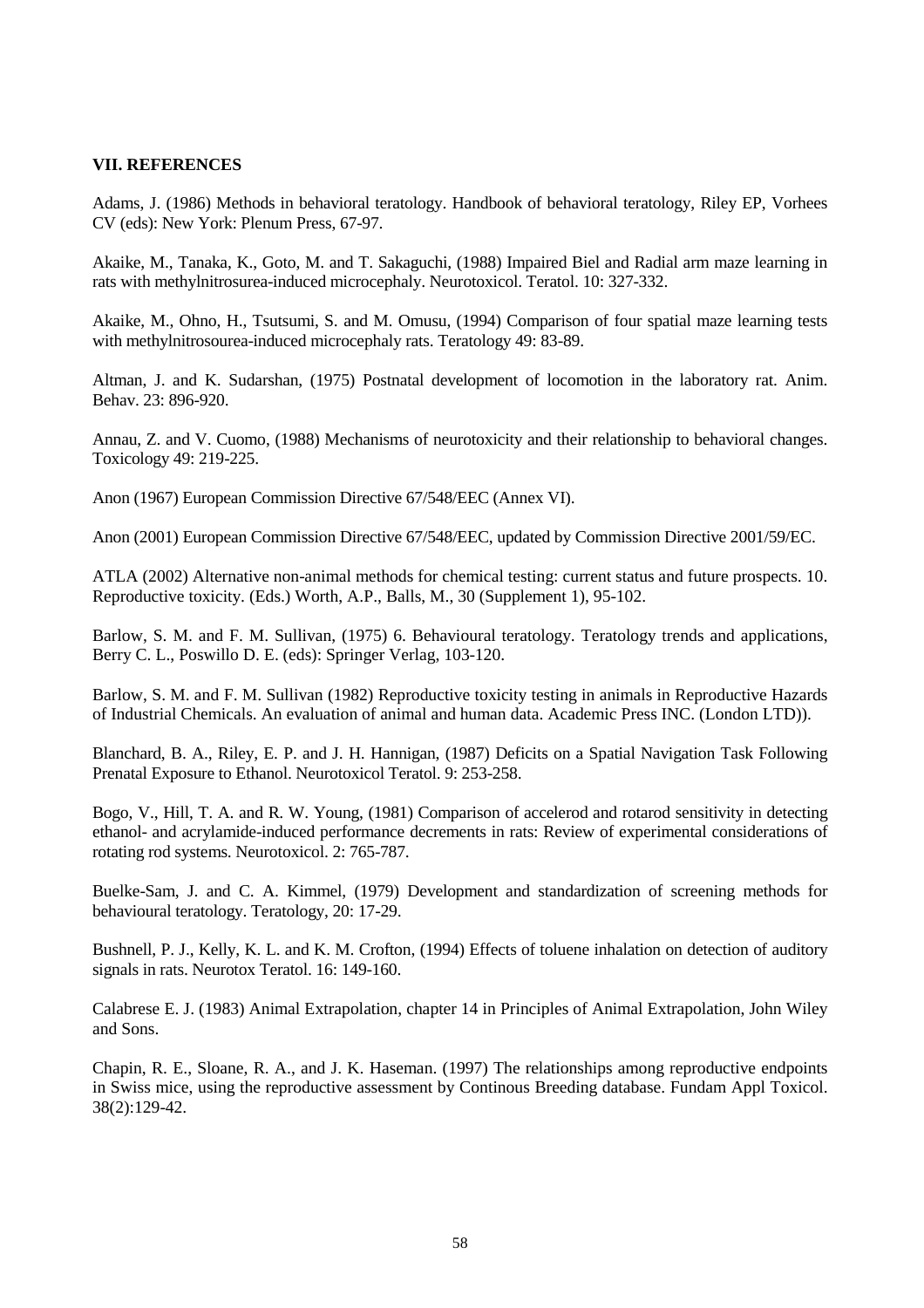Chapin, R. E. and M. W. Conner, (1999) Testicular histology and sperm parameters. In: An evaluation and interpretation of reproductive endpoints for human health risk assessment. Eds: G. Daston and C. Kimmel, International Life Sciences Institute Press.

Clemens, G. R., Petrere, J. A., and K. Oberholtzer. (1994) Historical control database survey (HCDS) Phase II (P2): External and visceral malformations in the Sprague-Dawley rat and the New Zealand White rabbit. Teratology 49:388-9.

Cooper, R. L. and J. M. Goldman. (1999). Vaginal cytology. In: An evaluation and interpretation of reproductive endpoints for human health risk assessment. Eds: G. Daston and C. Kimmel, International Life Sciences Institute Press.

Crofton, K. M. and L. P. Sheets (1989) Evaluation of sensory system function using reflex modification of the startle response. J. Am. Coll. Toxicol. 8: 199-211.

Crofton K. M., Dean K. F., Menache M. G., and R. Janssen. (1990) Trimethyltin effects on auditory function and cochlear morphology. Toxicol. Appl. Pharmacol. 105:123-132.

Crofton K. M., Peele D.B., and M.E. Stanton. (1993) Developmental neurotoxicity following neonatal exposure to 3,3'-iminodipropionitrile in the rat. Neurotoxicol. Teratol. 15:117-129.

Crofton K. M., Janssen R., Prazma J., Pulver S., and Jr. S. Barone. (1994a) The ototoxicity of 3,3' iminopropionitrile: Functional and morphological evidence of cochlear damage. Hearing Research 80: 129- 140.

Crofton K. M., Lassiter T. L., and C. S. Rebert. (1994b) Solvent-induced ototoxicity in rats: An atypical selective mid-frequency hearing deficit. Hearing Research; 80: 25-30.

CSTEE (Scientific Committee on Toxicity, Ecotoxicity and the Environment) (1999) Opinion on Human and Wildlife Health Effects of Endocrine Disrupting Chemicals, with Emphasis on Wildlife and on Ecotoxicity Test Methods. Expressed at the  $8<sup>th</sup>$  CSTEE plenary meeting, Brussels, 4 March 1999. DG XXIV, Consumer Policy and Consumer Health Protection, European Commission.

Denenberg V.H. (1969) Open-field Behavior in the rat: What does it mean? Ann. N.Y. Acad. Sci. 159(3): 852-859.

DEPA (Danish Environmental Protection Agency) (1995) Male Reproductive Health and Environmental Chemicals with Estrogenic Effects. Ministry of Environment and Energy, Denmark, Miljøprojekt nr. 290, 1995 (ISSN 0105-3094/ISBN 87-7810-345-2) and IPCS-WHO 2001,

ECETOC (1983) Monograph No. 5. Identification and Assessment of the Effects of Chemicals on Reproduction and Development (reproductive Toxicology). Brussels December 1983) ECETOC. Guidance on Evaluation of Reproductive Toxicity Data. Monograph No. 31, Brussels, February 2002 (ISSN-0773- 6347-31).

ECETOC (1992) (European Centre for Ecotoxicology and Toxicology of Chemicals (former E. Chemical Industry Ecology and Toxicology Centre) Technical Report No. 47. EC 7th Amendment: "Toxic to Reproduction" Guidance on Classification, Brussels, August 1992 (ISSN-0773-8072-47).

ECETOC (2002) Guidance on Evaluation of Reproductive Toxicity Data. Monograph No. 31, Brussels, February 2002 (ISSN-0773-6347-31).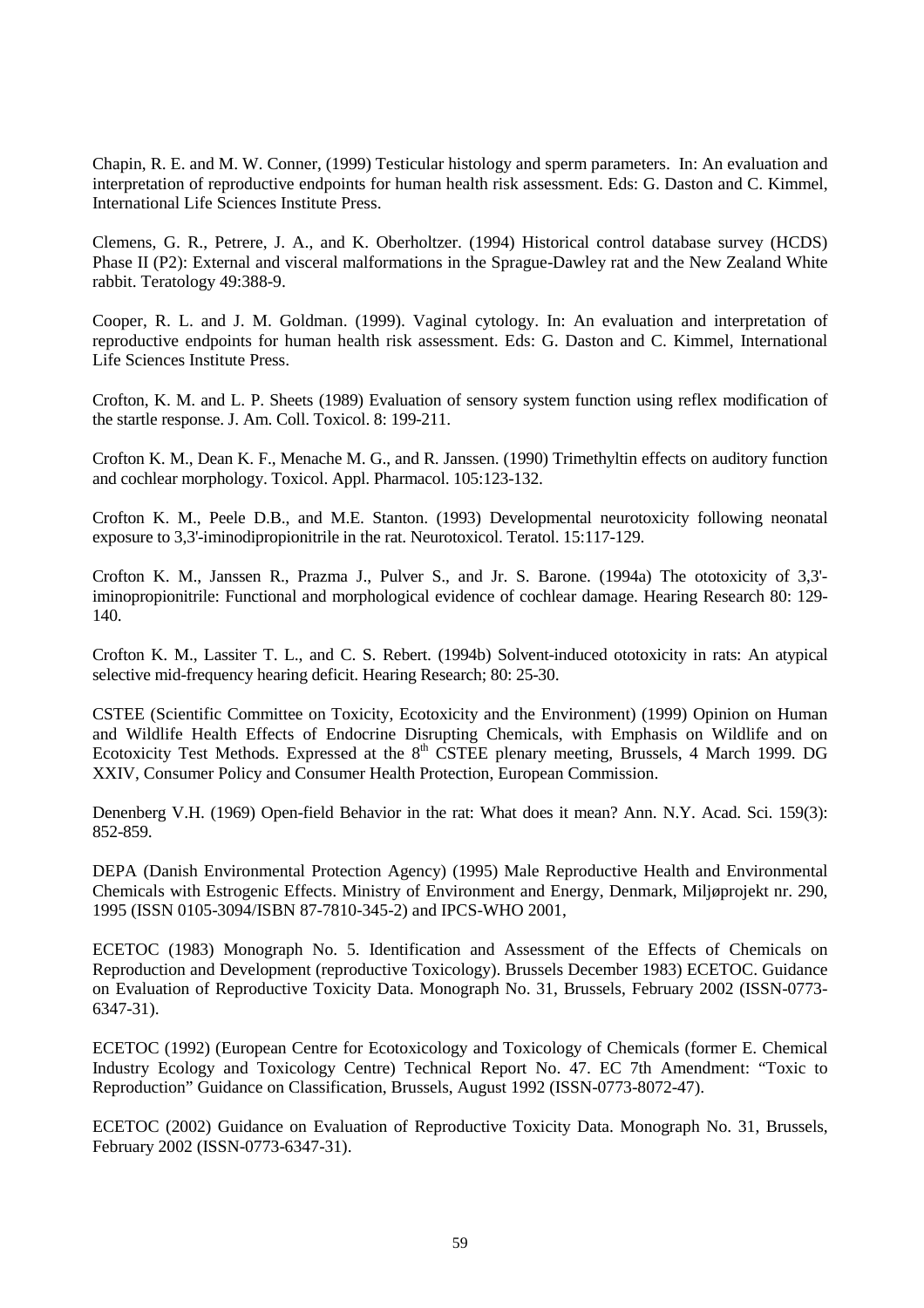EHC (1984) Environmental Health Criteria 30. Principles for Evaluating Health Risks to Progeny Associated with Exposure to Chemicals During Pregnancy, WHO Geneva (ISBN 92 4 154090 7).

Elsner J. (1991) The tactile-kinesthetic system of rats as an animal model for minimal brain dysfunction. Arch. Toxicol. 65: 465-473.

Elsner, J., Suter, K., Ulbrich, B., and G. Schreiner. (1986) Testing Strategies in Behavioral Teratology: IV. Review and General Conclusions. Neurobehav. Toxicol. Teratol. 8: 585-590.

Elsner, J., Hodel, B., Suter, K., Oelke, D., Ulbrich, B., Schreiner, G., Cuomo, V., Gagiano, R., Rosengren, L.E., Karlsson, J.E., and K.G. Haglid. (1988) Detection Limits of Different Approaches in Behavioral Teratology, and Correlation of Effects With Neurochemical Parameters. Neurobehav. Toxicol. Teratol. 10: 155-167.

EU (2003a) REACH (Registration, Evaluation and Authorisation of Chemicals). Proposal for a Directive of the European Parliament and of the Council amending Council Directive 67/548/EEC in order to adapt it to Regulation (EC) of the European Parliament and of the Council concerning the registration, evaluation, authorisation and restriction of chemicals.

EU (2003b) Technical Guidance Document in Support of Commission Directive 93/67/EEC on Risk Assessment for New Notified Substances and Commission Regulation (EC) No. 1488/94 on Risk Assessment for Existing Substances. Available at: [http://ecb.jrc.it/]

Francis, E.Z. (1990) Developmental neurotoxicity study and response to public and SAP comment, Washington D.C., US EPA, 1-20.

Francis, E. Z., Kimmel, C. A., and D. C. Rees. (1990) Workshop on the qualitative and quantitative comparability of human and animal developmental neurotoxicity: Summary and implications. Neurotoxicol. Teratol. 12: 285-292.

Gabriel, M., Kubota, Y., Sparenborg, S., Straube, K., and B. A. Vogt. (1991) Effects of cingulate cortical lesions on avoidance learning and training-induced unit activity in rabbits. Exp. Brain. Res. 86: 585-600.

Gerber, G. J., and D. O'Shaughnessy. (1986) Comparison of the behavioral effects of neurotoxic and systemically toxic agents: How discriminatory are behavioral tests of neurotoxicity. Neurobehav. Toxicol. Teratol. 8: 1-12.

Goodlett, C. R., Kelly, S. J., and J. R. West. (1987) Early postnatal alcohol exposure that procedures high blood alcohol levels impairs development of spatial navigation learning. Psychobiology 15(1): 64-74.

Gray, L. E., Ostby, J., Furr, J., Wolf, C. J., Lambright, C., Park, L., Veeramachaneni, D. N., Wilson, V., Price, M., Hotchiss, A., Orlando, E., and L. Guillette. (2001) Effects of environmental antiandrogens on reproductive develeopment in experimental animals. Human Reproduction Update 7: 248-264.

Gårdlund, A. T., Archer, T., Danielsson, K., Danielsson, B., Frederiksson, A., Lindquist, N.-G., Lindström, H., and J. Luthman. (1991) Effects of prenatal exposure to tributyltin and trihexyltin on behavior in rats. Neurotoxicol. Teratol. 13: 99-105.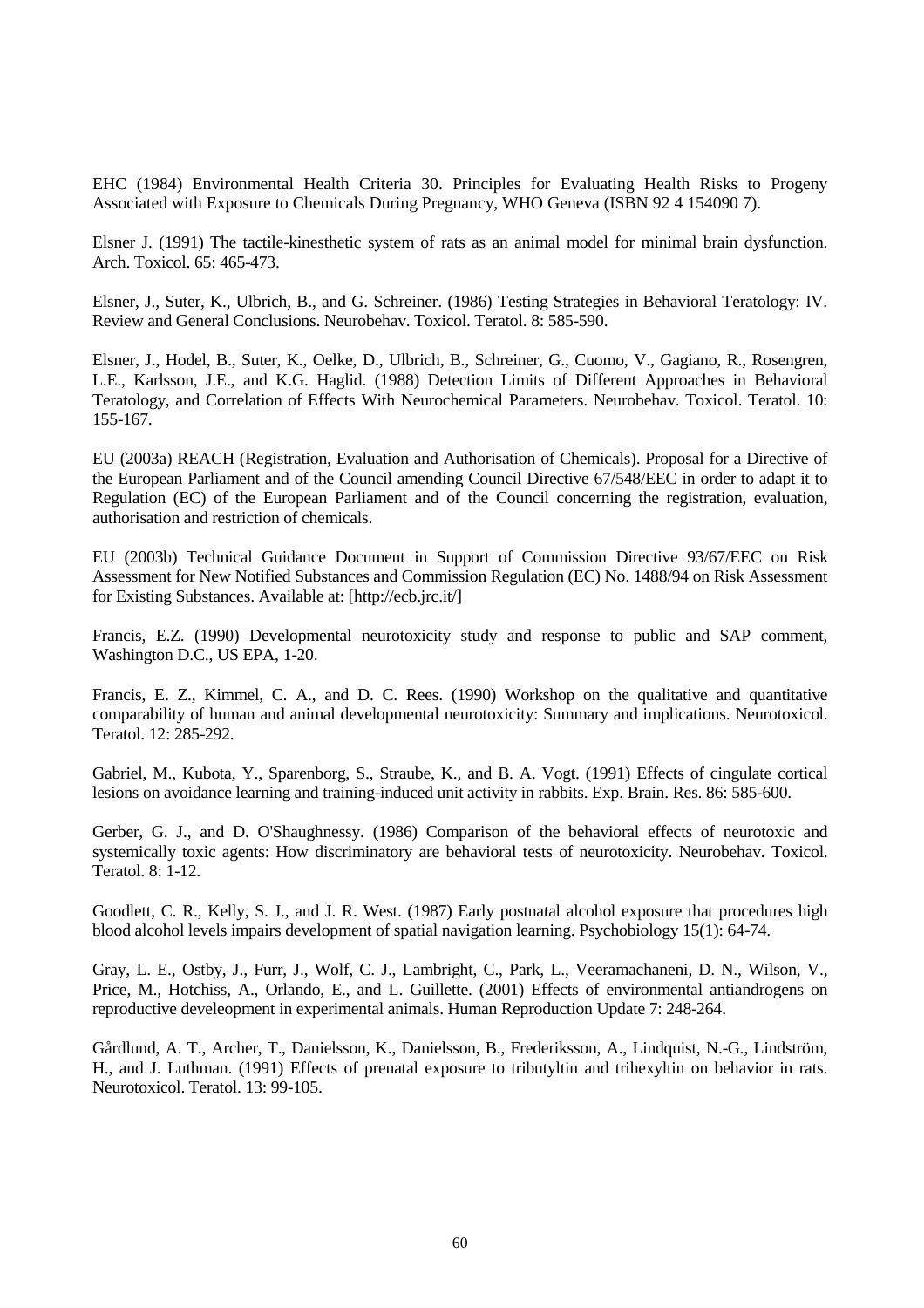Hass, U. (1993) Neurobehavioural teratology of industrial chemicals. Effects of prenatal exposure to organic solvents on postnatal development and behaviour - validation and use of a screening test battery in laboratory rats, Ph.D-thesis. Copenhagen:National Institute of Occupational Health, 1-108.

Hass, U., Hansen, E. V., and G Østergaard. (1994a) Experimental studies in laboratory animals. In Hass U et al., (eds) Occcupational reproductive toxicity - Methods and testing strategy for hazard assessment of workplace chemicals. Nordic Council of Ministers and National Institute of Occupational Health, Denmark.

Hass, U., Lund, S. P., and J. Elsner. (1994b) Effects of prenatal exposure to N-methylpyrrolidone on postnatal development and behavior in rats. Neurotoxicol. Teratol. 16: 241-249.

Hass, U., Lund, S. P., Simonsen, L., and A. S. Fries. (1995). Effects of prenatal exposure to xylene on postnatal development and behavior in rats. Neurotoxicol. Teratol. 17: 341-349.

Heindel, J. J. (1999) Oocyte quantitation and ovarian histology. In: An evaluation and interpretation of reproductive endpoints for human health risk assessment. Eds: G. Daston and C. Kimmel, International Life Sciences Institute Press.

Hellwig, J., van Ravenzwaay, B., Mayer, M., and C. Gembardi. (2000) Pre-and postnatal oral toxicity of vinclozolin in Wistar and Long-Evans rats. Reg. Tox. 32: 42-50.

Hughes, E. (1986) Evolution of a behavioural screen, Huntingdon Research Center.

Hughes, E. W., and A. K Palmer. (1986) An assessment of pre-weaning development and behaviour in safety evaluation studies. Department of Reproductive Toxicology HCR (Abstract).

ICH (1993). International Conference on Harmonisation of Technical Requirements for Registration of Pharaceuticals for Human Use, ICH Harmonised Tripatriate Guideline. Detection of toxicity to reproduction for medicinal products, S5A. Recommended for Adoption at Step 4 of the ICH Processon 24 June 1993 by the ICH Steering Committee.

ICH (2000). International Conference on Harmonisation of Technical Requirements for Registration of Pharaceuticals for Human Use, ICH Harmonised Tripatriate Guideline. Maintenance of the ICH guideline on toxicity to male fertility, S5B(M). Recommended for Adoption at Step 4 of the ICH Process on 29 November 1995 and amended on 9 November 2000 by the ICH Steering Committee.

IPCS (International Programme on Chemical Safety) (2001). Principles for Evaluating Health Risks to Reproduction Associated with Exposure to Chemicals, Environmental Health Criteria 225, WHO Geneva, 2001.

Jakobsen B. M., and O. Meyer (1989) Extrapolation from in vivo/in vitro Experiments to Human Beings in Embryo-Foetal Damage and Chemical Substances, Working Party Report. National Food Agency of Denmark, Ministry of Health, publication No. 181, May 1989 (ISBN 87-503-7881-3/ISSN 0903-9783).

Jones, B. J., and D. J. Roberts (1968) The quantitative measurement of motor incoordination in naive mice using an accelerating rotarod. Pharm. Pharmac. 20: 302-304.

Kaplan, M., and S. D. Murphy. (1972) Effect of acrylamide on rotarod performance and sciatic nerve beta-glucuronidase of rats. Toxicol. Appl. Pharmacol. 22: 259-268.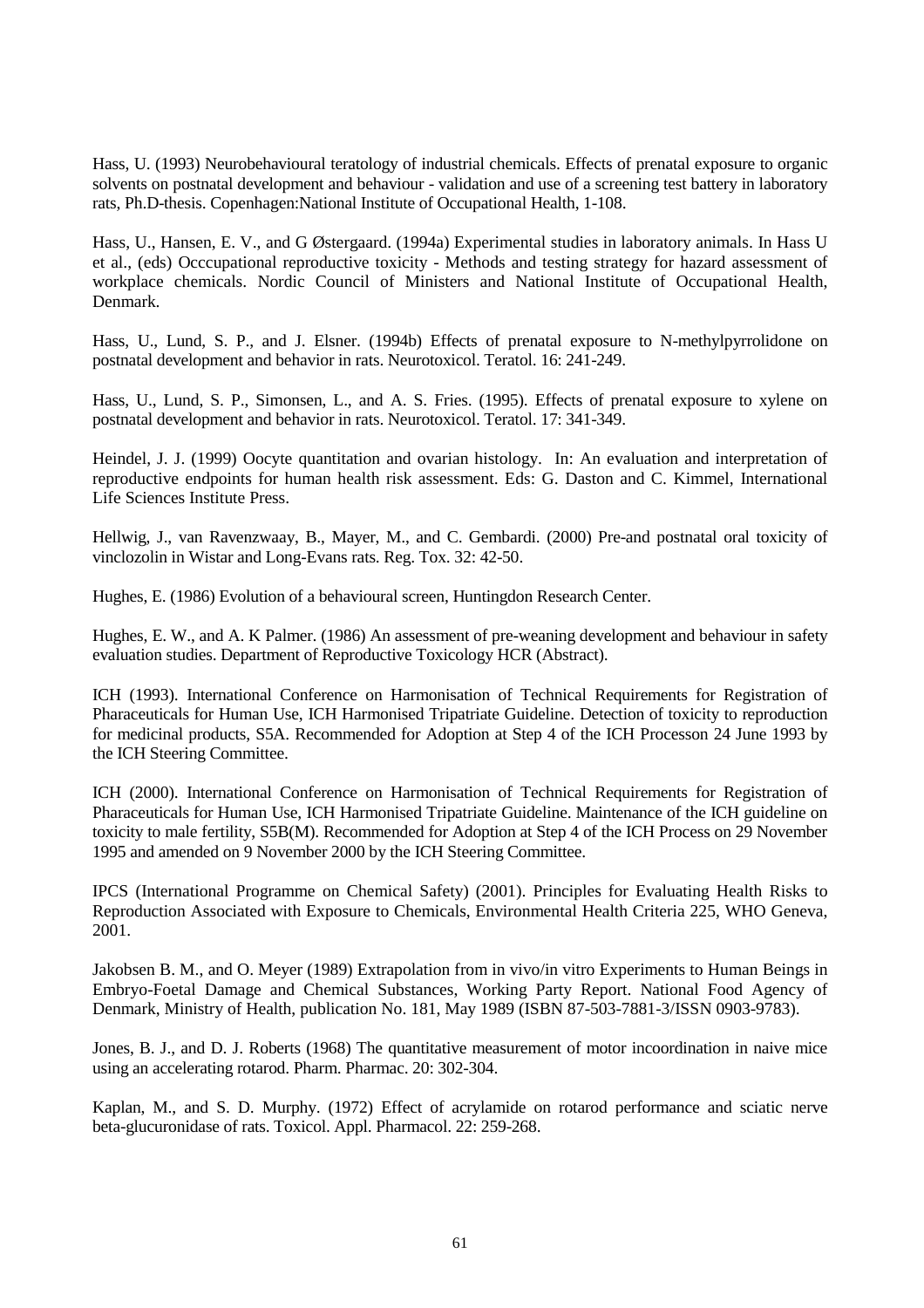Kelly, S. J., Goodlett, C. R., Hulsether, S. A., and J. R. West. (1988) Impaired spatial navigation in adult female but not adult male rats exposed to alcohol during the brain growth spurt. Behav. Brain Res. 27: 247- 257.

Kimmel C. A. (1988) Current status of behavioral teratology: science and regulation. Crit. Rev. Toxicol. 19: 1-10.

Kimmel, C. A., and J. Buelke-Sam. (1985) Collaborative Behavioral Teratology Study: Background and overview. Neurobehav. Toxicol. Teratol. 7: 541-546.

Korenbrot, C. C., Huhtaniemi, I. T., and R. I. Weiner. (1977) Preputial separation as an external sign of pubertal development in the male rat. Biol. Reprod. 17: 298-303.

Ladefoged, O., Hass, U., and L. Simonsen. (1989) Neurophysiological and behavioural effects of combined exposure to 2,5-hexanedione and acetone or ethanol in rats. Pharmacol. Toxicol. 65: 372-375.

Lamb, J.C. (1985) Reproductive toxicity testing: evaluating and developing new testing system. J. Am. Coll. Toxicol. 4(2).

Leblond, C. P. and Y. Clermont (1952). Definition of the stages of the cycle of the seminiferous epithelium in the rat. Ann. N. Y. Acad. Sci. 55: 548-573.

Levine, S., and P. L. Broadhurst, (1963) Genetic and ontogenetic determinants of behaviour. II. Effects of infantile stimulation on adult emotionality and learning in selected strains of rats. J. Comp. Physiol. Psychol. : 56-65.

Levine, S., Haltmeyer, G. C., Karas, G. G., and V. H. Denenberg. (1967) Physiological and behavioural effects of infantile stimulation. Physiol. Behav. 2:32-37.

Lochry, E. A., and E. P. Riley. (1980) Retention of passive avoidance and T-maze escape in rats exposed to alcohol prenatally. Neurobehav. Toxicol. 2.

Lochry, E. A., Hoberman, A. M., and M. S. Christian. (1986) Standardization and application of behavioral teratology screens. Safety evaluation and regulation of chemicals 3, Homburger (ed): Basel, Karger, 49-61.

Lore, R., and H., Avis. (1970) Effects of auditory stimulation and litter size upon subsequent emotional behavior in the rat. Develop. Psychobiol. 2(4):212-215.

LST (1989) Embryo-Foetal Damage and Chemical Substances, Working Party Report. National Food Agency of Denmark, Ministry of Health, publication No. 181, May 1989 (ISBN 87-503-7881-3/ISSN 0903- 9783).

MARTA (Middle Atlantic Reproduction and Teratology Association) and MTA (Midwest Teratology Association) (1995) Historical Control Data (1992-1994) for Developmental and Reproductive Toxicity Studies Using the Crl:CD@BR Rat. Charles River Laboratories, Inc.

MARTA (Middle Atlantic Reproduction and Teratology Association) and MTA (Midwest Teratology Association) (1996) Historical Control Data (1992-1994) for Developmental and Reproductive l'oxicity Studies Using the New Zealand White Rabbit. Hazleton Research Products, Inc., Denver, P A.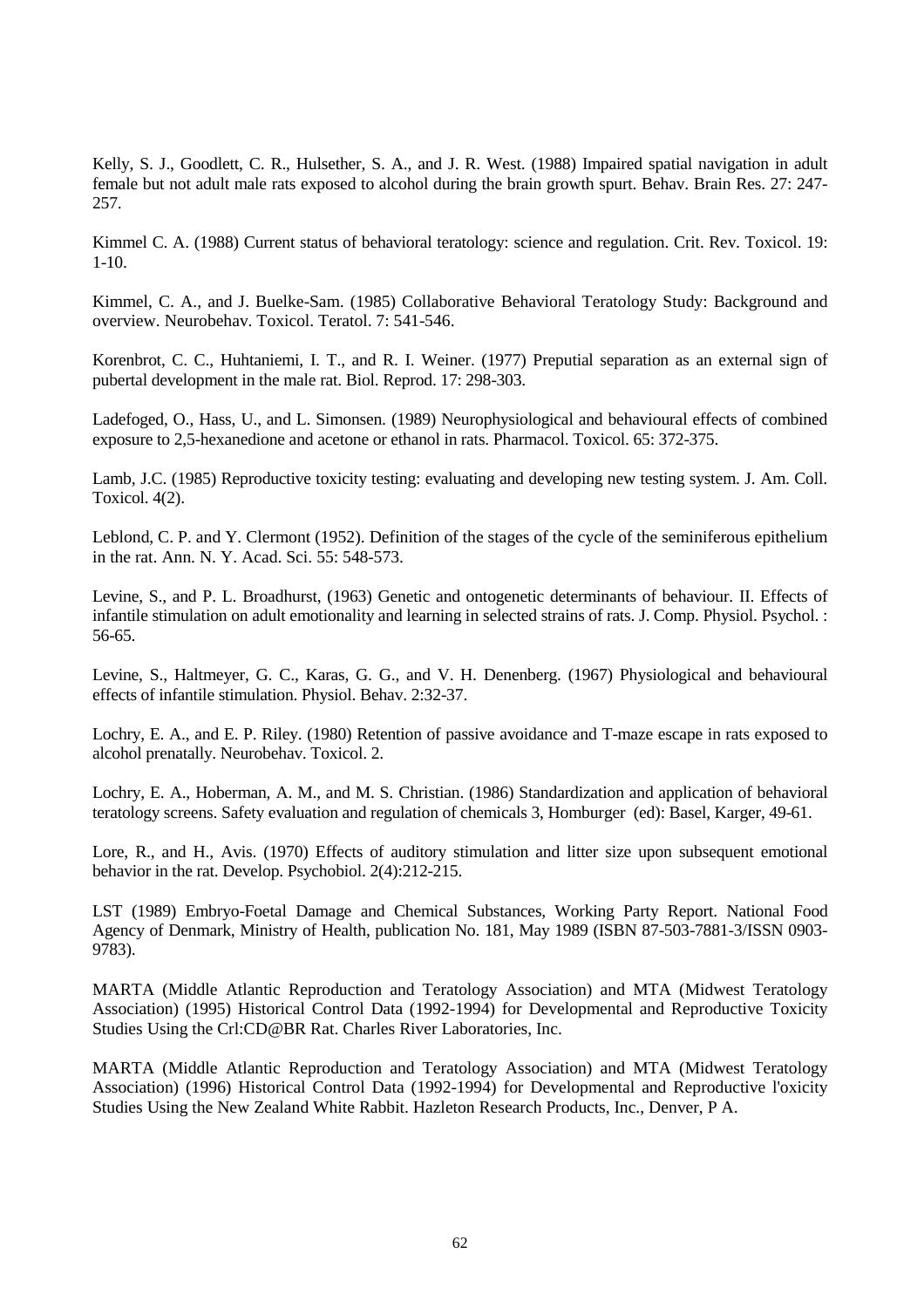McIntyre, B. S., Barlow, N. J., and P. M. D. Foster. (2001) Androgen-mediated development in male rat offspring exposed to flutamide in utero: performance and correlation of early postnatal changes in anogenital distance and nipple retention with malformations in androgen-dependent tissue. Toxicol. Sci. 62: 236-249.

Meaney, M. J., Aitken, D. H., Bhatnager S., Van Berkel, C., and R. M. Sapolsky. (1988) Postnatal handling attenuates neuroendocrine, anatomical, and cognitive impairments related to the aged hippocampus. Science 238: 766-768.

Meaney, M. J., Aitken, D. H., Bhatnager, S., sand R. M. Sapolsky. (1991) Postnatal handling attenuates certain neuroendocrine, anatomical, and cognitive dysfunctions associated with aging in female rats. Neurobiol. Aging 12: 31-38.

Meyer, O., Jakobsen, B. M., and E. V. Hansen. (1989) Identification of embryo-foetal toxicity by means of animal studies. In: Andreasen, P. B., Brandt, N. J., Cohr, K.-H., Hansen, E. V., Hass, U., Hauge, M., Jakobsen, B.M., Knudsen, I., Lauritsen, J. G., Melchior, J. C., Meldgaard, L., Meyer, O., Olsen, J. H., Palludan, B., Poulsen, E. Embryofoetal damage and chemical substances. Working party report, Copenhagen: Levnedsmiddelstyrelsen, 1989, 1-127. (Translated version of Danish report from 1986).

Meyer, O and T. Svendsen (2003) Animal Models in Pharmacology and Toxicology. In: Handbook of Laboratory Animal Science, Second Edition, Vol II, Animal Models (Eds. J. Hau and G. L. Van Hoosier, Jr), CRC Press2003.

Miller, D. B., Eckerman, D. A., Krigman, M. R., and L. D. Grant. (1982) Chronic neonatal organotin exposure alters radial-arm maze performance in adult rats. Neurobehav. Toxicol. Teratol. 4:185-190.

Mirkes, P., McClure, M. E., Heindel, J. J., and Sander, M. (2003) Developmental toxicology in the 21st century: Multidisciplinary approaches using model organisms and genomics. Birth Defects Research (Part A): Clinical and Molecular Teratology 67(1):21-34.

Morris, R. (1981) Spatial Localization Does Not Require the Presence of Local Cues. Learning and Motivation 12: 329-260.

Morris, R. (1984) Developments of a water-maze procedure for studying spatial learning in the rat. J. Neuro. Sci. Meth. 11: 47-60.

Morris, R., Garrud, P., Rawlins, J. N. P., and J. O'Keefe. (1982) Place navigation impaired in rats with hippocampal lesions. Nature 297: 681-683.

Mylchrest, E., Sar, M., Catley, R. C., and P. M. D. Foster. (1999) Disruption of androgen-regulated reproductive development by di(n-butyl) phthalate during late gestation in rats is different from flutamide. Toxicol. Appl. Pharmacol. 156: 81-95.

NIOH (AMI) (1994) Occupational reproductive toxicity. Methods and testing strategies for hazard assessment of workplace chemicals. Nordic Council of Ministers and National Institute of Occupational Health, Denmark. Copenhagen 1994 (ISBN: 87-7534-455-6).

Nunez, J. F., Ferré, P., García, E., Escorihuele, R. M., Fernández-Teruel, A., and A. Tobena. (1995) Postnatal handling reduces emotionality ratings and accelerates two-way active avoidance in female rats. Physiol. Behav. 831-835.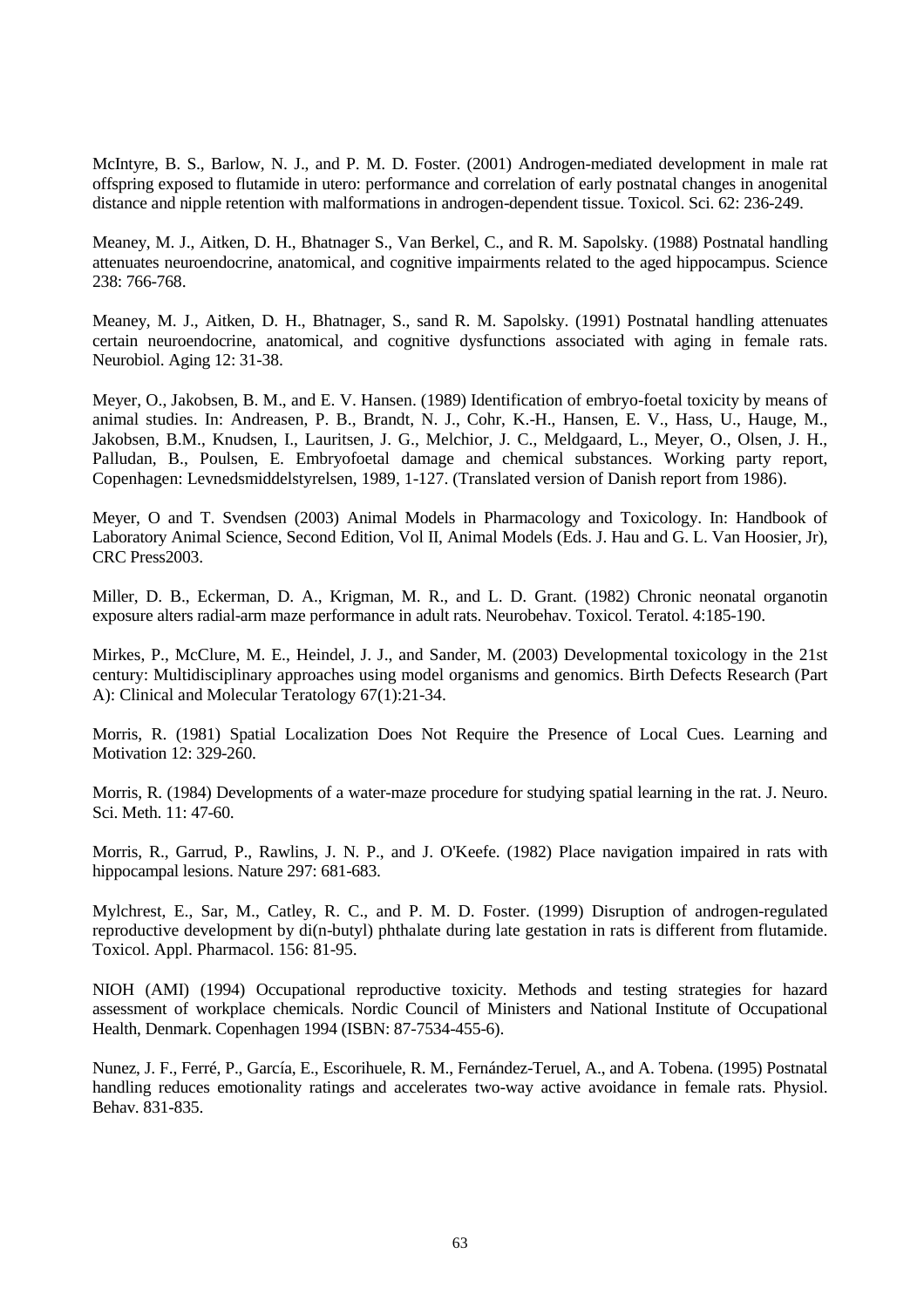OECD (1983) Test Guideline 415. OECD Guideline for Testing of Chemicals. One-generation reproduction toxicity toxicity study. Available: [http://www.oecd.org/document/22/0,2340,en\_2649\_34377\_1916054\_1\_1\_1\_1,00.html].

OECD (1984) Test Guideline 478. OECD Guideline for Testing of Chemicals. Genetic toxicology: rodent dominant lethal lethal test. Available: [http://www.oecd.org/document/22/0,2340,en\_2649\_34377\_1916054\_1\_1\_1\_1,00.html].

OECD (1995). Test Guideline 407. OECD Guideline for Testing of Chemicals. Repeated dose 28-day oral toxicity study in rodents. Available: [http://www.oecd.org/document/22/0,2340,en\_2649\_34377\_1916054\_1\_1\_1\_1,00.html].

OECD (1995). Test Guideline 421. OECD Guideline for Testing of Chemicals. Reproduction/developmental toxicity screening test. Available: [http://www.oecd.org/document/22/0,2340,en\_2649\_34377\_1916054\_1\_1\_1\_1,00.html].

OECD (1996). Test Guideline 422. OECD Guideline for Testing of Chemicals. Combine repeated dose toxicity study with the reproduction/developmental toxicity screening test. Available: [http://www.oecd.org/document/22/0,2340,en\_2649\_34377\_1916054\_1\_1\_1\_1,00.html].

OECD (1998). Test Guideline 408. OECD Guideline for Testing of Chemicals. Repeated dose 90-day oral toxicity study in rodents. Available: [http://www.oecd.org/document/22/0,2340,en\_2649\_34377\_1916054\_1\_1\_1\_1,00.html].

OECD (1998). Test Guideline 409. OECD Guideline for Testing of Chemicals. Repeated dose 90-day oral toxicity study in in non-rodents. Available: [http://www.oecd.org/document/22/0,2340,en\_2649\_34377\_1916054\_1\_1\_1\_1,00.html].

OECD (2000). Guidance Document on the Recognition, Assessment, and Use of Clinical Signs as Humane Endpoints for Experimental Animals Used in Safety Evaluations. OECD Environment, Health and Safety Publications: Series on Testing and Assessment, No. 19. Available: [http://www.oecd.org/document/22/0,2340,en\_2649\_34377\_1916054\_1\_1\_1\_1,00.html].

OECD (2001). Test Guideline 414. OECD Guideline for Testing of Chemicals. Prenatal developmental toxicity Available: Study. Available: [http://www.oecd.org/document/22/0,2340,en\_2649\_34377\_1916054\_1\_1\_1\_1,00.html].

OECD (2001). Test Guideline 416. OECD Guideline for Testing of Chemicals. Two-generation reproduction toxicity toxicity study. Available: [http://www.oecd.org/document/22/0,2340,en\_2649\_34377\_1916054\_1\_1\_1\_1,00.html].

OECD (2002a) IPCS (International Programme on Chemical Safety). Principles for Evaluating Health Risks to Reproduction Associated with Exposure to Chemicals, Environmental Health Criteria 225, WHO Geneva, 2001.

OECD (2002b). Detailed Review Paper: Appraisal of Test Methods for Sex Hormone Disrupting Chemicals. OECD Environment, Health and Safety Publications: Series on Testing and Assessment, No. 21. Available: [http://www.oecd.org/document/22/0,2340,en\_2649\_34377\_1916054\_1\_1\_1\_1,00.html].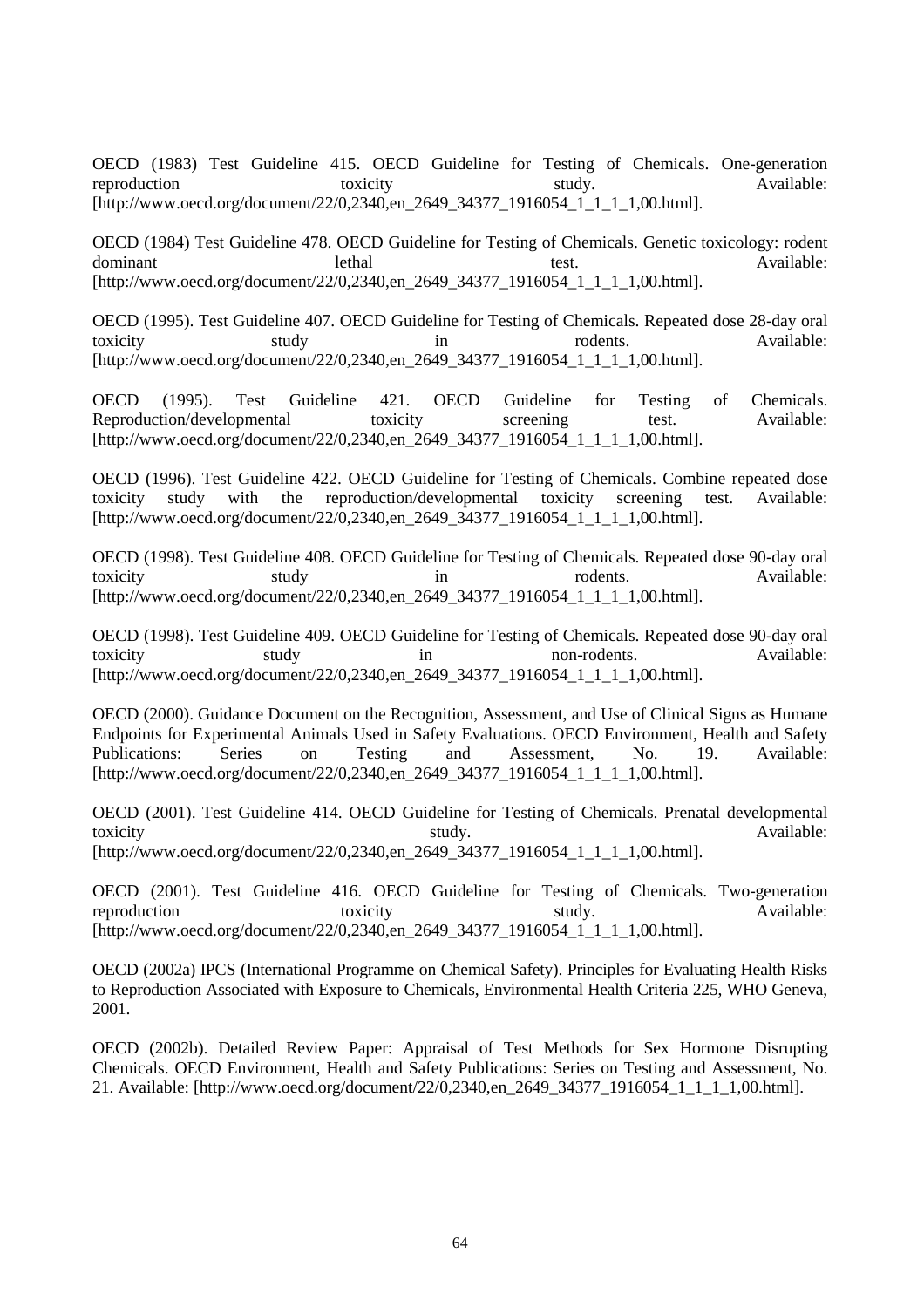OECD. Draft Test Guideline 426. OECD Guideline for Testing of Chemicals. Developmental Neurotoxicity **Study.** Study. Available: Available: [http://www.oecd.org/document/22/0,2340,en\_2649\_34377\_1916054\_1\_1\_1\_1,00.html].

OECD. Draft Test Guideline. OECD Guideline for Testing of Chemicals. The Uterotrophic Bioassay.

OECD. Draft Test Guideline. OECD Guideline for Testing of Chemicals. The Hershberger assay: adult castrated animal model.

OECD. Draft Test Guideline. OECD Guideline for Testing of Chemicals. The Enhanced TG407.

Olton, D. S., Becker, J. T., and G. E. Handelmann. (1979) Hippocampus, space, and memory. Behav. Brain Sci. 2: 313-365.

OTA (Office of Technological Assessment) (1990). Neurotoxicity: Identification and controlling poisons of the nervous system. U.S. Congress, Office of Technological Assessment, OTA-BA-436, U.S. Government Printing Office, Washington, D.C., 7.

Palmer, A.K. (1981) Regulatory requirements for reproductive toxicology: theory and practice. In: Developmental toxicology, (Eds.) Kimmel, C. A. and Buelke-Sam, J., New York, Raven Press, 259-288.

Palmer, A. K. (1986) A simpler multi-generation study. International Congress of Pesticide Chemistry; 1-20 (Abstract).

Pryor, G. T., Dickinson, J., Howd, R. A., and C. S. Rebert. (1983a) Neurobehavioral effects of subchronic exposure of weanling rats to toluene and hexane. Neurobehav. Toxicol. Teratol. 5: 47-52.

Pryor, G. T., Dickinson, J., Howd, R. A., and C. S. Rebert. (1983b) Transient cognitive deficits and high-frequency hearing loss in weanling rats exposed to toluene. Neurobehav. Toxicol. Teratol. 5: 53-57.

Raimondo, S., and M. T. Draghetti. (1990) Influence of length of intra-uterine life on the appearance of developmental markers and neurobehavioural reflexes in rat. 18. Conference of the European Teratology Society 1990; (Abstract).

Reiter, L. W., and R. C. MacPhail. (1982) Factors influencing motor activity measurements in neurotoxicology. In Mitchell, C. T, (ed). Nervous system toxicology.

Rosenthal, R., and K. L. Fode. (1963) The effect of experimenter bias on the performance of the albino rat. Behav. Science 8: 183-189.

Rosenzweig, M. R., and E. L. Bennett. (1969) Effects of differential environment on brain weights and enzyme activities in gerbils, rats, and mice. Develop. Psychobiol. 2: 87-95.

Russel, L. D., Ettlin, R. A., Sinha Hikim, A. P., and E.D. Clegg. (1990) Histological and Histopathological Evaluation of the Testis. Cache River Press.

Saillenfait, A. M., and B. Vannier. (1988) Methodological proposal in behavioural teratogenicity testing: assessment of propoxyphene, chlorpromazine, and vitamin A as positive controls. Teratology 37: 185-199.

Schapiro, S., Salas, M., and B. A. Shaywitz. (1970) Hormonal effects on the ontogeny of swimming ability in the rat: Assessment of central nervous system development. Science 193: 146-151.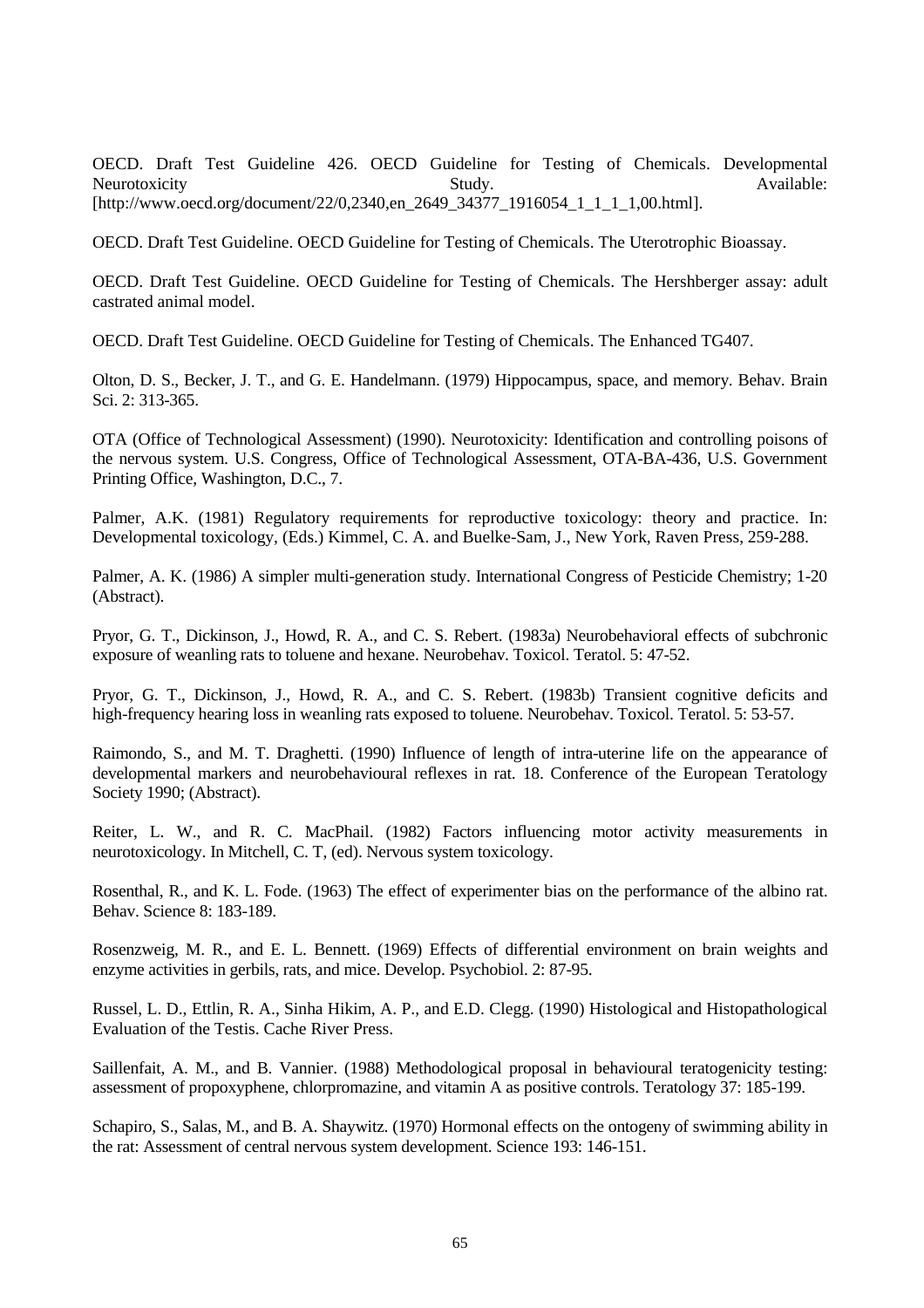Schardein et al., (1985) Evaluation of Human Risk, section VII of Principles of Teratogenesis Applicable to Human Exposure to Drugs and Chemicals in Chemically induced Birth Defects, Marcel Dekker INC.

Schiorring, E. (1979) An open field study of stereotyped locomotor activity in amphetamine treated rats. Psychopharmacol. 66: 281.

Seed, J., Chapin, R. E., Clegg, E. D., Darney, S. P., Dostal, L., Foote, R. H., Hurtt, M. E., Klinefelter, G. R., Makris, S., Schrader, S., Seyler, D., Sprando, R., Treinen, K. A., Veeramachaneni, R. and L. D. Wise. (1996). Methods for assessing sperm motility, morphology, and counts in the rat, rabbit, and dog: A consensus report. Reprod. Toxicol. 10:237-244.

Selevan, S. G., Kimmel, C. A., and P. Mendola. (2000) Identifying critical windows of exposure for children's health. Environmental Health Perspectives 108(3):451-455.

Spark, C. and Dawson, A. B. (1928). The order and time of appearance of centers of ossification in the fore and hind limbs of the albino rat, with special reference to the possible influence of the sex factor. American Journal of Anatomy 41, 411-445.

Stanton, M. E. and J. H. Freeman. (1994) Eyeblink conditioning in the infant rat: An animal model of learning in developmental neurotoxicology. Environ. Health Perspect. 102: 131-139.

Staples, R. E. (1974) Detection of visceral alterations in mammalian fetuses. Teratology 9(3):A37- A38.

Tamura, R. N., and J. Buelke-Sam. (1992) The use of repeated measures analyses in developmental toxicology studies. Neurotoxicol. Teratol. 14: 205-210.

Toppari, J., Larsen, J., Christiansen, P., Giwercman, A., Grandjean, P., Guillette Jr. L. J., Jegou, B., Jensen, T. K., Jouannet, P., Keiding, N., Leffers, H., McLachlan, J. A., Meyer, O., Muller, J., Rajpert-De Meyts, E., Scheike, T., Sharpe, R., Sumpter, J., and N. E. Skakkebaek. (1996) Male Reproductive Health and Environmental Xenoestrogens. Environmental Health Perspectives 104(Suppl 4):741-803.

United Nations (UN) (2003) Globally Harmonized System of Classification and Labelling of Chemicals (GHS). ST/SG/AC.10/30, UN New York and Geneva. Available: [http://www.unece.org/trans/danger/publi/ghs/officialtext.html]

US EPA. (1990) Developmental neurotoxicity study and response to public and SAP comment. Washington D.C.

US EPA (1991) Guidelines for developmental toxicity risk assessment. Federal Register 56(234):63798- 63826.

US EPA, (1994). Principles of neurotoxicity risk assessment (final report). Federal register 59, 42360.

US EPA. (1996) Guidelines for Reproductive Toxicity Risk Assessment; October 1996. EPA/630/R-96/009.

US EPA (2002) A review of the reference dose and reference concentration processes. Risk Assessment Forum, EPA/630/P-02/002F, Washington, D.C., available at: http://cfpub.epa.gov/ncea/cfm/recordisplay.cfm?deid=55365.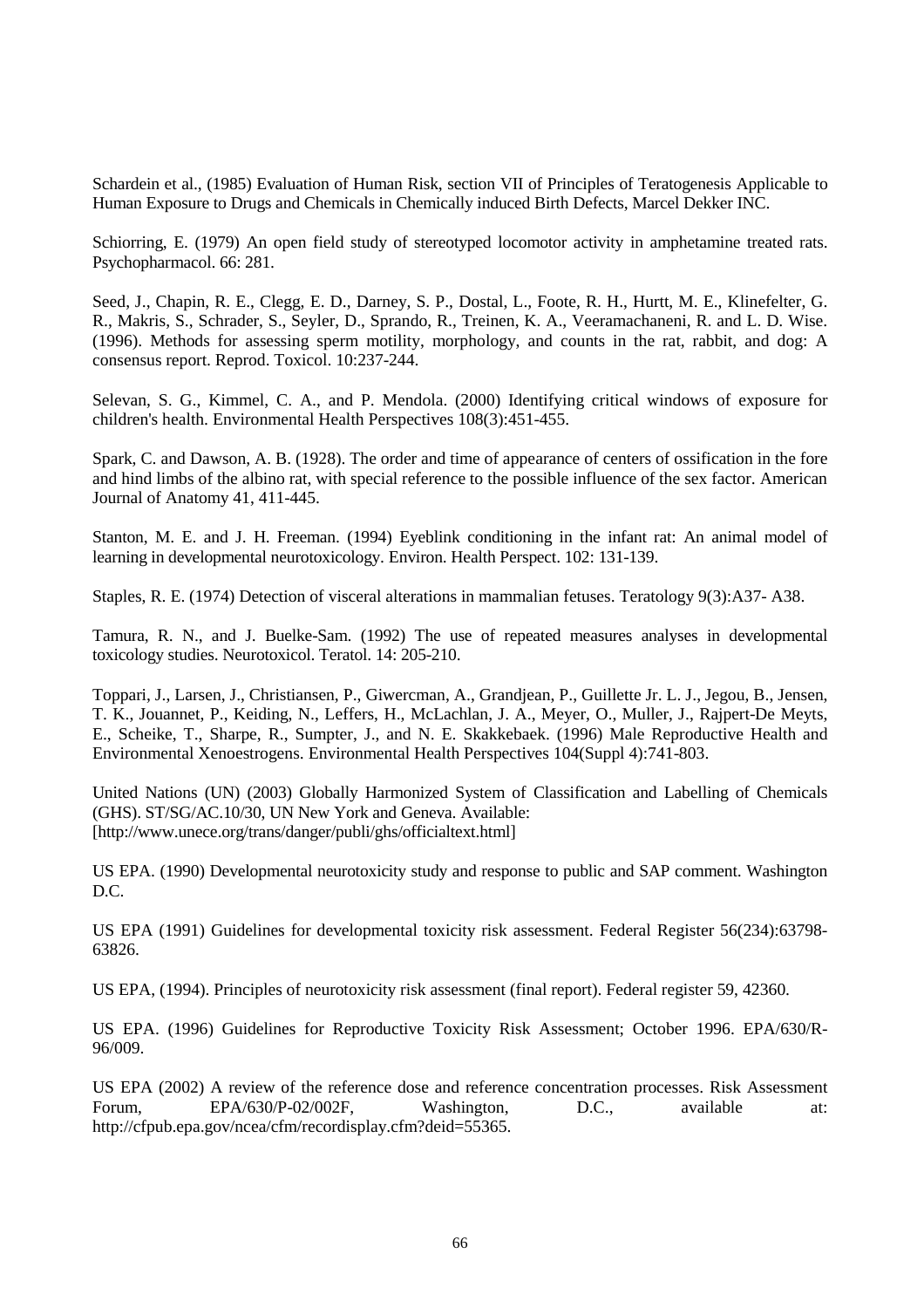Vorhees, C. V. (1983) Foetal anticonvulsant syndrome in rats: Dose and period response relationships of prenatal diphenylhydantoin, trimethadione, and phenobarbital exposure on the structural and functional development of the offspring. Pharmacol. Exp. Ther. 227: 274-287.

Vorhees, C. V. (1985) Comparison of the collaborative behavioral teratology study and Cincinnati behavioral test batteries. Neurobehav. Toxicol. Teratol. 7: 625-633.

Vorhees, C. V., Weisenburger, W. P., Acuff-Smith, K. D., and R. D. Minck. (1991) An analysis of factors influencing complex watermaze learning in rats: effects of task complexity, path order and escape assistance on performance following prenatal exposure to phenytoin. Neurotoxicol. Teratol.; 13: 213-222.

Walsh, T. J., ad J. J. Chrobak. (1987) The use of radial arm maze in neurotoxicology. Physiol. Behav. 40: 799-803.

Weisenburger, W. P., Minck, D. R., Acuff, K. D., and C. V. Vorhees. (1990) Working memory and the Olton radial-arm maze: Effects of maternal phenylketonuria and prenatal phenytoin in rats. Teratol. 41: 615.

Wier, P. J., Guerriero, F. J., and R. F. Walker. (1989) Implementation of a primary screen for developmental neurotoxicity. Fundam. Appl. Toxicol. 13:118-136.

Wilson, J. D. (1965) Embryological Considerations in Teratology. In: Teratology: Principles and Techniques, Chapter 10. (Eds.) J. G. Wilson and J. Warkany, Chicago: The University of Chicago Press, 256.

Wise, L. D., Beck, S. L., Beltrame, D., Beyer, B. K., Chahoud, I., Clark, R. L., Clark, R., Druga, A. M., Fueston, M. H., Guittin, P., Henwood, S. M., Kimmel, C. A., Lindstrom, P., Palmer, A. K., Petrere, J. A., Solomon, H. M., Yasuda, M., and R. G. York. (1997) Terminology of developmental abnormalities in common laboratory mammals (version 1). Teratol.55: 249-292.